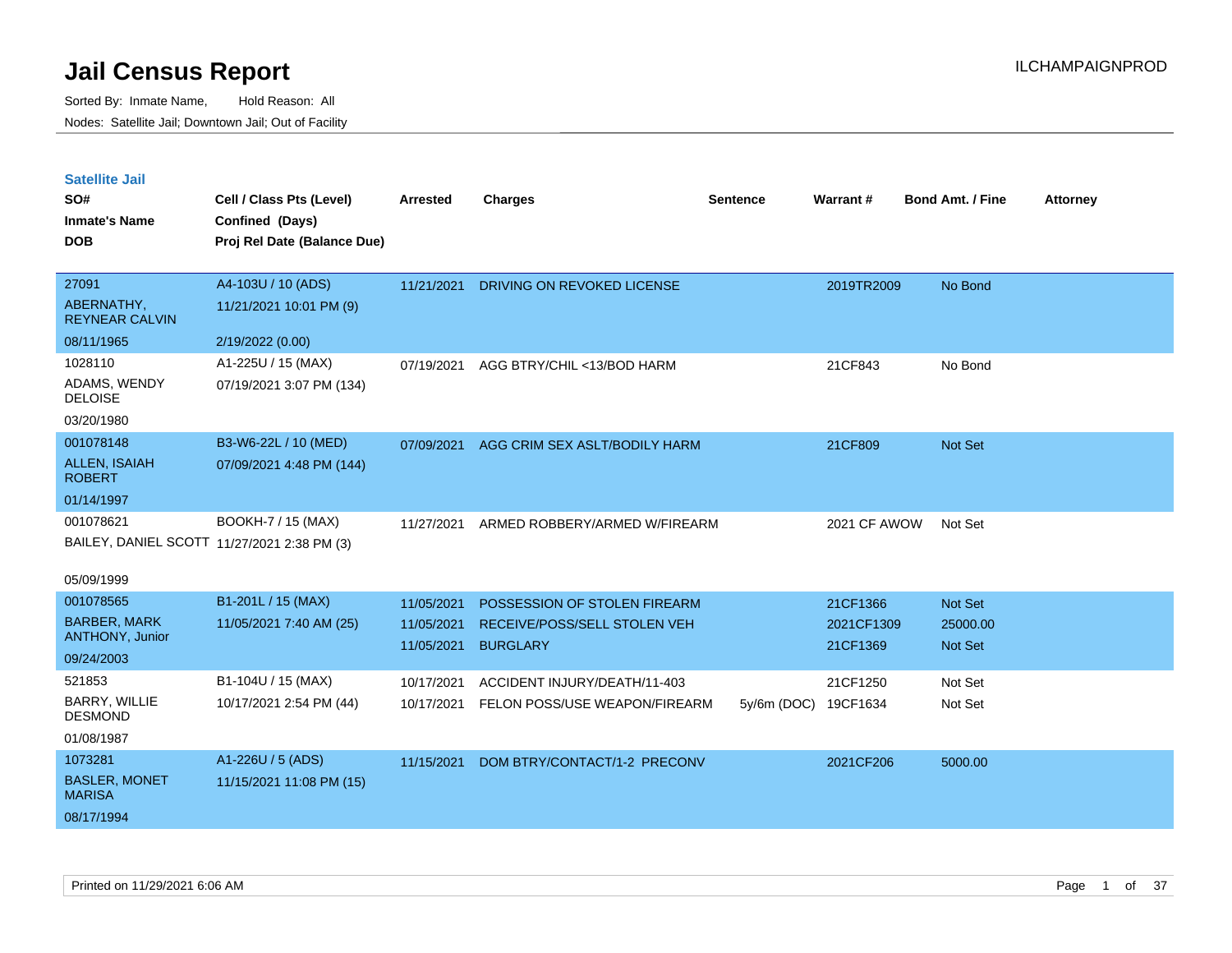| roaco. Catolino dall, Downtown dall, Out of Fability |                                                                            |                 |                                        |                 |              |                         |                 |  |
|------------------------------------------------------|----------------------------------------------------------------------------|-----------------|----------------------------------------|-----------------|--------------|-------------------------|-----------------|--|
| SO#<br><b>Inmate's Name</b><br><b>DOB</b>            | Cell / Class Pts (Level)<br>Confined (Days)<br>Proj Rel Date (Balance Due) | <b>Arrested</b> | Charges                                | <b>Sentence</b> | Warrant#     | <b>Bond Amt. / Fine</b> | <b>Attorney</b> |  |
| 001078595<br><b>BEADLES, KIERA</b><br><b>RENEE</b>   | A2-221L / 10 (ADS)<br>11/20/2021 1:54 AM (10)                              |                 | 11/20/2021 AGGRAVATED DOMESTIC BATTERY |                 | 21CF1426     | No Bond                 |                 |  |
| 01/23/1991                                           |                                                                            |                 |                                        |                 |              |                         |                 |  |
| 55826                                                | B1-102L / 15 (MAX)                                                         | 10/22/2021      | MFG/DEL 100<400 GR COCA/ANLG           |                 | 21CF1284     | Not Set                 |                 |  |
| BEAUREGARD,<br>MAURICE RONALD,                       | 10/22/2021 7:57 AM (39)                                                    |                 |                                        |                 |              |                         |                 |  |
| 06/19/1982                                           |                                                                            |                 |                                        |                 |              |                         |                 |  |
| 1059371                                              | A3-217L / 15 (MAX)                                                         | 11/15/2021      | <b>RESIDENTIAL BURGLARY</b>            | 10y (DOC)       | 2021CF154    | No Bond                 |                 |  |
| <b>BECKETT, ANQWAUN</b><br>JAWAUN                    | 11/15/2021 11:01 AM (15)                                                   | 11/15/2021      | AGG BATTERY/PEACE OFFICER              | 5y (DOC)        | 2021CF154    | No Bond                 |                 |  |
| 11/14/1996                                           |                                                                            |                 |                                        |                 |              |                         |                 |  |
| 969121                                               | BOOKH-7 / 15 (MAX)                                                         | 11/25/2021      | <b>CRIM TRESPASS TO RESIDENCE</b>      |                 | 2021-CF-AWOW | Not Set                 |                 |  |
| <b>BECKLEY, ANTHONY</b><br><b>PATRICK</b>            | 11/25/2021 7:16 PM (5)                                                     |                 |                                        |                 |              |                         |                 |  |
| 06/30/1989                                           |                                                                            |                 |                                        |                 |              |                         |                 |  |
| 1045344                                              | <b>BOOKF-2 / 5 (MIN)</b>                                                   | 11/27/2021      | POSSESSION OF METH<5 GRAMS             |                 | 2021CF1037   | 10000.00                |                 |  |
| BERNARD, KIMBERLY<br>RAE                             | 11/27/2021 11:34 AM (3)                                                    |                 |                                        |                 |              |                         |                 |  |
| 06/23/1965                                           |                                                                            |                 |                                        |                 |              |                         |                 |  |
| 001078535                                            | B2-T2-07U / 15 (SPH)                                                       | 10/26/2021      | CRIM SEX ASSAULT/FORCE                 |                 | 21CF1305     | Not Set                 |                 |  |
| BERRY, DAVID ISAAC                                   | 10/26/2021 10:52 AM (35)                                                   |                 |                                        |                 |              |                         |                 |  |
| 09/23/2000                                           |                                                                            |                 |                                        |                 |              |                         |                 |  |
| 1057334                                              | B4-221U / 15 (MAX)                                                         | 10/27/2021      | MURDER/INTENT TO KILL/INJURE           |                 |              | No Bond                 |                 |  |
| BEVERLY, DAVID<br><b>BENJAMIN</b>                    | 10/27/2021 1:42 PM (34)                                                    |                 |                                        |                 |              |                         |                 |  |
| 03/31/1987                                           |                                                                            |                 |                                        |                 |              |                         |                 |  |
| 57176                                                | B3-W3-10L / 5 (MIN)                                                        | 11/04/2021      | DRIVING ON REVOKED LICENSE             |                 | 2021CF92     | Not Set                 |                 |  |
| BICKERS, LARRY RAY                                   | 11/04/2021 4:37 PM (26)                                                    |                 |                                        |                 |              |                         |                 |  |
| 03/03/1966                                           | 11/3/2021 (0.00)                                                           |                 |                                        |                 |              |                         |                 |  |
| Printed on 11/29/2021 6:06 AM                        |                                                                            |                 |                                        |                 |              |                         | Page 2 of 37    |  |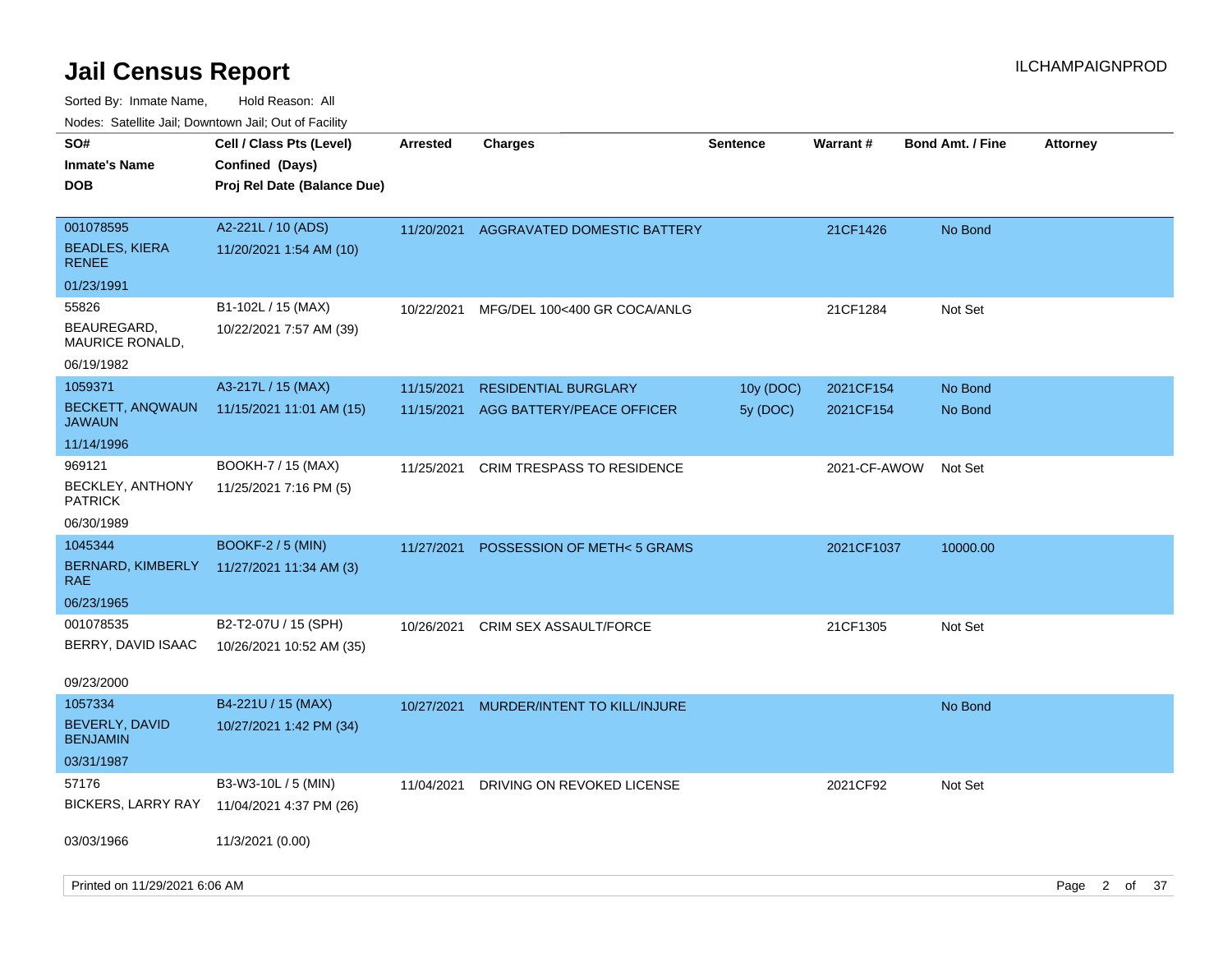Sorted By: Inmate Name, Hold Reason: All Nodes: Satellite Jail; Downtown Jail; Out of Facility

| SO#                              | Cell / Class Pts (Level)    | <b>Arrested</b> | <b>Charges</b>                           | <b>Sentence</b> | Warrant#   | <b>Bond Amt. / Fine</b> | <b>Attorney</b> |
|----------------------------------|-----------------------------|-----------------|------------------------------------------|-----------------|------------|-------------------------|-----------------|
| Inmate's Name                    | Confined (Days)             |                 |                                          |                 |            |                         |                 |
| DOB                              | Proj Rel Date (Balance Due) |                 |                                          |                 |            |                         |                 |
|                                  |                             |                 |                                          |                 |            |                         |                 |
| 29626                            | B1-105U / 10 (MED)          |                 | 11/09/2021 MFG/DEL 15<100 GR COCA/ANALOG |                 | 21CF1387   | <b>Not Set</b>          |                 |
| <b>BISHOP, DARRELL</b><br>EDWARD | 11/09/2021 4:46 PM (21)     |                 |                                          |                 |            |                         |                 |
| 07/18/1968                       |                             |                 |                                          |                 |            |                         |                 |
| 51247                            | B1-202U / 10 (MED)          | 04/15/2021      | FELON POSS/USE WEAPON/FIREARM            |                 | 21CF411    | Not Set                 |                 |
| <b>BROWN, DANTE</b><br>MAURICE   | 04/15/2021 6:24 PM (229)    |                 |                                          |                 |            |                         |                 |
| 04/19/1979                       |                             |                 |                                          |                 |            |                         |                 |
| 1067476                          | A4-106L / 10 (MED)          | 11/13/2021      | AGG DOMESTIC BATTERY/STRANGLE            |                 | 20CF575    | 5000.00                 |                 |
| <b>BROWN, JAMES</b>              | 11/13/2021 2:35 AM (17)     | 11/13/2021      | LEAVING THE SCENE INVOLV VEHICLE         |                 | 20TR3784   | 5000.00                 |                 |
| <b>BRONELL</b>                   |                             | 11/13/2021      | <b>RESIDENTIAL BURGLARY</b>              |                 | 21CF385    | 25000.00                |                 |
| 01/08/1996                       |                             |                 |                                          |                 |            |                         |                 |
| 1035923                          | B3-W3-12L / 10 (MED)        | 08/23/2021      | POSS STOLEN VEHICLE > \$25,000           |                 | 21CF1029   | Not Set                 |                 |
| BROWN, KYRELL<br>NAJUAN          | 08/23/2021 9:46 AM (99)     |                 |                                          |                 |            |                         |                 |
| 06/14/1993                       |                             |                 |                                          |                 |            |                         |                 |
| 29957                            | A3-116L / 15 (MAX)          | 11/13/2021      | FELON POSS/USE WEAPON/FIREARM            |                 | 21CF1390   | Not Set                 |                 |
| <b>BROWN, RODNEY</b><br>Louis    | 11/13/2021 8:57 PM (17)     | 11/13/2021      | AGG CRIM SX AB/>5 YR OLDER VIC           |                 | 2019CF0718 | 250000.00               |                 |
| 01/07/1968                       |                             |                 |                                          |                 |            |                         |                 |
| 001077945                        | A1-225L / 10 (MED)          | 11/13/2021      | AGG ASLT PEACE OFF/FIRE/ER WRK           |                 | 2021CF637  | 1000.00                 |                 |
| BROWN, SIDREA                    | 11/13/2021 10:49 AM (17)    | 11/13/2021      | <b>BURGLARY</b>                          |                 | 2021CF543  | 50000.00                |                 |
| RENEIA                           |                             | 11/17/2021      | <b>BURGLARY</b>                          |                 | 21CF1264   | 1000.00                 |                 |
| 07/23/1992                       |                             |                 |                                          |                 |            |                         |                 |
| 1071534                          | B2-T2-08L / 10 (SPH)        | 09/18/2020      | AGG BATTERY/DISCHARGE FIREARM            |                 | 20CF1049   | <b>Not Set</b>          |                 |
| BRYANT, KETONE<br>LEVELL         | 09/18/2020 1:19 PM (438)    |                 |                                          |                 |            |                         |                 |
| 04/07/2000                       |                             |                 |                                          |                 |            |                         |                 |
| 56936                            | B4-225U / 15 (MAX)          | 11/01/2021      | PUBLIC INDECENCY/EXPOSURE/3+             |                 |            | Not Set                 |                 |
| CALDWELL, STEVEN<br>ANDRE        | 11/01/2021 1:09 PM (29)     |                 |                                          |                 |            |                         |                 |
| 04/19/1982                       |                             |                 |                                          |                 |            |                         |                 |

Printed on 11/29/2021 6:06 AM **Page 3 of 37**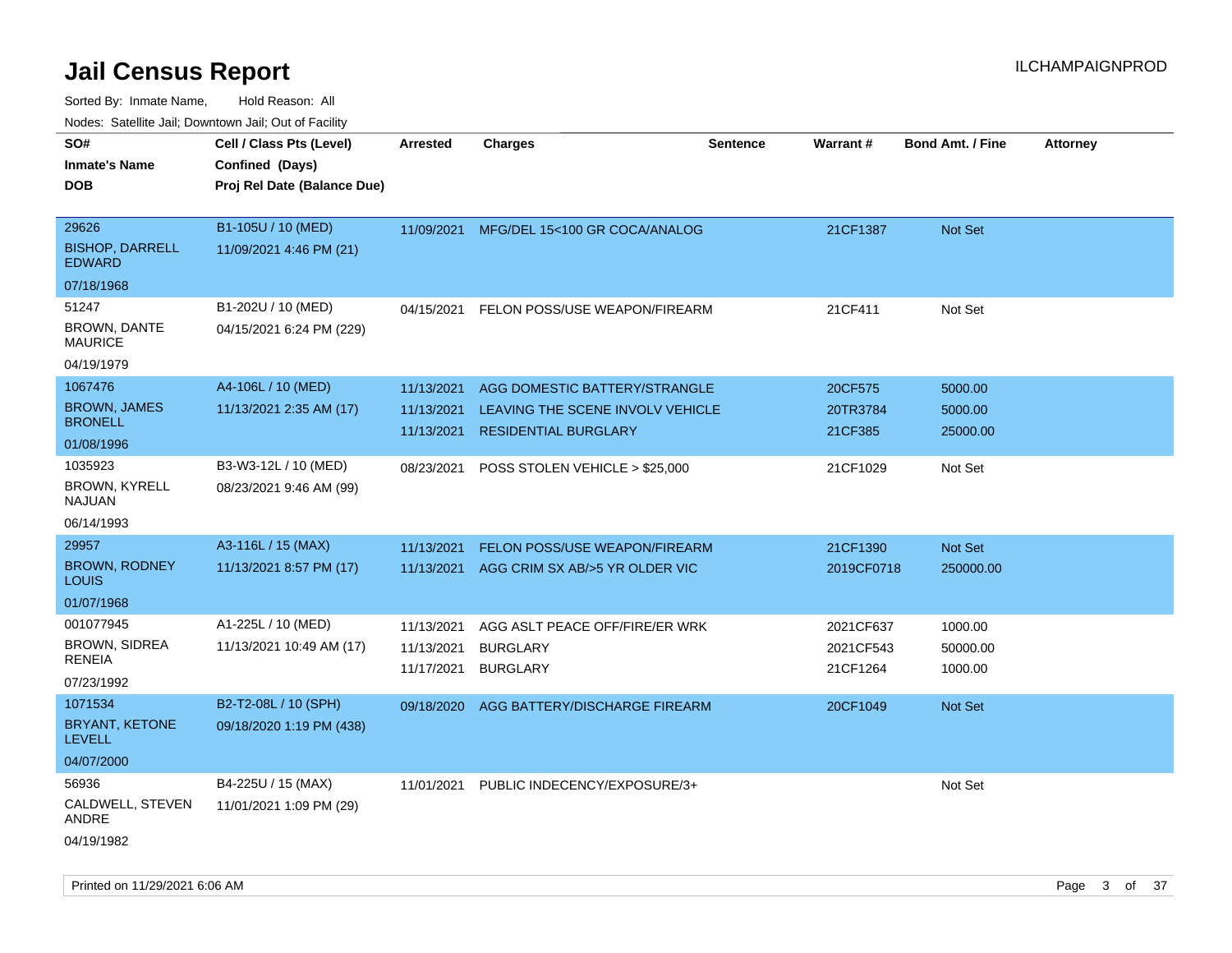Sorted By: Inmate Name, Hold Reason: All Nodes: Satellite Jail; Downtown Jail; Out of Facility

| SO#<br><b>Inmate's Name</b><br><b>DOB</b>                       | Cell / Class Pts (Level)<br>Confined (Days)<br>Proj Rel Date (Balance Due) | <b>Arrested</b>          | <b>Charges</b>                                                   | <b>Sentence</b> | Warrant#               | <b>Bond Amt. / Fine</b>   | <b>Attorney</b> |
|-----------------------------------------------------------------|----------------------------------------------------------------------------|--------------------------|------------------------------------------------------------------|-----------------|------------------------|---------------------------|-----------------|
| 39474<br>CAMPBELL, AARON<br><b>JACOB</b>                        | B1-101U / 10 (ADS)<br>07/06/2021 11:56 PM (147)                            | 07/06/2021               | MFG/DEL 15<100 GR HEROIN/ANLG                                    |                 | 21CF792                | <b>Not Set</b>            |                 |
| 07/18/1974                                                      |                                                                            |                          |                                                                  |                 |                        |                           |                 |
| 996275<br>CAMPBELL, JOHNNIE<br>LEE, Third<br>04/02/1992         | A4-104L / 10 (ADS)<br>11/15/2021 8:37 AM (15)                              | 11/15/2021<br>11/15/2021 | FELON POSS/USE WEAPON/FIREARM<br><b>UNLICENSED</b>               |                 | 21CF1398<br>21TR9796   | Not Set<br>Not Set        |                 |
| 958898<br><b>CHAMBERS, GARY</b><br><b>DANTE</b>                 | A3-211U / 15 (ADS)<br>11/18/2021 5:10 AM (12)                              | 11/18/2021               | AGGRAVATED DOMESTIC BATTERY                                      |                 | 21CF1409               | Not Set                   |                 |
| 05/24/1973<br>960551                                            |                                                                            |                          |                                                                  |                 |                        |                           |                 |
| COFFIN, KYLE LAIR                                               | B4-225L / 10 (MED)<br>08/26/2021 4:43 AM (96)                              | 08/26/2021<br>08/26/2021 | DOMESTIC BATTERY/HARM/VIO O/P<br>POSS HYPO/SYRINGE/NEEDLES/1ST   |                 | 21CF1035<br>2021 CM116 | 100000.00<br>1000.00      |                 |
| 09/21/1988                                                      |                                                                            |                          |                                                                  |                 |                        |                           |                 |
| 34805                                                           | B4-226L / 15 (MAX)                                                         | 10/01/2021               | <b>DOMESTIC BATTERY</b>                                          |                 | 21CF1183               | <b>Not Set</b>            |                 |
| CONERLY, KIN JOSEPH 10/01/2021 1:53 AM (60)<br>11/16/1971       |                                                                            | 10/01/2021<br>10/06/2021 | <b>ARMED HABITUAL CRIMINAL</b><br>POSS STOLEN VEHICLE > \$25,000 |                 | 21CF1184<br>19CF1786   | <b>Not Set</b><br>Not Set |                 |
| 1074319                                                         | B2-DR / 15 (SPH)                                                           | 10/12/2021               | AGGRAVATED CRUELTY TO ANIMALS                                    |                 | 21CF1238               | Not Set                   |                 |
| <b>CRAIG, DAVUCCI</b><br><b>DAVION</b>                          | 10/12/2021 11:36 AM (49)                                                   | 10/14/2021               | <b>MURDER</b>                                                    |                 | 21CF1239               | Not Set                   |                 |
| 08/02/2001                                                      |                                                                            |                          |                                                                  |                 |                        |                           |                 |
| 001077549<br>CRISTOBAL-MATEO,<br><b>CRISTOBAL</b><br>12/02/1988 | B2-T3-10L / 10 (SPH)<br>12/22/2020 1:17 PM (343)                           | 12/22/2020               | <b>PRED CRIM SEX ASLT/VICTIM &lt;13</b>                          |                 | 2020CF1469             | <b>Not Set</b>            |                 |
| 001077536                                                       | B2-T1-03U / 10 (SPH)                                                       |                          |                                                                  |                 |                        |                           |                 |
| DAVIS, ARTRE LAVAE                                              | 12/20/2020 1:38 PM (345)                                                   | 12/20/2020               | <b>ROBBERY</b>                                                   |                 | 20CF1446               | Not Set                   |                 |

06/26/2002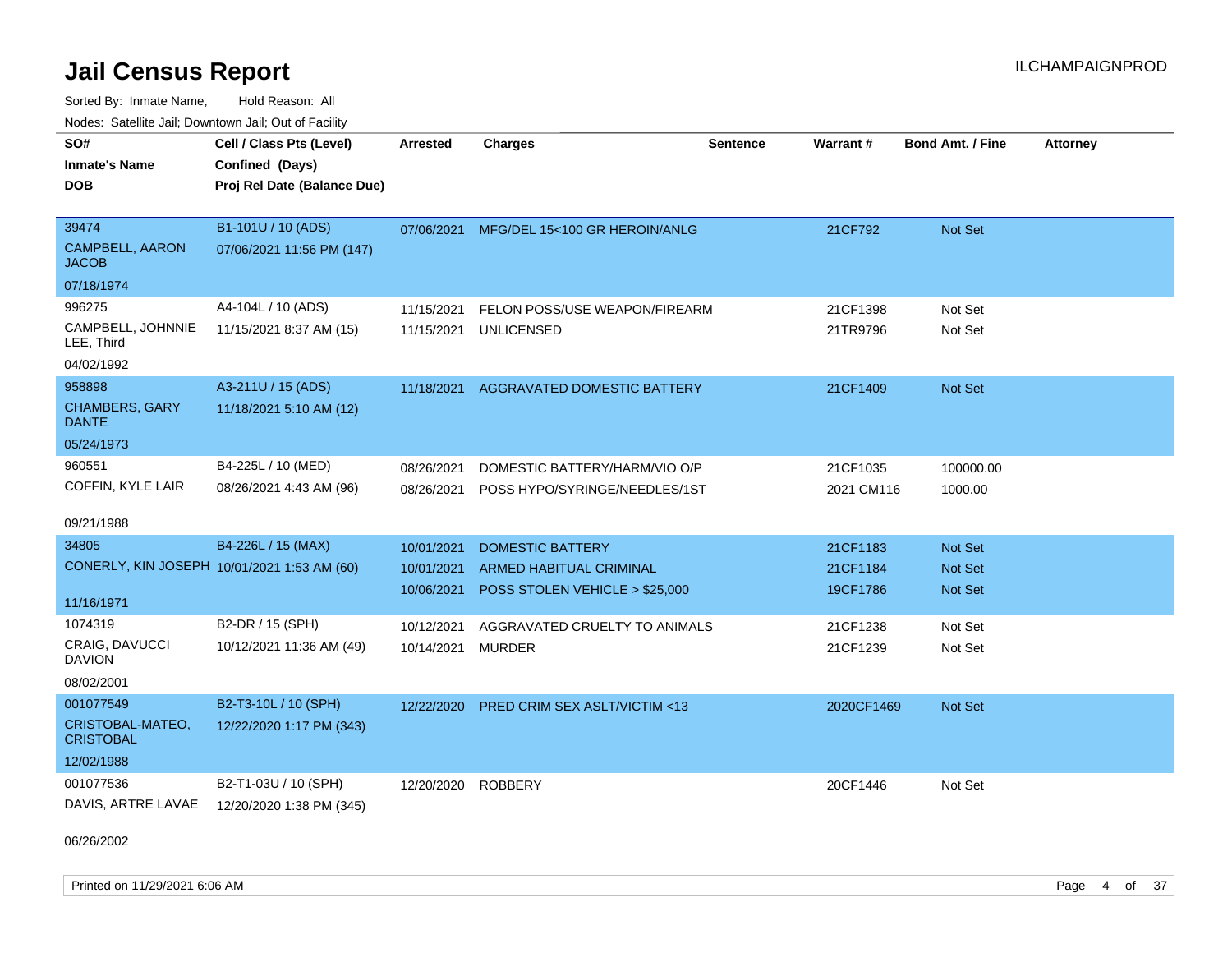| SO#                             | Cell / Class Pts (Level)    | <b>Arrested</b> | <b>Charges</b>                     | <b>Sentence</b> | <b>Warrant#</b> | Bond Amt. / Fine | <b>Attorney</b> |
|---------------------------------|-----------------------------|-----------------|------------------------------------|-----------------|-----------------|------------------|-----------------|
| <b>Inmate's Name</b>            | Confined (Days)             |                 |                                    |                 |                 |                  |                 |
| <b>DOB</b>                      | Proj Rel Date (Balance Due) |                 |                                    |                 |                 |                  |                 |
|                                 |                             |                 |                                    |                 |                 |                  |                 |
| 1023587                         | B1-203U / 15 (MAX)          | 09/24/2021      | MFG/DEL CANNABIS/2.5-10 GRAMS      |                 | 21CF1155        | Not Set          |                 |
| DAVIS, MARTIN<br><b>DENNIS</b>  | 09/24/2021 9:38 PM (67)     | 09/24/2021      | <b>ARMED HABITUAL CRIMINAL</b>     |                 | 2021-CF681      | 500000.00        |                 |
| 12/02/1994                      |                             |                 |                                    |                 |                 |                  |                 |
| 001077634                       | A2-223L / 5 (ADS)           | 09/23/2021      | OBSTRUCT JUST/DESTROY EVIDENCE     |                 | 21CF887         | 25000.00         |                 |
| DAVIS, TAMIKA                   | 09/23/2021 12:30 AM (68)    |                 |                                    |                 |                 |                  |                 |
| 03/11/1974                      |                             |                 |                                    |                 |                 |                  |                 |
| 56972                           | B4-227U / 10 (MED)          | 08/30/2021      | POSS STOLEN VEHICLE > \$25,000     |                 | 21CF1044        | Not Set          |                 |
| DAY, DANIEL JOSEPH              | 08/30/2021 3:07 PM (92)     | 09/04/2021      | <b>BURGLARY</b>                    |                 | 21CF1054        | <b>Not Set</b>   |                 |
|                                 |                             |                 |                                    |                 |                 |                  |                 |
| 10/16/1982                      |                             |                 |                                    |                 |                 |                  |                 |
| 522497                          | BOOKH-7 / 10 (MED)          | 11/28/2021      | RESIST/OBSTRUCTING A PEACE OFFICEI |                 | 21CM265         | 1000.00          |                 |
| DELANEY, KEANDRE                | 11/28/2021 2:06 AM (2)      | 11/28/2021      | FELON POSS/USE WEAPON/FIREARM      |                 | 21CFAWOW        | Not Set          |                 |
| 11/27/1986                      |                             |                 |                                    |                 |                 |                  |                 |
| 989143                          | B3-W2-06L / 10 (MED)        |                 |                                    |                 |                 |                  |                 |
| DIAL, CLAYTON COLE              |                             | 09/27/2021      | STALKING/CAUSE PERSON DISTRESS     |                 | 21CF1149        | 50000.00         |                 |
|                                 | 09/27/2021 4:12 PM (64)     | 09/27/2021      | <b>VIOLATE ORDER PROTECTION</b>    |                 | 21CM440         | 25000.00         |                 |
| 07/28/1991                      |                             | 09/27/2021      | POSSESSION OF METH<5 GRAMS         |                 |                 | 9430.00          |                 |
| 515892                          | A4-107U / 15 (ADS)          | 11/18/2021      | AGG DOMESTIC BATTERY/STRANGLE      |                 | 15CF1432        | No Bond          |                 |
| DISHMAN, BYRON<br><b>EUJEAN</b> | 11/18/2021 2:33 PM (12)     |                 |                                    |                 |                 |                  |                 |
| 07/30/1983                      |                             |                 |                                    |                 |                 |                  |                 |
| 25659                           | B4-125L / 15 (MAX)          | 06/15/2021      | <b>RESIDENTIAL BURGLARY</b>        |                 | 2020CF1218      | 50000.00         |                 |
| DORRIS, LORENZO                 | 06/15/2021 6:17 AM (168)    | 06/15/2021      | <b>BURGLARY</b>                    |                 | 21CF689         | <b>Not Set</b>   |                 |
| 07/19/1966                      |                             |                 |                                    |                 |                 |                  |                 |
| 56768                           | BOOKH-1                     | 11/28/2021      | <b>DOMESTIC BATTERY</b>            |                 | 2021CMAWOW      | Not Set          |                 |
| DUNCAN, GARY                    | 11/29/2021 12:08 AM (1)     | 11/28/2021      | INTERF REPT DOMESTIC VIOLENCE      |                 | 2021CMAWOW      | Not Set          |                 |
| ALLEN, Junior                   |                             | 11/28/2021      | UNLAWFUL RESTRAINT                 |                 | 2021CMAWOW      | Not Set          |                 |
| 09/30/1982                      |                             |                 |                                    |                 |                 |                  |                 |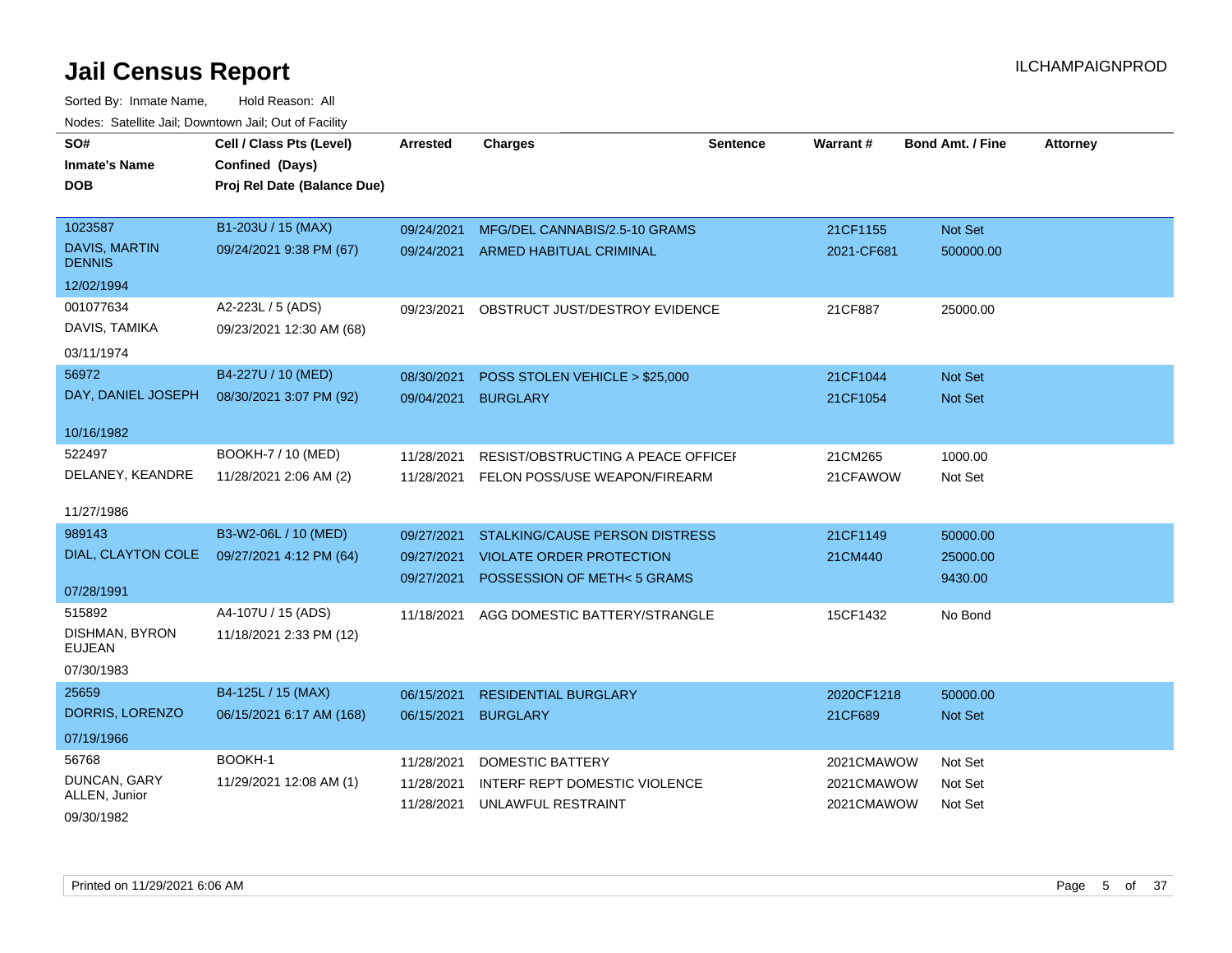| SO#<br><b>Inmate's Name</b><br><b>DOB</b>                                                | Cell / Class Pts (Level)<br>Confined (Days)<br>Proj Rel Date (Balance Due)                          | <b>Arrested</b>                                                    | <b>Charges</b>                                                                                                                                             | <b>Sentence</b> | <b>Warrant#</b>                                         | <b>Bond Amt. / Fine</b>                                     | <b>Attorney</b> |
|------------------------------------------------------------------------------------------|-----------------------------------------------------------------------------------------------------|--------------------------------------------------------------------|------------------------------------------------------------------------------------------------------------------------------------------------------------|-----------------|---------------------------------------------------------|-------------------------------------------------------------|-----------------|
| 45194<br><b>FALLS, ANDREW</b><br>08/15/1976<br>527081<br>FERGUSON.<br><b>CHRISTOPHER</b> | B3-W1-01U / 10 (MED)<br>10/20/2021 12:59 AM (41)<br>B3-W6-24L / 10 (MED)<br>09/06/2021 1:18 PM (85) | 10/20/2021<br>09/06/2021                                           | DOMESTIC BATTERY/OTHER PRIOR<br>ARSON/REAL/PERSONAL PROP>\$150                                                                                             |                 | 21CF1265<br>2021 CF 797                                 | Not Set<br>25000.00                                         |                 |
| 12/21/1981                                                                               |                                                                                                     |                                                                    |                                                                                                                                                            |                 |                                                         |                                                             |                 |
| 54397<br><b>FICKLIN, GORDON</b><br><b>RAYMOND</b><br>11/03/1973                          | A4-102L / 10 (MED)<br>11/23/2021 10:22 AM (7)                                                       | 11/23/2021<br>11/23/2021<br>11/23/2021<br>11/23/2021<br>11/23/2021 | <b>DISORDERLY CONDUCT</b><br><b>FELON POSS/USE WEAPON/FIREARM</b><br>HRSMT/THREATEN PERSON/KILL<br>DRIVING ON SUSPENDED LICENSE<br><b>RECKLESS DRIVING</b> |                 | 21CM538<br>21CF859<br>21CF767<br>21TR10075<br>21TR10074 | 100.00<br>50000.00<br>50000.00<br>2500.00<br><b>Not Set</b> |                 |
| 518395<br>09/10/1985                                                                     | B2-T3-12L / 15 (SPH)<br>FRANDLE, MARK RYAN 07/07/2020 3:42 PM (511)                                 | 07/07/2020                                                         | <b>CRIMINAL SEXUAL ASSAULT</b>                                                                                                                             |                 | 2020-CF735                                              | 250000.00                                                   |                 |
| 001078583<br>FRAZIER, RICHARD<br><b>EMOND</b><br>04/19/2001                              | A3-212L / 15 (MAX)<br>11/14/2021 3:12 AM (16)                                                       | 11/14/2021                                                         | AGG UNLAWFUL USE WEAPON/PERSON                                                                                                                             |                 | 21CF1392                                                | Not Set                                                     |                 |
| 001077934<br>FREED, LOGAN<br><b>SUZANNE</b><br>08/18/1996                                | A1-224L / 10 (MED)<br>08/22/2021 11:45 PM (100)                                                     | 08/22/2021<br>08/22/2021                                           | <b>DOMESTIC BATTERY</b><br>AGG DUI/ACCIDENT/DEATH                                                                                                          |                 | 21 CM 172<br>21CF1024                                   | 10000.00<br>Not Set                                         |                 |
| 001078290<br>FREEMAN, ANGEL<br><b>JANILA KAY</b><br>12/25/1995                           | A1-125U / 10 (ADS)<br>08/19/2021 1:26 AM (103)                                                      | 08/19/2021                                                         | MACHINE GUN/AUTO WEAPON/VEH                                                                                                                                |                 | 21CF1012                                                | Not Set                                                     |                 |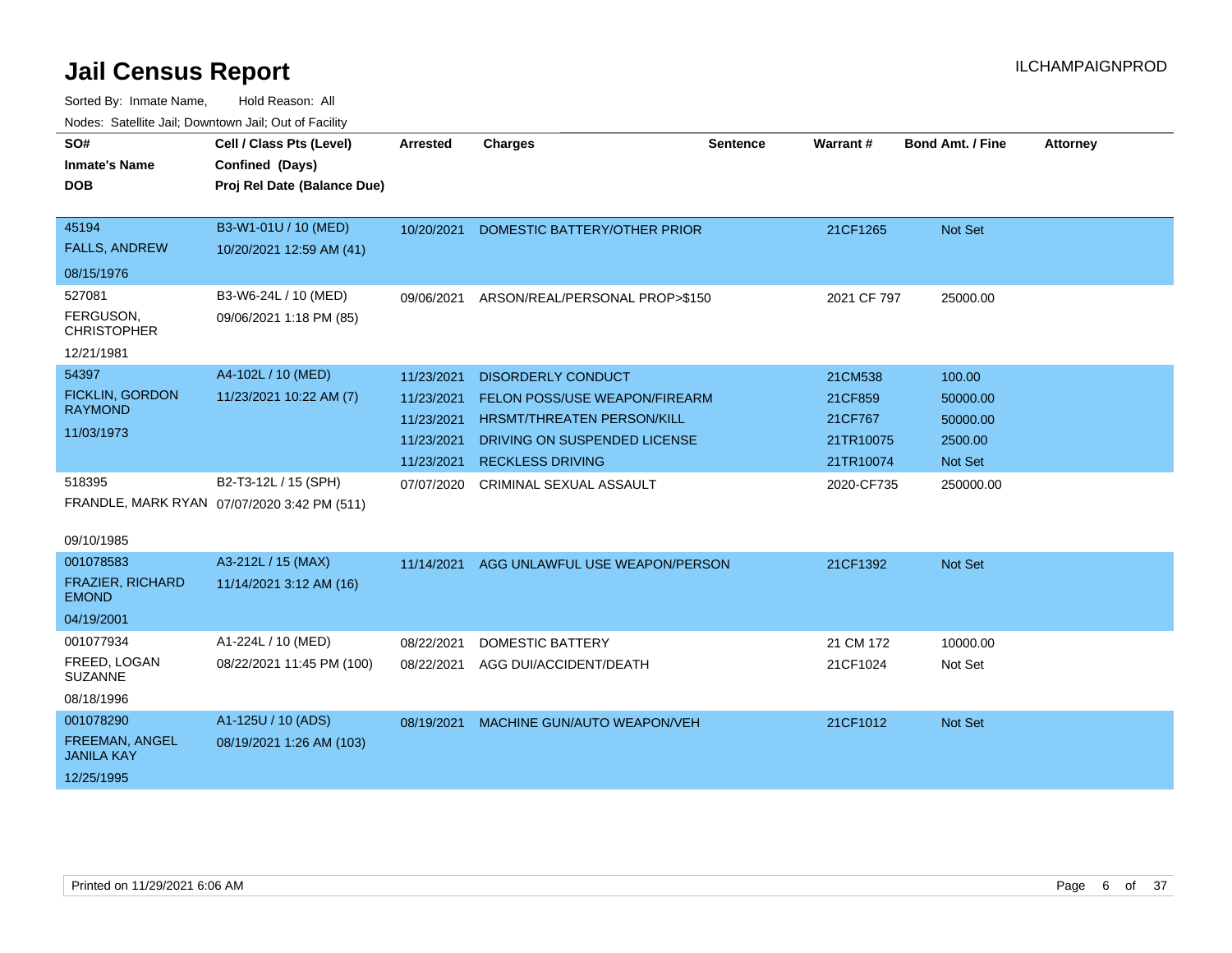**DOB SO# Inmate's Name Cell / Class Pts (Level) Arrested Charges Warrant # Bond Amt. / Fine Attorney Confined (Days) Sentence Proj Rel Date (Balance Due)** GAMBLE, HAKEEM **DARION** 001078450 B3-W2-05U / 10 (MED) 10/26/2021 1:01 PM (35) 12/17/1999 12/23/2021 (0.00) 10/26/2021 AGGRAVATED BATTERY Not Set Not Set Not Set Not Set Not Set Not Set Not Set Not Set Not Set Not Set 10/26/2021 BURGLARY W/O CAUSING DAMAGE NO Bond No Bond GRAY, WILLIAM DA'VON 001078607 A3-113L / 15 (MAX) 11/22/2021 2:57 PM (8) 04/18/1984 11/22/2021 FELON POSS/USE FIREARM/PAROLE 21CF1437 Not Set 11/22/2021 ATTEMPT (FIRST DEGREE MURDER) 21CF1435 Not Set GREER, CONNOR JAY 11/17/2021 5:26 PM (13) 1069726 A3-216L / 5 (ADS) 02/22/1994 11/17/2021 POSS AMT CON SUB EXCEPT(A)/(D) 21CF472 10000.00 11/17/2021 BURGLARY W/O CAUSING DAMAGE 19CF1421 10000.00 GRIFFIN, NATHAN EUGENE 56342 B1-205L / 10 (MED) 10/21/2021 4:20 PM (40) 02/24/1969 10/21/2021 THEFT CONTROL INTENT <\$500 17CF1451 10000.00 10/21/2021 DRIVING ON REVOKED LICENSE 20TR1979 3000.00 10/21/2021 ARMED HABITUAL CRIMINAL 21CF1279 Not Set GWIN, RAYMOND **CHARLES** 977825 BOOKH-7 / 5 (MIN) 11/27/2021 12:19 AM (3) 09/30/1989 11/25/2021 RET THEFT/DISP MERCH/>\$300 2021CF203 Not Set HAYS, DAMIEN CLYDE 11/05/2021 8:59 PM (25) 1038973 B4-127L / 10 (MED) 03/19/1994 11/05/2021 AGG DOMESTIC BATTERY/STRANGLE 21CF1365 Not Set 965829 BOOKH-4 / 10 (ADS) Sorted By: Inmate Name, Hold Reason: All Nodes: Satellite Jail; Downtown Jail; Out of Facility

HEINZ, ANDREW **MICHAEL** 09/09/2021 5:21 PM (82) 07/01/1987 09/09/2021 HRSMT/NO CONVERSATION/KILL 2021CF1072 25000.00 09/13/2021 PROBATION VIOLATION 2001 2002 21 22 21 CF7 Not Set HERNANDEZ-LOPEZ, ERNESTO 001078488 B2-T3-11U / 15 (SPH) 10/14/2021 3:15 PM (47) 10/14/2021 PRED CRIM SEX ASLT/VICTIM <13 21CF1232 500000.00 10/14/2021 FUGITIVE FROM JUSTICE 21CF1246 Not Set

11/28/1975

Printed on 11/29/2021 6:06 AM **Page 7** of 37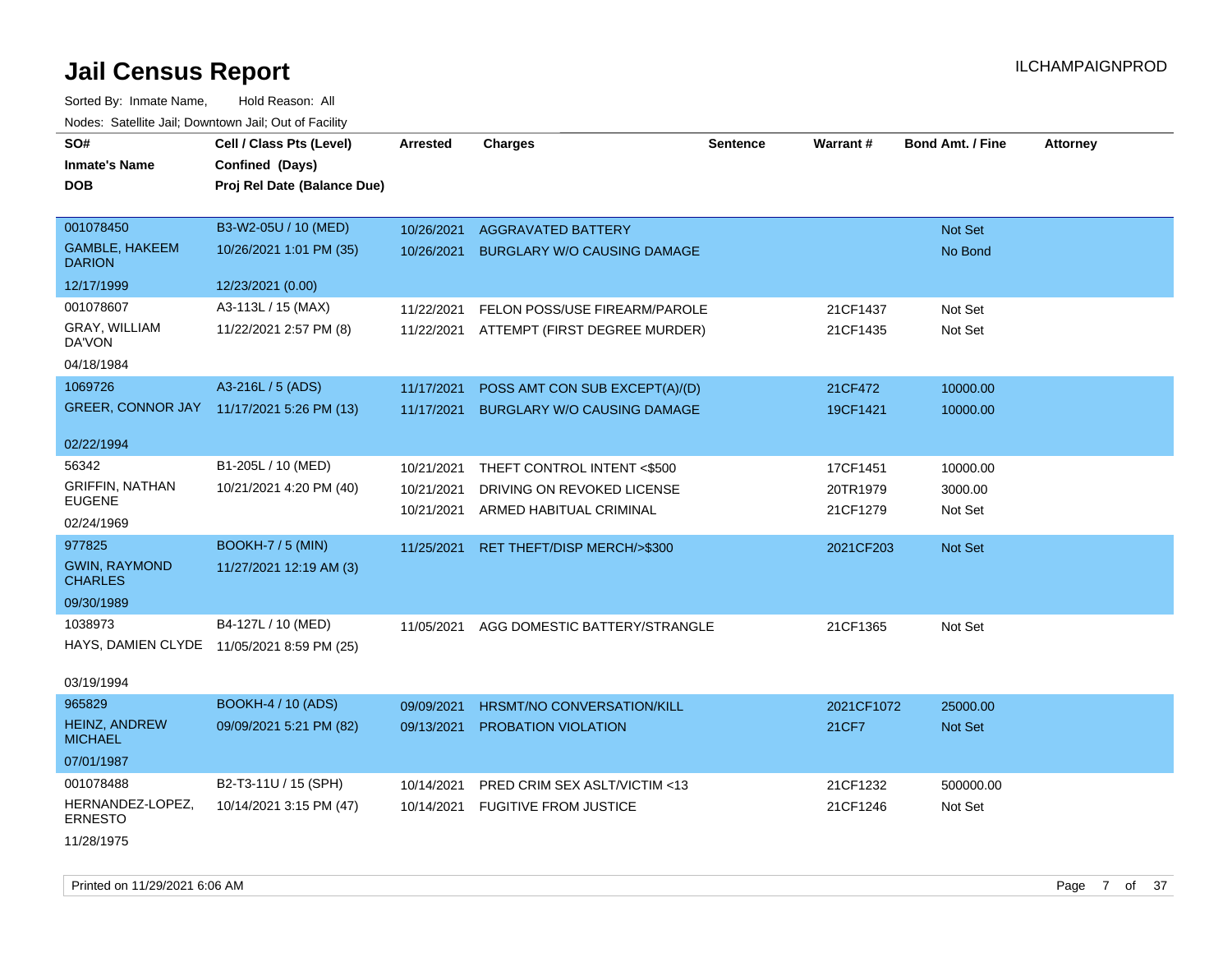| SO#<br><b>Inmate's Name</b><br><b>DOB</b>                       | Cell / Class Pts (Level)<br>Confined (Days)<br>Proj Rel Date (Balance Due) | <b>Arrested</b>                                                    | <b>Charges</b>                                                                                                                                                | Sentence | Warrant#                                                     | <b>Bond Amt. / Fine</b>                             | <b>Attorney</b> |
|-----------------------------------------------------------------|----------------------------------------------------------------------------|--------------------------------------------------------------------|---------------------------------------------------------------------------------------------------------------------------------------------------------------|----------|--------------------------------------------------------------|-----------------------------------------------------|-----------------|
| 1041135<br>HILL, DEONANCE<br><b>JAMES</b>                       | B1-107U / 15 (MAX)<br>10/19/2021 5:46 PM (42)                              |                                                                    | 10/19/2021 ARMED VIOLENCE/CATEGORY I                                                                                                                          |          | 21CF1266                                                     | No Bond                                             |                 |
| 04/28/1992<br>975293<br>HILL, JACOB MILES<br>02/06/1988         | B2-T4-14L / 10 (SPH)<br>07/21/2021 8:43 PM (132)                           | 07/21/2021<br>07/21/2021<br>07/25/2021<br>08/18/2021               | <b>STALKING</b><br>VIO ORDER/PRIOR VIO OF ORDER<br><b>PAROLE REVOCATION</b><br><b>HARASS WITNESS/FAMILY MBR/REP</b>                                           |          | 2021CF863<br>21CF914<br>CH2104646<br>21CF992                 | Not Set<br>No Bond<br>Not Set<br>Not Set            |                 |
| 48471<br><b>HILL, RAMESH</b><br><b>JERMAINE</b><br>12/11/1978   | B1-207L / 15 (MAX)<br>08/08/2021 4:45 AM (114)                             | 09/09/2021<br>08/08/2021                                           | AGG STALKING/BODILY HARM<br>AGG BATTERY/DISCHARGE FIREARM                                                                                                     |          | 21CF1073<br>21CF946                                          | Not Set<br>Not Set                                  |                 |
| 1043704<br>HOUSTON, STEVEN<br>CORDELL<br>01/24/1989             | B4-223L / 15 (MAX)<br>07/13/2021 5:56 AM (140)                             | 07/13/2021<br>07/13/2021<br>07/13/2021                             | ARMED ROBBERY/ARMED W/FIREARM<br>PROBATION VIOLATION<br>PROBATION VIOLATION                                                                                   |          | 21CF815<br>18CF1697<br>19CF1295                              | Not Set<br>25000.00<br>25000.00                     |                 |
| 1061996<br>HUBBARD, REBEKIAH<br><b>DIONA</b><br>04/08/1998      | A1-227U / 5 (MIN)<br>10/30/2021 1:37 PM (31)                               | 10/30/2021<br>10/30/2021<br>10/30/2021<br>10/30/2021<br>10/31/2021 | <b>THEFT</b><br>DRVG UNDER INFLUENCE OF DRUG<br><b>CRIM DAMAGE TO PROPERTY &lt;\$500</b><br>RETAIL THEFT/DISP MERCH/<\$300<br>USE FORGED CR/DEBIT CARD/<\$300 | 2y (DOC) | 21CF1321<br>2021DT71<br>2021CM156<br>2018CF1302<br>2020CF670 | No Bond<br>7500.00<br>660.00<br>20000.00<br>No Bond |                 |
| 953555<br>HUNT, TAVARIS EARL<br>12/29/1987                      | B4-122L / 15 (MAX)<br>03/10/2021 4:58 AM (265)                             | 03/10/2021<br>04/14/2021                                           | CRIM TRESPASS TO RESIDENCE<br>AGG FLEEING POLICE/21 MPH OVER                                                                                                  | 3y(DOC)  | 21CF272<br>2020CF94                                          | Not Set<br>10000.00                                 |                 |
| 38993<br><b>JACKSON, LAMONT</b><br><b>JEREMIE</b><br>07/31/1973 | B4-126L / 15 (MAX)<br>02/13/2021 7:45 AM (290)                             |                                                                    | 02/13/2021 ATTEMPT (FIRST DEGREE MURDER)                                                                                                                      |          | 21CF181                                                      | Not Set                                             |                 |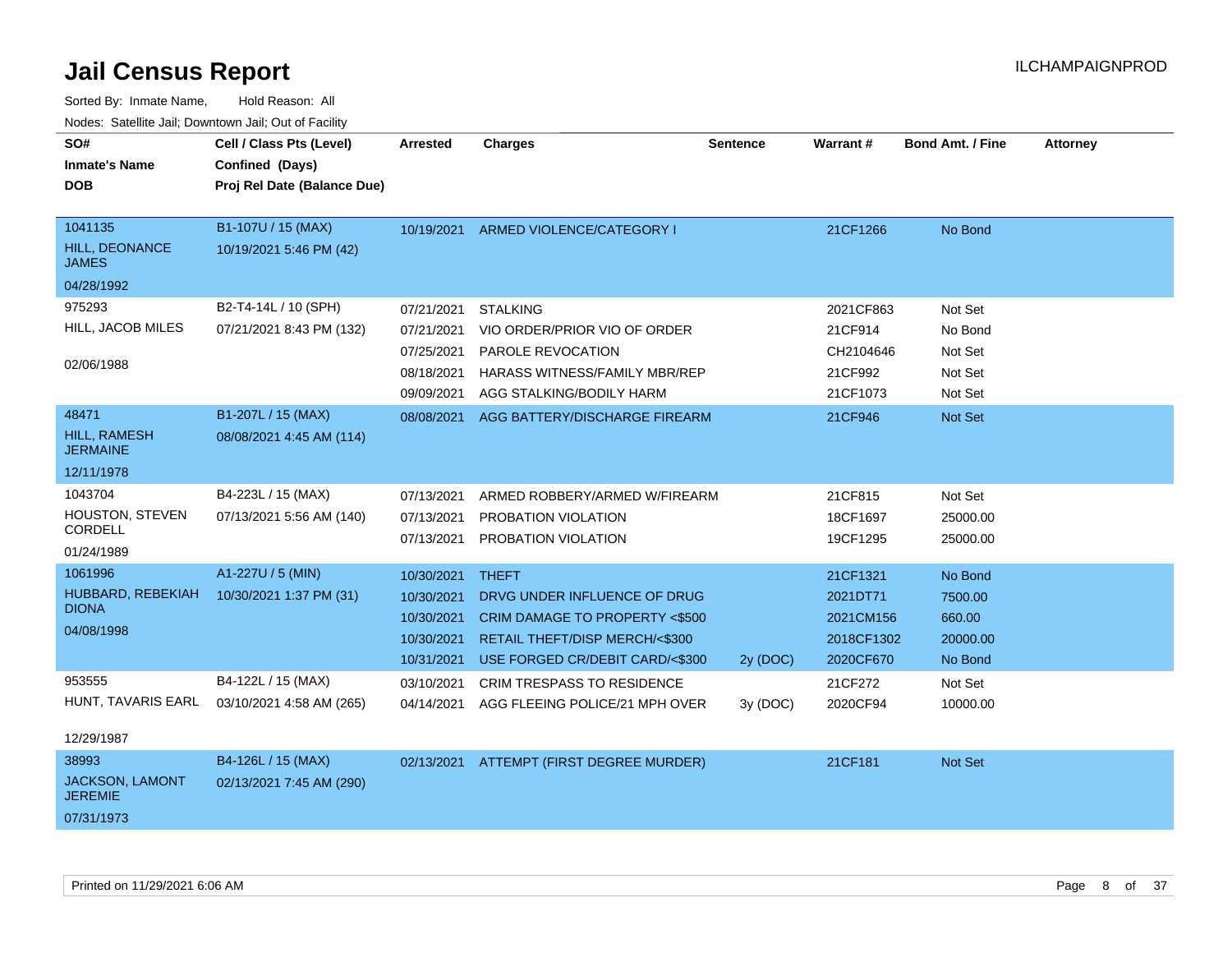| roaco. Odichile Jan, Downtown Jan, Out of Facility  |                                                                            |                 |                                          |                 |                 |                         |                 |
|-----------------------------------------------------|----------------------------------------------------------------------------|-----------------|------------------------------------------|-----------------|-----------------|-------------------------|-----------------|
| SO#<br><b>Inmate's Name</b><br><b>DOB</b>           | Cell / Class Pts (Level)<br>Confined (Days)<br>Proj Rel Date (Balance Due) | <b>Arrested</b> | <b>Charges</b>                           | <b>Sentence</b> | <b>Warrant#</b> | <b>Bond Amt. / Fine</b> | <b>Attorney</b> |
| 532426<br><b>JACKSON, NATASHA</b><br><b>RENETTA</b> | A1-124L / 10 (ADS)<br>05/16/2021 12:24 AM (198)                            |                 | 05/16/2021 AGGRAVATED BATTERY/NURSE      |                 | 2021CF344       | No Bond                 |                 |
| 01/02/1987                                          |                                                                            |                 |                                          |                 |                 |                         |                 |
| 001077487                                           | B3-W8-30L / 10 (MED)                                                       | 12/03/2020      | FELON POSS/USE WEAPON/FIREARM            |                 | 20CF1377        | Not Set                 |                 |
| JACKSON, TERREL<br>DANDRE                           | 12/03/2020 10:18 AM (362)                                                  | 11/09/2021      | AGG DISCHARGE FIREARM/OCC VEH            |                 | 21CR0331401     | No Bond                 |                 |
| 08/11/1990                                          |                                                                            |                 |                                          |                 |                 |                         |                 |
| 001077864                                           | B1-103L / 15 (MAX)                                                         | 04/18/2021      | FELON POSS/USE WEAPON/FIREARM            |                 | 21CF428         | Not Set                 |                 |
| D                                                   | JAMERSON, ANTHONY 04/18/2021 7:21 PM (226)                                 |                 |                                          |                 |                 |                         |                 |
| 01/26/1990                                          |                                                                            |                 |                                          |                 |                 |                         |                 |
| 001077437                                           | B3-W4-16L / 10 (MED)                                                       | 08/23/2021      | DOM BTRY/CONTACT/1-2 PRECONV             |                 | 21CF1025        | Not Set                 |                 |
| JOHNSON, ANTONIO<br>LASHAUN                         | 08/23/2021 7:48 PM (99)                                                    |                 |                                          |                 |                 |                         |                 |
| 01/06/1980                                          |                                                                            |                 |                                          |                 |                 |                         |                 |
| 1071536                                             | B1-206U / 15 (MAX)                                                         |                 | 06/17/2021 ATTEMPT (FIRST DEGREE MURDER) |                 | 21CF702         | Not Set                 |                 |
| JOHNSON, ZACHERY<br><b>EDWARD</b>                   | 06/17/2021 2:00 AM (166)                                                   |                 |                                          |                 |                 |                         |                 |
| 10/30/1987                                          |                                                                            |                 |                                          |                 |                 |                         |                 |
| 956822                                              | BOOKH-7 / 15 (MAX)                                                         | 11/25/2021      | AGGRAVATED DOMESTIC BATTERY              |                 | 2021CFAWOW      | Not Set                 |                 |
| JONES, MARIO                                        | 11/25/2021 10:37 AM (5)                                                    | 11/25/2021      | PAROLE REVOCATION                        |                 | CH2106361       | No Bond                 |                 |
| NATHANIEL                                           |                                                                            | 11/25/2021      | UNLAWFUL RESTRAINT                       |                 | 2021CFAWOW      | Not Set                 |                 |
| 10/27/1987                                          |                                                                            |                 |                                          |                 |                 |                         |                 |
| 506244                                              | B1-204L / 15 (MAX)                                                         | 07/15/2021      | ARMED ROBBERY/ARMED W/FIREARM            |                 | 2021CF791       | 250000.00               |                 |
| JOSLIN, JASON LEE                                   | 07/15/2021 4:38 AM (138)                                                   |                 |                                          |                 |                 |                         |                 |
| 12/22/1985                                          |                                                                            |                 |                                          |                 |                 |                         |                 |
| 1070011                                             | B4-124U / 15 (MAX)                                                         | 08/03/2021      | AGG DISCH FIREARM/1ST AID PERS           |                 | 21CF929         | Not Set                 |                 |
| LAWS, WILLIAM<br>ZARAK, Third                       | 08/03/2021 3:53 PM (119)                                                   |                 |                                          |                 |                 |                         |                 |
| 07/06/1999                                          |                                                                            |                 |                                          |                 |                 |                         |                 |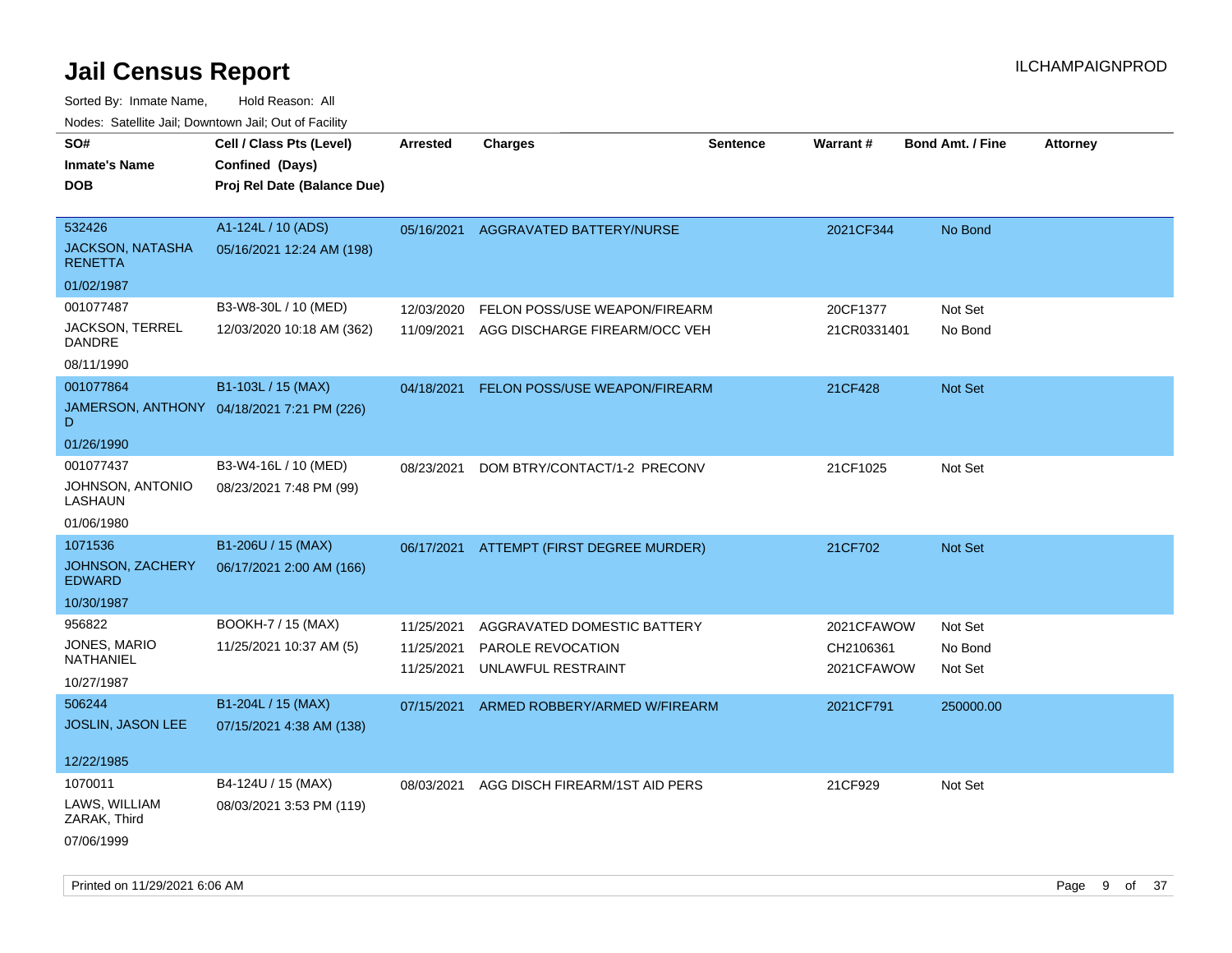| SO#<br><b>Inmate's Name</b><br><b>DOB</b>                        | Cell / Class Pts (Level)<br>Confined (Days)<br>Proj Rel Date (Balance Due) | Arrested                                             | <b>Charges</b>                                                                                             | <b>Sentence</b> | <b>Warrant#</b>                                              | <b>Bond Amt. / Fine</b>                       | <b>Attorney</b> |
|------------------------------------------------------------------|----------------------------------------------------------------------------|------------------------------------------------------|------------------------------------------------------------------------------------------------------------|-----------------|--------------------------------------------------------------|-----------------------------------------------|-----------------|
| 548089<br>LEWIS, LAWRENCE<br>PAUL, Third<br>02/08/1993           | B1-204U / 15 (MAX)<br>12/04/2020 4:42 AM (361)                             | 12/04/2020<br>12/04/2020<br>12/04/2020               | AGG DOMESTIC BATTERY/STRANGLE<br>ATTEMPT (FIRST DEGREE MURDER)<br>METH DELIVERY/100<400 GRAMS              |                 | 18CF1507<br>20CF1378<br>20CF1481                             | 10000.00<br>Not Set<br>Not Set                |                 |
| 001077524<br>LEWIS, TREVOR<br><b>DANIEL</b><br>06/03/2002        | B2-T4-15U / 10 (SPH)<br>12/14/2020 5:16 PM (351)                           | 12/14/2020<br>12/14/2020<br>12/14/2020<br>12/14/2020 | AGG BATTERY/JUDGE/EMT<br><b>RESIDENTIAL ARSON</b><br>AGG BATTERY/PUBLIC PLACE<br>AGG BATTERY/PEACE OFFICER |                 | 2020-CF-1212<br>2020-CF-1388<br>2020-CF-1231<br>2020-CF-1211 | 10000.00<br>150000.00<br>50000.00<br>10000.00 |                 |
| 34534<br>LONG, SHATEZ LARYL 11/28/2021 5:09 PM (2)<br>03/18/1972 | <b>BOOKH-3 / 15 (MAX)</b>                                                  | 11/28/2021<br>11/28/2021<br>11/28/2021               | <b>BURGLARY</b><br><b>BURGLARY</b><br>POSSESSING A CONTROLLED SUBSTANC                                     |                 |                                                              | Not Set<br>Not Set<br>Not Set                 |                 |
| 1065002<br>LOVELESS, DUSTIN<br>DEE<br>06/17/1982                 | B1-206L / 10 (MED)<br>11/16/2021 11:41 AM (14)                             | 11/16/2021<br>11/16/2021                             | DOMESTIC BTRY/CONTACT/VIO O/P<br>DOM BTRY/CONTACT/1-2 PRECONV                                              |                 | 2019CF001781<br>2021CF000494                                 | 25000.00<br>25000.00                          |                 |
| 001078320<br>MARSH, PAUL<br><b>OLUFUNMILAYO</b><br>07/13/1994    | A3-111L / 10 (MED)<br>11/23/2021 2:32 PM (7)                               | 11/23/2021                                           | <b>RESIST/OBSTRUCTING A PEACE OFFICEF</b>                                                                  |                 | 21CM539                                                      | Not Set                                       |                 |
| 45113<br>MARTIN, JEREMIAH<br><b>FRANCIS</b><br>01/18/1977        | A3-114U / 15 (ADS)<br>11/20/2021 1:18 AM (10)                              | 11/20/2021                                           | ARMED HABITUAL CRIMINAL                                                                                    |                 | 21CF1424                                                     | No Bond                                       |                 |
| 1000869<br><b>MARTIN, MANNIX</b><br><b>TILMOND</b><br>07/19/1991 | B1-106L / 15 (MAX)<br>09/12/2021 12:40 AM (79)                             | 09/11/2021                                           | <b>FELON POSS/USE WEAPON/FIREARM</b>                                                                       |                 | 21CF1102                                                     | <b>Not Set</b>                                |                 |
| 1066623<br>MATA-OROZCO,<br><b>OLEGARIO</b><br>03/06/1995         | A4-105L / 5 (ADS)<br>11/17/2021 5:08 PM (13)                               | 11/17/2021                                           | MFG/DEL 15<100 GR COCA/ANALOG                                                                              |                 | 17CF1093                                                     | 75000.00                                      |                 |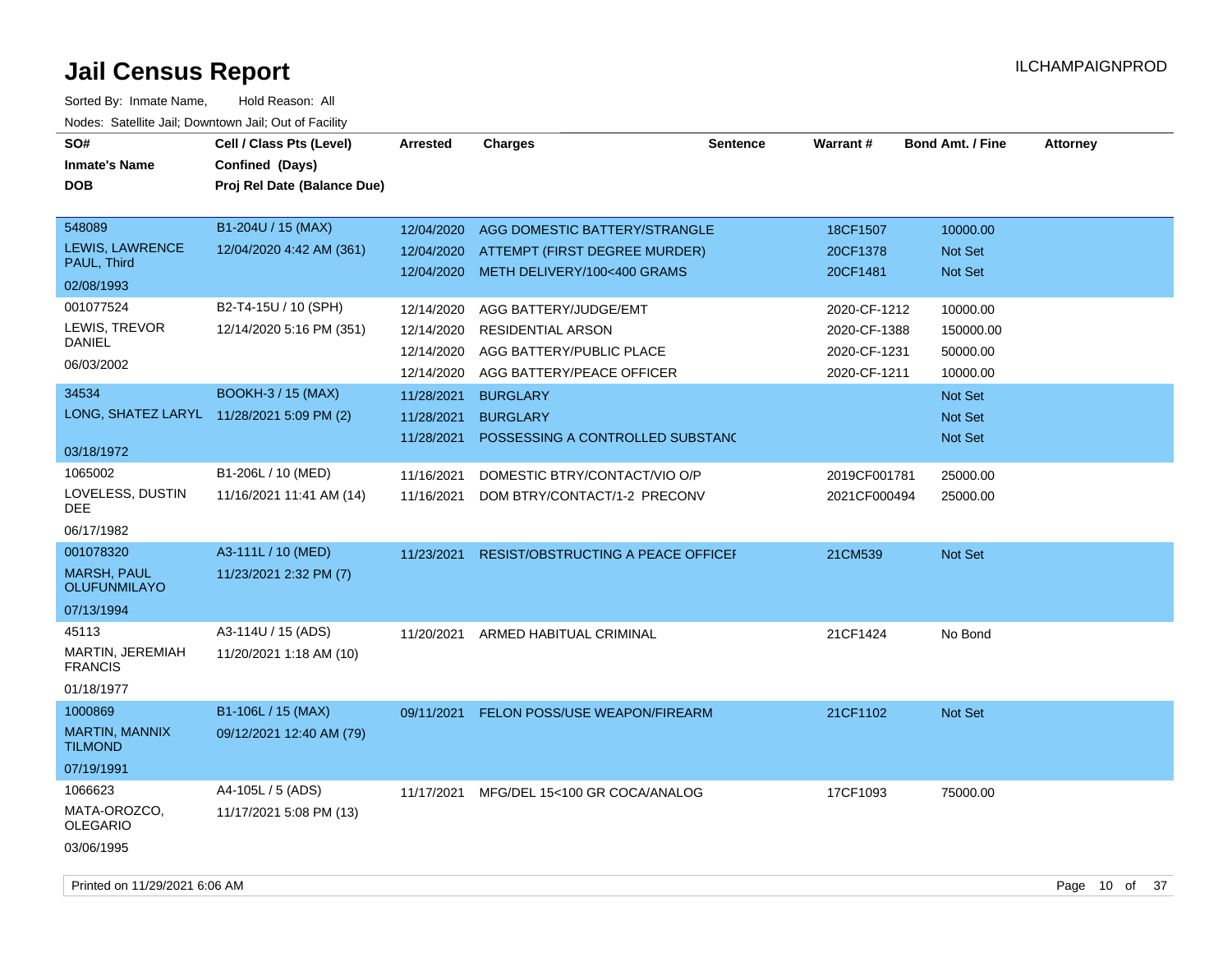| SO#<br>Inmate's Name<br><b>DOB</b>                         | Cell / Class Pts (Level)<br>Confined (Days)<br>Proj Rel Date (Balance Due) | <b>Arrested</b>                        | <b>Charges</b>                                                                  | <b>Sentence</b> | Warrant#                          | <b>Bond Amt. / Fine</b>       | <b>Attorney</b> |
|------------------------------------------------------------|----------------------------------------------------------------------------|----------------------------------------|---------------------------------------------------------------------------------|-----------------|-----------------------------------|-------------------------------|-----------------|
| 48792<br><b>MCCLAIN, HURCHEL</b><br><b>JOSEPH</b>          | A4-103L / 10 (ADS)<br>11/20/2021 4:11 AM (10)                              | 11/19/2021                             | AGG BATTERY/DISCHARGE FIREARM                                                   |                 | 21CF1425                          | Not Set                       |                 |
| 05/01/1979                                                 |                                                                            |                                        |                                                                                 |                 |                                   |                               |                 |
| 001077938<br>MCGAHA,<br><b>CHRISTOPHER D</b><br>07/27/1991 | BOOKH-2 / 15 (ADS)<br>05/10/2021 7:02 PM (204)                             | 05/10/2021<br>05/11/2021<br>05/27/2021 | AGG KIDNAPING DISCH FIR/HARM<br><b>MURDER</b><br>ESCAPE FROM DEPT OF CORRECTION |                 | 21CF532<br>2021-CF-215<br>21CF600 | Not Set<br>No Bond<br>Not Set |                 |
| 1043071                                                    | A2-220L / 10 (MED)                                                         | 11/08/2021                             | CRIM DMG/GOVT PROP/<\$500                                                       |                 | 21CF1378                          | Not Set                       |                 |
| MERRELL-<br>SUTHERLAND, ALICIA                             | 11/08/2021 2:22 AM (22)                                                    | 11/08/2021                             | <b>CRIM TRESPASS TO STATE LAND</b>                                              |                 | 2021CM208                         | 25000.00                      |                 |
| 11/26/1972                                                 |                                                                            |                                        |                                                                                 |                 |                                   |                               |                 |
| 001077902<br>MOFFETT, CAROLYN<br>REENE                     | A2-123L / 5 (ADS)<br>11/21/2021 10:31 AM (9)                               | 11/21/2021<br>11/23/2021               | CRIM DAMAGE TO PROPERTY <\$500<br>BATTERY/CAUSE BODILY HARM                     |                 | 21CF1427<br>21CM187               | Not Set<br>Not Set            |                 |
| 10/23/1988                                                 |                                                                            |                                        |                                                                                 |                 |                                   |                               |                 |
| 1076384                                                    | A2-120L / 5 (ADS)<br>MURPHY, AZIA CIMONE 10/29/2021 12:49 AM (32)          | 10/28/2021                             | RETAIL THEFT/DISP MERCH/<\$300                                                  |                 | 21CM149                           | 12500.00                      |                 |
| 09/23/1995                                                 |                                                                            |                                        |                                                                                 |                 |                                   |                               |                 |
| 001078517<br>NELSON, RORY<br><b>DEMOND</b><br>08/14/1984   | B2-T1-02L / 15 (SPH)<br>10/19/2021 3:55 AM (42)                            | 10/19/2021                             | ATTEMPT (FIRST DEGREE MURDER)                                                   |                 | 21CF1267                          | Not Set                       |                 |
| 1064809                                                    | B4-221L / 10 (MED)                                                         | 11/03/2021                             | <b>CRIMINAL TRESPASS TO LAND</b>                                                |                 | 21CF1318                          | 50000.00                      |                 |
| PARKER, ALVIN<br><b>JARELL</b>                             | 11/03/2021 2:39 PM (27)                                                    | 11/08/2021                             | <b>FELON POSS/USE FIREARM PRIOR</b>                                             |                 | 21CF635                           | 25000.00                      |                 |
| 08/24/1982                                                 |                                                                            |                                        |                                                                                 |                 |                                   |                               |                 |
| 608494<br>PARRAWAY, RICARDO 11/28/2021 4:20 PM (2)<br>RENE | <b>BOOKF-1 / 5 (MIN)</b>                                                   | 11/28/2021                             | VIO BAIL BOND/CLASS A OFFENSE                                                   |                 |                                   | Not Set                       |                 |
| 12/05/1963                                                 |                                                                            |                                        |                                                                                 |                 |                                   |                               |                 |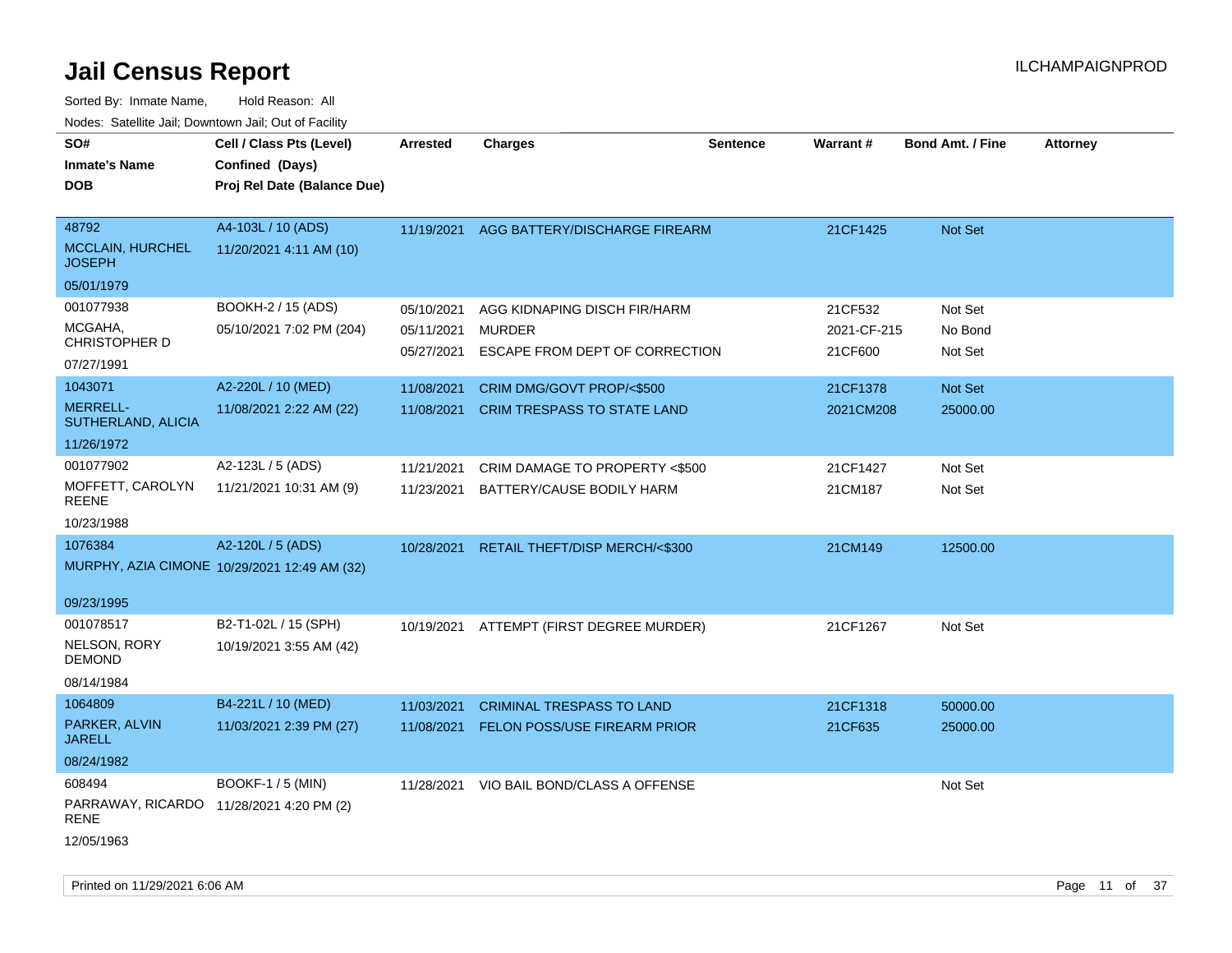Sorted By: Inmate Name, Hold Reason: All Nodes: Satellite Jail; Downtown Jail; Out of Facility

| SO#<br><b>Inmate's Name</b><br><b>DOB</b>                      | Cell / Class Pts (Level)<br>Confined (Days)<br>Proj Rel Date (Balance Due) | <b>Arrested</b>                                      | <b>Charges</b>                                                                                                           | Sentence | Warrant#                                                     | <b>Bond Amt. / Fine</b>                  | <b>Attorney</b> |
|----------------------------------------------------------------|----------------------------------------------------------------------------|------------------------------------------------------|--------------------------------------------------------------------------------------------------------------------------|----------|--------------------------------------------------------------|------------------------------------------|-----------------|
| 001077249<br>PETRACEK, ROBIN<br><b>DENISE</b>                  | BOOKF-2 / 10 (MED)<br>11/23/2021 2:52 AM (7)                               | 11/23/2021                                           | AGG BATTERY/PEACE OFFICER                                                                                                |          | 21CF1432                                                     | No Bond                                  |                 |
| 03/09/1972                                                     |                                                                            |                                                      |                                                                                                                          |          |                                                              |                                          |                 |
| 965211                                                         | A3-112U / 10 (MED)                                                         | 11/23/2021                                           | VIOLATE SEX OFFENDER REGIS/2+                                                                                            |          | 21CF648                                                      | 2410.00                                  |                 |
| PINE, DUSTIN LAYNE                                             | 11/23/2021 11:28 PM (7)                                                    | 11/23/2021                                           | MFG/DISTRIB LOOK-ALIKE SUB                                                                                               |          | 19CF46                                                       | 3000.00                                  |                 |
| 11/30/1988                                                     |                                                                            |                                                      |                                                                                                                          |          |                                                              |                                          |                 |
| 999352                                                         | B3-W5-20L / 10 (MED)                                                       | 09/09/2021                                           | <b>VIOLATE OP/OTHER PRIOR</b>                                                                                            |          | 21CF1092                                                     | Not Set                                  |                 |
| PIRLOT, JUSTIN LEE                                             | 09/09/2021 11:28 AM (82)                                                   | 10/23/2021                                           | <b>FALSE REPORT OF OFFENSE</b>                                                                                           |          | 2019CF836                                                    | 5000.00                                  |                 |
| 11/08/1982                                                     |                                                                            |                                                      |                                                                                                                          |          |                                                              |                                          |                 |
| 1069524                                                        | B4-224L / 15 (MAX)                                                         | 08/08/2021                                           | MFG/DEL CANNABIS/30-500 GRAMS                                                                                            |          | 21CF953                                                      | Not Set                                  |                 |
| RAY DAVIS, KAMARI<br><b>DAYVON</b>                             | 08/09/2021 2:44 AM (113)                                                   |                                                      |                                                                                                                          |          |                                                              |                                          |                 |
| 03/30/2000                                                     |                                                                            |                                                      |                                                                                                                          |          |                                                              |                                          |                 |
| 45473                                                          | A3-112L / 15 (MAX)                                                         | 11/23/2021                                           | CHIL SEX OFFEN/RESIDE DAY CARE                                                                                           |          | 21CF1275                                                     | 10000.00                                 |                 |
| REXROAD, CALVIN<br><b>ALLEN</b>                                | 11/23/2021 6:27 PM (7)                                                     | 11/23/2021                                           | <b>VIOLATE SEX OFFENDER REGIS</b>                                                                                        |          | 21CF546                                                      | 50000.00                                 |                 |
| 10/04/1970                                                     |                                                                            |                                                      |                                                                                                                          |          |                                                              |                                          |                 |
| 001078602<br>RICHARDSON,<br><b>JOHNNY LINDAL</b><br>06/27/2000 | A3-215L / 10 (ADS)<br>11/21/2021 10:00 AM (9)                              | 11/21/2021                                           | AGGRAVATED DOMESTIC BATTERY                                                                                              |          | 21CF1428                                                     | Not Set                                  |                 |
| 979485                                                         | B2-T4-16L / 15 (ADS)                                                       | 03/12/2021                                           | <b>PRED CRIM SEX ASLT/VICTIM &lt;13</b>                                                                                  |          | 21CF282                                                      | Not Set                                  |                 |
| RODRIGUEZ, JOSHUA<br><b>ANTHONY</b>                            | 03/12/2021 1:57 PM (263)                                                   |                                                      |                                                                                                                          |          |                                                              |                                          |                 |
| 04/06/1990                                                     |                                                                            |                                                      |                                                                                                                          |          |                                                              |                                          |                 |
| 001078615<br>ROSADO-ARROYO,<br>EDWIN DAVID<br>11/29/1996       | BOOKH-7 / 10 (MED)<br>11/25/2021 5:51 PM (5)                               | 11/25/2021<br>11/25/2021<br>11/25/2021<br>11/25/2021 | AGGRAVATED DOMESTIC BATTERY<br>UNLAWFUL RESTRAINT<br>INTERF REPT DOMESTIC VIOLENCE<br>RESIST/OBSTRUCTING A PEACE OFFICEL |          | 2021-CF-AWOW<br>2021-CF-AWOW<br>2021-CF-AWOW<br>2021-CF-AWOW | Not Set<br>Not Set<br>Not Set<br>Not Set |                 |

Printed on 11/29/2021 6:06 AM Page 12 of 37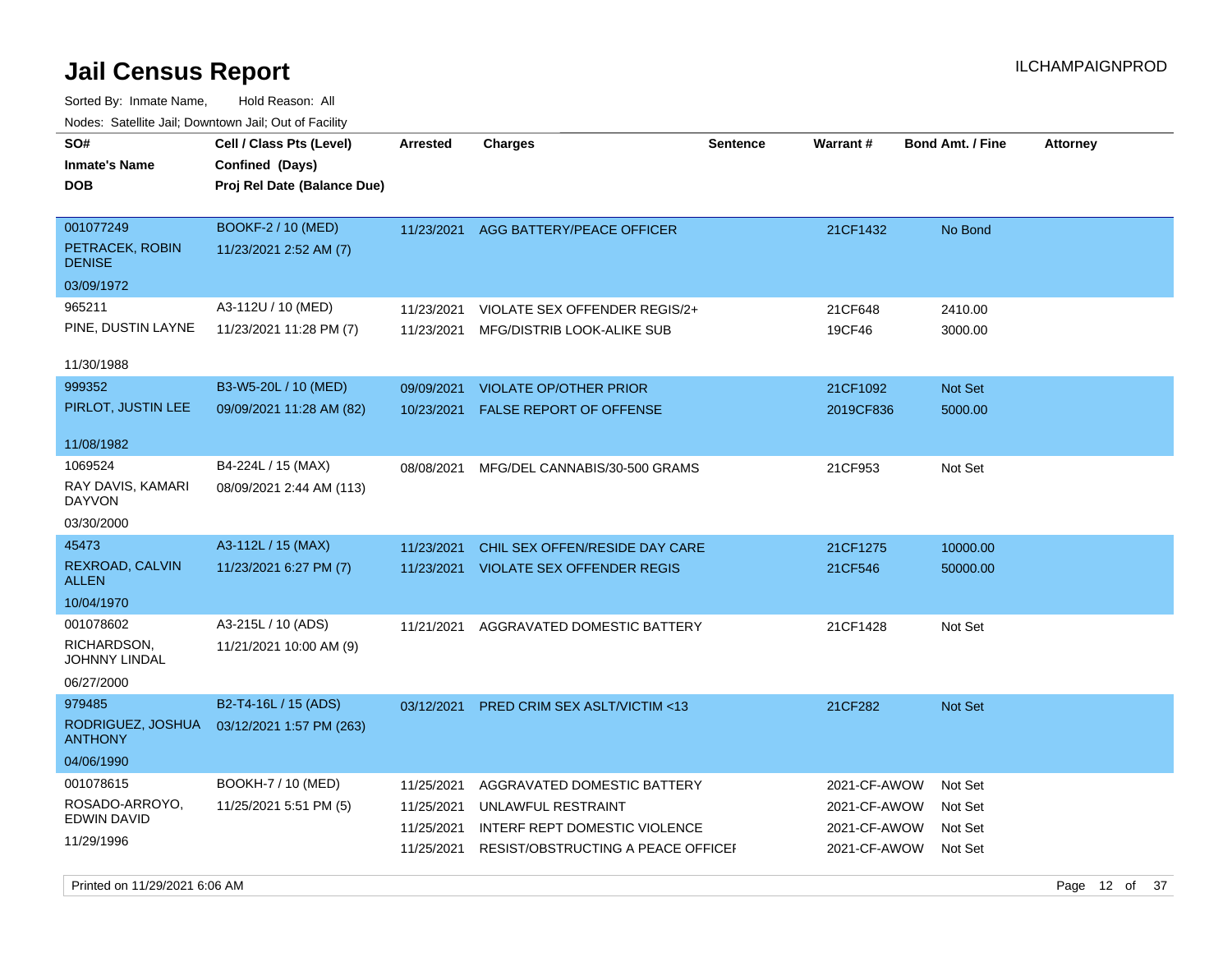| SO#<br><b>Inmate's Name</b><br><b>DOB</b>                      | Cell / Class Pts (Level)<br>Confined (Days)<br>Proj Rel Date (Balance Due) | <b>Arrested</b>          | <b>Charges</b>                                                 | <b>Sentence</b> | <b>Warrant#</b>       | <b>Bond Amt. / Fine</b> | <b>Attorney</b> |
|----------------------------------------------------------------|----------------------------------------------------------------------------|--------------------------|----------------------------------------------------------------|-----------------|-----------------------|-------------------------|-----------------|
| 1068592<br>ROSS, TEVONTAE<br><b>TERRANCE</b>                   | A3-115L / 15 (ADS)<br>11/12/2021 8:41 AM (18)                              | 11/12/2021               | <b>BURGLARY</b>                                                |                 | 21CF1393              | Not Set                 |                 |
| 12/15/1998                                                     |                                                                            |                          |                                                                |                 |                       |                         |                 |
| 1071161<br>SANDERS, MARKELL<br>LAMAR<br>02/02/2000             | B4-124L / 15 (MAX)<br>08/18/2021 6:18 PM (104)                             | 08/18/2021<br>08/19/2021 | DELIVERY OF OR POSSESSION OF W/INT<br><b>PAROLE REVOCATION</b> |                 | 21CF1008<br>CH2105176 | No Bond<br>No Bond      |                 |
| 1047469<br><b>ALLEN</b>                                        | B3-W5-18L / 10 (MED)<br>SCHINDLER, RICHARD 07/03/2021 10:25 PM (150)       | 07/03/2021               | CRIMINAL SEX ASSAULT/CONSENT                                   |                 | 21CF773               | Not Set                 |                 |
| 10/16/1979<br>56773<br>SEWARD, GORDON<br><b>CLAYTON</b>        | BOOKH-3 / 10 (MED)<br>11/27/2021 9:54 AM (3)                               |                          | 11/27/2021 THEFT CON INTENT <\$500 PRIOR                       |                 | 2018 CF 590           | 5000.00                 |                 |
| 12/08/1964                                                     |                                                                            |                          |                                                                |                 |                       |                         |                 |
| 001078441<br>SINGLETON, CORRIE<br><b>DERRELL</b><br>05/07/1983 | <b>BOOKF-3 / 15 (ADS)</b><br>10/01/2021 12:36 PM (60)                      | 10/01/2021               | ARMED HABITUAL CRIMINAL                                        |                 | 21CF1182              | Not Set                 |                 |
| 59165<br>SLADE, STEVEN RAY<br>08/20/1980                       | BOOKH-3<br>11/29/2021 12:34 AM (1)                                         | 11/29/2021               | DOMESTIC BATTERY                                               |                 | 2021CMAWOW            | Not Set                 |                 |
| 001078347<br>SMITH, CRYSTAL<br><b>MARGARET</b><br>10/15/1992   | A1-125L / 5 (MIN)<br>09/04/2021 3:34 PM (87)                               | 09/04/2021               | CHILD ABDUCTN/CONCEAL/DETAIN                                   |                 | 21CF942               | 500000.00               |                 |
| 960772<br>STARK, FARON<br><b>MICHAEL</b><br>05/12/1988         | A4-101L / 5 (ADS)<br>11/11/2021 10:28 PM (19)                              | 11/11/2021               | POSSESSION OF METH< 5 GRAMS                                    |                 | 2020CF362             | 100000.00               |                 |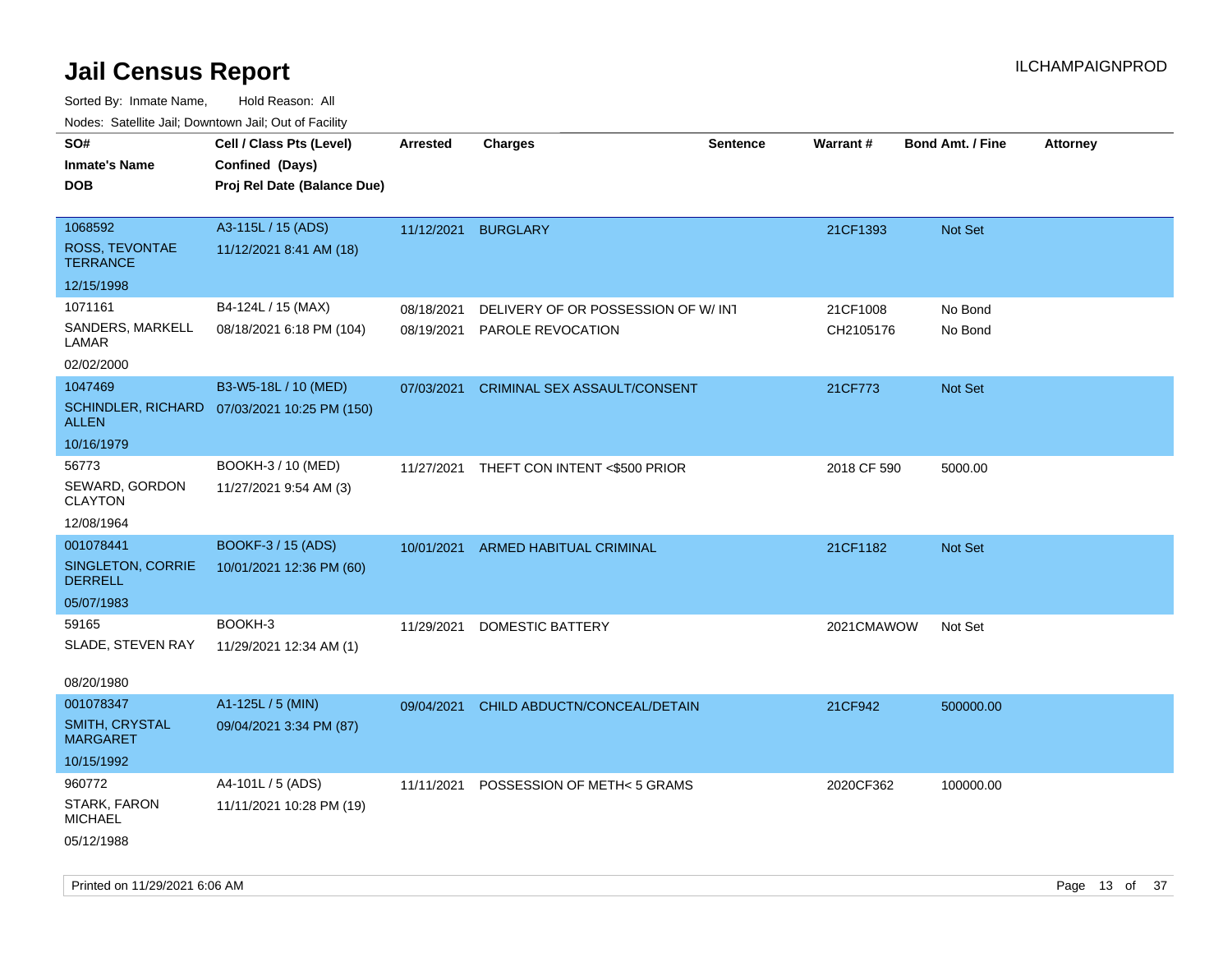| roaco. Catolino dall, Downtown dall, Out of Fability |                                                                            |                 |                                   |                 |                 |                         |                 |
|------------------------------------------------------|----------------------------------------------------------------------------|-----------------|-----------------------------------|-----------------|-----------------|-------------------------|-----------------|
| SO#<br><b>Inmate's Name</b><br><b>DOB</b>            | Cell / Class Pts (Level)<br>Confined (Days)<br>Proj Rel Date (Balance Due) | <b>Arrested</b> | <b>Charges</b>                    | <b>Sentence</b> | <b>Warrant#</b> | <b>Bond Amt. / Fine</b> | <b>Attorney</b> |
|                                                      |                                                                            |                 |                                   |                 |                 |                         |                 |
| 38305                                                | B2-T2-06L / 10 (SPH)                                                       |                 | 03/18/2020 CRIMINAL SEXUAL ABUSE  |                 | 20CF-343        | 500000.00               |                 |
| STOVER, JOSH<br><b>ANDREW</b>                        | 03/18/2020 10:24 AM (622)                                                  |                 |                                   |                 |                 |                         |                 |
| 08/18/1973                                           |                                                                            |                 |                                   |                 |                 |                         |                 |
| 001078436                                            | B2-T1-04L / 10 (SPH)                                                       | 09/30/2021      | CRIMINAL SEX ASSAULT/CONSENT      |                 | 20CF255         | 150000.00               |                 |
| STRONG, CORTEZ                                       | 09/30/2021 2:47 PM (61)                                                    |                 |                                   |                 |                 |                         |                 |
| 04/13/1996                                           |                                                                            |                 |                                   |                 |                 |                         |                 |
| 1030307                                              | BOOKH-3                                                                    | 11/28/2021      | <b>DOMESTIC BATTERY</b>           |                 | 2021CMAWOW      | No Bond                 |                 |
| <b>SUTTON, FRANKIE</b><br><b>DMARVIO</b>             | 11/28/2021 11:16 PM (2)                                                    | 11/28/2021      | INTERF REPT DOMESTIC VIOLENCE     |                 | 2021CMAWOW      | <b>Not Set</b>          |                 |
| 07/03/1983                                           |                                                                            |                 |                                   |                 |                 |                         |                 |
| 1066794                                              | B3-W2-07U / 5 (MIN)                                                        |                 | 09/07/2021 VIOLATE OP/OTHER PRIOR |                 | 21CF1061        | Not Set                 |                 |
| TAYLOR, STANLEY<br>JAMES                             | 09/07/2021 7:01 AM (84)                                                    |                 |                                   |                 |                 |                         |                 |
| 01/05/1994                                           |                                                                            |                 |                                   |                 |                 |                         |                 |
| 001078471                                            | B4-222L / 10 (MED)                                                         |                 | 10/11/2021 AGG UUW/VEHICLE/<21    |                 | 21CF1210        | 100.00                  |                 |
| <b>THATCH, OMARION</b><br><b>DIAMONTE</b>            | 10/11/2021 1:26 AM (50)                                                    |                 |                                   |                 |                 |                         |                 |
| 09/05/2003                                           |                                                                            |                 |                                   |                 |                 |                         |                 |
| 21252                                                | B4-121U / 15 (MAX)                                                         | 10/18/2021      | MFG/DEL 1<15 GR COCAINE/ANLG      |                 | 2021CF172       | 25000.00                |                 |
| THOMAS, ELIJAH                                       | 10/18/2021 12:35 AM (43)                                                   |                 |                                   |                 |                 |                         |                 |
| 07/31/1962                                           |                                                                            |                 |                                   |                 |                 |                         |                 |
| 32058                                                | B4-123U / 15 (MAX)                                                         | 06/14/2021      | <b>AGG DISCH FIREARM</b>          |                 | 21CF690         | Not Set                 |                 |
| THOMPSON, STEVEN<br>ONEAL                            | 06/14/2021 6:44 AM (169)                                                   |                 |                                   |                 |                 |                         |                 |
| 03/14/1969                                           |                                                                            |                 |                                   |                 |                 |                         |                 |
| 32910                                                | B3-W4-14L / 10 (MED)                                                       | 10/04/2021      | DOM BTRY/HARM/1-2 PRECONV         |                 | 21CF1189        | Not Set                 |                 |
| TULL, CHRISTOPHER<br><b>MICHAEL</b>                  | 10/04/2021 10:53 PM (57)                                                   |                 |                                   |                 |                 |                         |                 |
| 04/02/1971                                           |                                                                            |                 |                                   |                 |                 |                         |                 |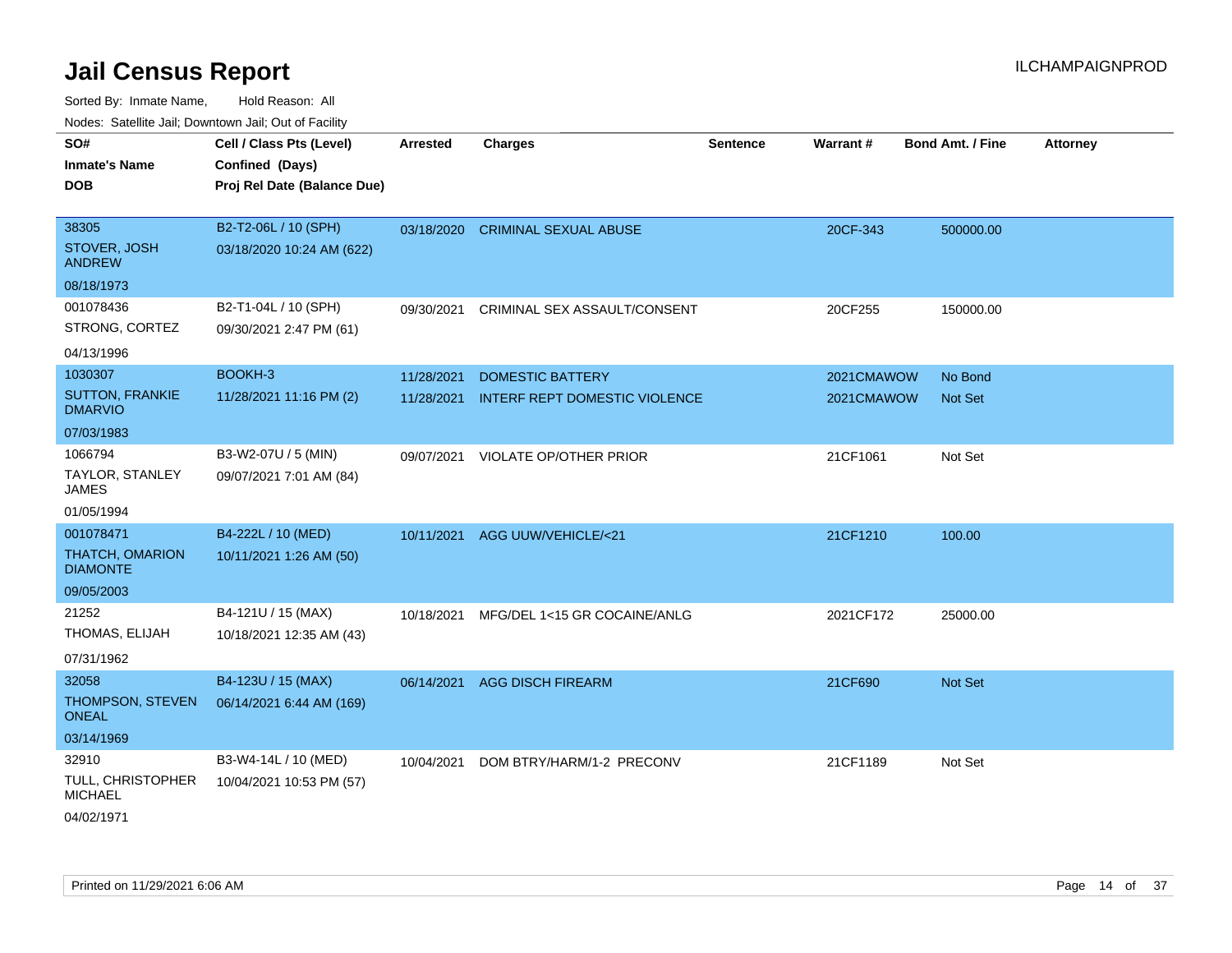Sorted By: Inmate Name, Hold Reason: All

| Nodes: Satellite Jail; Downtown Jail; Out of Facility |                             |                 |                                |                 |             |                         |                 |  |  |  |
|-------------------------------------------------------|-----------------------------|-----------------|--------------------------------|-----------------|-------------|-------------------------|-----------------|--|--|--|
| SO#                                                   | Cell / Class Pts (Level)    | <b>Arrested</b> | <b>Charges</b>                 | <b>Sentence</b> | Warrant#    | <b>Bond Amt. / Fine</b> | <b>Attorney</b> |  |  |  |
| <b>Inmate's Name</b>                                  | Confined (Days)             |                 |                                |                 |             |                         |                 |  |  |  |
| <b>DOB</b>                                            | Proj Rel Date (Balance Due) |                 |                                |                 |             |                         |                 |  |  |  |
|                                                       |                             |                 |                                |                 |             |                         |                 |  |  |  |
| 001078529                                             | A2-122L / 10 (ADS)          | 10/23/2021      | ARMED ROBBERY/NO FIREARM       |                 | 21CF1286    | <b>Not Set</b>          |                 |  |  |  |
| VANHOOK, ALEXIS<br><b>ANNE</b>                        | 10/23/2021 5:50 PM (38)     |                 |                                |                 |             |                         |                 |  |  |  |
| 10/25/1998                                            |                             |                 |                                |                 |             |                         |                 |  |  |  |
| 1070737                                               | A1-226L / 15 (MAX)          | 10/14/2021      | AGG KIDNAPG/<13/INTEL DISABL   |                 | 2020CF418   | 250000.00               |                 |  |  |  |
| WASHINGTON,<br><b>JASTINA VIRGINIA</b>                | 10/14/2021 12:02 PM (47)    |                 |                                |                 |             |                         |                 |  |  |  |
| 04/11/2000                                            |                             |                 |                                |                 |             |                         |                 |  |  |  |
| 977140                                                | B1-203L / 10 (MED)          | 10/24/2021      | ARMED HABITUAL CRIMINAL        |                 | 21CF1289    | Not Set                 |                 |  |  |  |
| <b>WEBSTER, DERRIAL</b><br><b>DEVON</b>               | 10/24/2021 2:46 AM (37)     |                 |                                |                 |             |                         |                 |  |  |  |
| 01/14/1990                                            |                             |                 |                                |                 |             |                         |                 |  |  |  |
| 001078328                                             | B1-207U / 15 (MAX)          | 08/30/2021      | FELON POSS/USE WEAPON/FIREARM  |                 | 21CF1045    | Not Set                 |                 |  |  |  |
| WHITE, JUSTIN<br><b>STEVEN</b>                        | 08/30/2021 10:48 AM (92)    |                 |                                |                 |             |                         |                 |  |  |  |
| 10/25/1995                                            |                             |                 |                                |                 |             |                         |                 |  |  |  |
| 503631                                                | B4-223U / 10 (MED)          | 11/10/2021      | PAROLE REVOCATION              |                 | CH2100061   | No Bond                 |                 |  |  |  |
| <b>WILLIAMS, DOUGLAS</b><br><b>LAMAR</b>              | 11/10/2021 1:11 PM (20)     | 11/10/2021      | AGG BATTERY/USE DEADLY WEAPON  |                 | 20CF1340    | 25000.00                |                 |  |  |  |
| 03/01/1991                                            |                             |                 |                                |                 |             |                         |                 |  |  |  |
| 638552                                                | B2-DR / 5 (SPH)             | 10/07/2021      | CHILD PORNOGRAPHY/PHOTOGRAPH   |                 | 2021CF1207  | No Bond                 |                 |  |  |  |
| <b>WILLIAMS, MICHAEL</b><br><b>JAMES</b>              | 10/07/2021 12:20 PM (54)    |                 |                                |                 |             |                         |                 |  |  |  |
| 03/29/1964                                            |                             |                 |                                |                 |             |                         |                 |  |  |  |
| 1066370                                               | B1-101L / 15 (MAX)          | 07/28/2021      | ARMED VIOLENCE/CATEGORY III    |                 | 2021 CF 882 | Not Set                 |                 |  |  |  |
| <b>WILLIAMS, REONTE</b><br><b>REMIR</b>               | 07/28/2021 5:40 AM (125)    |                 |                                |                 |             |                         |                 |  |  |  |
| 05/14/1999                                            |                             |                 |                                |                 |             |                         |                 |  |  |  |
| 001078494                                             | B1-104L / 15 (MAX)          | 10/15/2021      | AGG UNLAWFUL USE OF WEAPON/VEH |                 | 21CF1254    | No Bond                 |                 |  |  |  |
| WILLIAMS, TAVARAZ<br>LASHAWN                          | 10/15/2021 12:17 PM (46)    |                 |                                |                 |             |                         |                 |  |  |  |
| 04/19/1990                                            |                             |                 |                                |                 |             |                         |                 |  |  |  |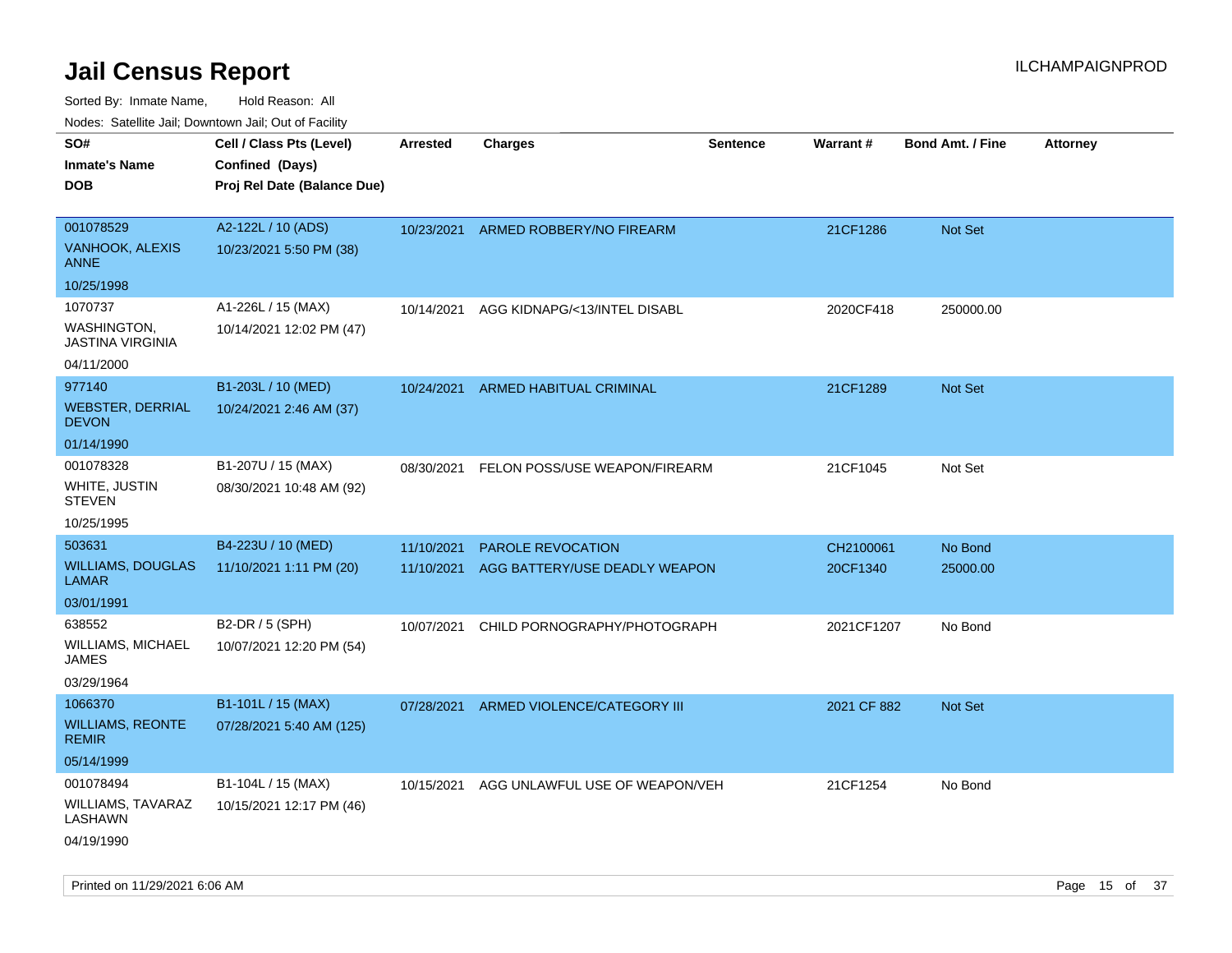Sorted By: Inmate Name, Hold Reason: All Nodes: Satellite Jail; Downtown Jail; Out of Facility

**Total Satellite Jail: 117 Males: 100 Females: 17 Unknown: 0**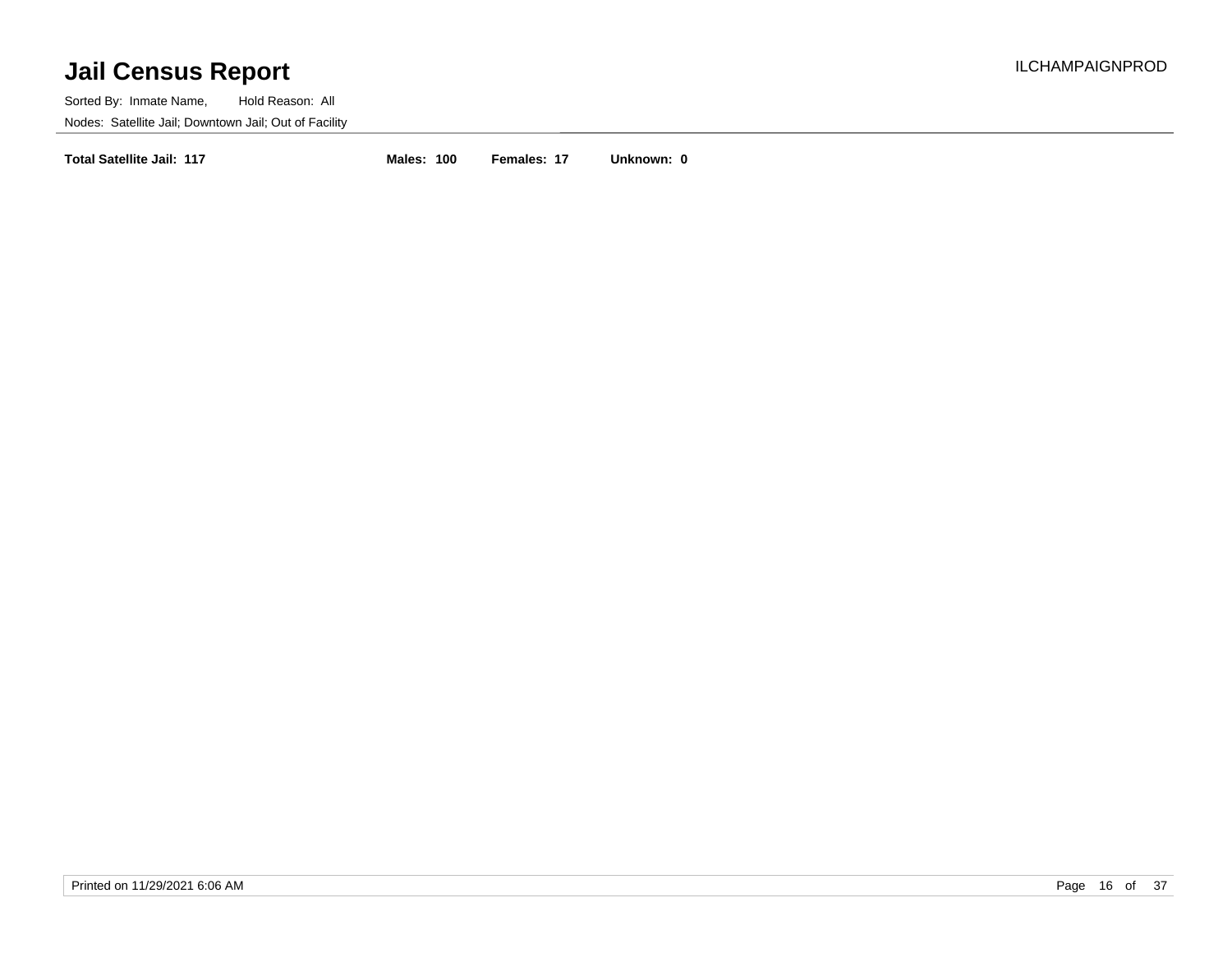| <b>Downtown Jail</b><br>SO#<br><b>Inmate's Name</b><br><b>DOB</b>   | Cell / Class Pts (Level)<br>Confined (Days)<br>Proj Rel Date (Balance Due) | <b>Arrested</b>                        | <b>Charges</b>                                                       | <b>Sentence</b> | <b>Warrant#</b>      | <b>Bond Amt. / Fine</b>         | <b>Attorney</b> |
|---------------------------------------------------------------------|----------------------------------------------------------------------------|----------------------------------------|----------------------------------------------------------------------|-----------------|----------------------|---------------------------------|-----------------|
| 1073165                                                             | G4L / 5 (MIN)                                                              | 04/30/2021                             | UNLWFL POSS/DRIVER/VEH/STOLEN                                        |                 | 21CF486              | Not Set                         |                 |
| <b>ACKERMAN, CODY</b><br><b>JAMES</b>                               | 04/30/2021 4:48 PM (214)                                                   | 04/30/2021                             | FORGERY/ISSUE/DELIVER DOCUMENT                                       |                 | 19CF143              | 75000.00                        |                 |
| 02/01/1989                                                          |                                                                            | 04/30/2021<br>05/03/2021               | <b>BURGLARY</b><br>FORGERY/ISSUE/DELIVER DOCUMENT                    |                 | 21CF516<br>2018CF689 | Not Set<br>2500.00 / 75.00      |                 |
| 517915<br>BOXLEY, CHARLES<br><b>OMAR</b><br>01/10/1985              | G8U / 5 (MIN)<br>08/03/2021 2:18 PM (119)                                  | 08/03/2021<br>08/03/2021<br>08/03/2021 | <b>BURGLARY</b><br><b>BURGLARY</b><br>FORGERY/ISSUE/DELIVER DOCUMENT |                 | 21CF289<br>21CF679   | 20000.00<br>20000.00<br>No Bond |                 |
| 1075941                                                             | G2L / 5 (MIN)                                                              | 10/08/2021                             | <b>HARASS WITNESS/FAMILY MBR/REP</b>                                 |                 | 2021CF1188           | 500000.00                       |                 |
| <b>BROWN, LIONEL</b><br><b>TERRELL</b>                              | 10/08/2021 5:16 PM (53)                                                    |                                        |                                                                      |                 |                      |                                 |                 |
| 10/19/1981                                                          |                                                                            |                                        |                                                                      |                 |                      |                                 |                 |
| 61904<br><b>BURNETT, TIMOTHY</b><br><b>LYNN</b>                     | D <sub>4</sub> / 15 (ADS)<br>10/23/2021 5:43 PM (38)                       | 10/23/2021                             | <b>ROBBERY</b>                                                       |                 | 21CF1287             | Not Set                         |                 |
| 09/09/1983                                                          |                                                                            |                                        |                                                                      |                 |                      |                                 |                 |
| 1075361<br><b>COWART, TORREY</b><br><b>BENJAMEN, Junior</b>         | J6L / 5 (ADS)<br>04/16/2021 9:17 PM (228)                                  | 04/16/2021                             | <b>BURGLARY</b>                                                      |                 | 21CF414              | Not Set                         |                 |
| 11/22/1987                                                          |                                                                            |                                        |                                                                      |                 |                      |                                 |                 |
| 34111<br>CROSSLAND, KEVIN<br><b>SHAWN</b>                           | G6L / 5 (MIN)<br>10/29/2021 10:15 PM (32)                                  | 10/29/2021                             | OBSTRUCT JUST/DESTROY EVIDENCE                                       |                 | 2018CF1243           | 50000.00                        |                 |
| 10/02/1967                                                          |                                                                            |                                        |                                                                      |                 |                      |                                 |                 |
| 1067370<br><b>DAVIS, AUSTIN</b><br><b>CHRISTOPHER</b><br>08/11/1997 | F5L / 15 (MAX)<br>11/06/2021 12:23 AM (24)                                 | 11/05/2021                             | <b>FIREARM/FOID INVALID/NOT ELIG</b>                                 |                 | 21CF1370             | Not Set                         |                 |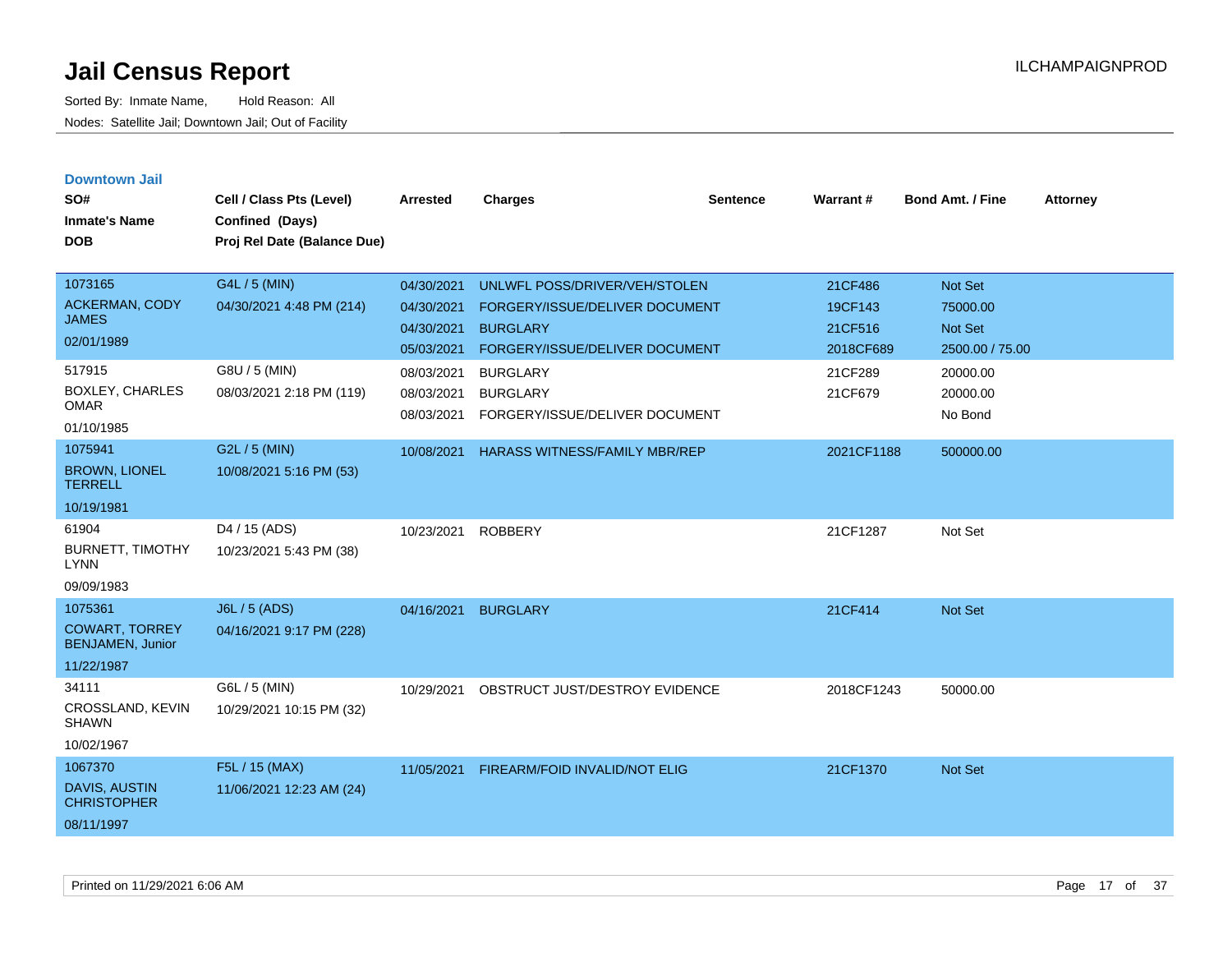| SO#<br><b>Inmate's Name</b><br><b>DOB</b>                        | Cell / Class Pts (Level)<br>Confined (Days)<br>Proj Rel Date (Balance Due) | <b>Arrested</b>                        | <b>Charges</b>                                                                                 | <b>Sentence</b> | <b>Warrant#</b>                  | <b>Bond Amt. / Fine</b>              | <b>Attorney</b> |
|------------------------------------------------------------------|----------------------------------------------------------------------------|----------------------------------------|------------------------------------------------------------------------------------------------|-----------------|----------------------------------|--------------------------------------|-----------------|
| 56063<br>DAVIS, DAMIEN<br><b>DOMINIQUE</b>                       | <b>H4L / 10 (ADS)</b><br>09/18/2021 4:25 AM (73)                           | 09/18/2021<br>09/19/2021<br>11/24/2021 | <b>AGGRAVATED BATTERY</b><br><b>AGGRAVATED BATTERY</b><br><b>FUGITIVE FROM JUSTICE</b>         |                 | 21CF1127<br>21CF1132<br>21CR2577 | <b>Not Set</b><br>Not Set<br>Not Set |                 |
| 02/28/1977                                                       |                                                                            |                                        |                                                                                                |                 |                                  |                                      |                 |
| 1066719<br>DAVIS, TAVEON<br><b>CORNELIUS</b><br>12/21/1997       | C5L / 10 (MED)<br>06/09/2021 10:50 PM (174)                                | 06/09/2021<br>06/09/2021<br>06/09/2021 | AGG DOMESTIC BATTERY/STRANGLE<br>RET THEFT/DISP MERCH/>\$300<br>RETAIL THEFT/DISP MERCH/<\$300 |                 | 21CF310<br>19CF959<br>19CM897    | 100000.00<br>5000.00<br>3000.00      |                 |
| 001078538<br>DAWKINS, LEN<br>03/23/1987                          | C4L / 10 (MED)<br>10/26/2021 8:18 PM (35)                                  | 10/26/2021                             | <b>CRIM SEX ASSAULT/FORCE</b>                                                                  |                 | 21CF1301                         | <b>Not Set</b>                       |                 |
| 001078223<br>DIEGO-MATEO,<br><b>JOAQUIN</b><br>01/23/2002        | G9L / 5 (MIN)<br>11/09/2021 10:52 PM (21)                                  | 11/09/2021                             | AGG DUI/NO VALID DL                                                                            |                 | 21CF1382                         | Not Set                              |                 |
| 571307                                                           | J3L / 15 (ADS)                                                             | 09/14/2020                             | <b>CRIM SEXUAL ABUSE/CONSENT</b>                                                               |                 | 2020CF1026                       | Not Set                              |                 |
| DOMINGO-<br>CASTANEDA,                                           | 09/14/2020 11:19 PM (442)                                                  | 09/14/2020                             | PRED CRIM SEX ASLT/VICTIM <13                                                                  |                 | 2020CF1025                       | Not Set                              |                 |
| 09/29/1989                                                       |                                                                            |                                        |                                                                                                |                 |                                  |                                      |                 |
| 527379<br>DRAKE, MARCELL<br>DEON<br>04/20/1987                   | C9U / 15 (ADS)<br>10/25/2021 5:05 PM (36)                                  | 10/25/2021<br>10/27/2021               | ARMED HABITUAL CRIMINAL<br>AGG DOMESTIC BATTERY/STRANGLE                                       |                 | 21CF1297<br>21CF1245             | Not Set<br>Not Set                   |                 |
| 959292<br><b>DUNCAN, COREYON</b><br><b>ANTHONY</b><br>01/17/1989 | K1 / 15 (ADS)<br>04/01/2021 8:46 PM (243)                                  | 04/01/2021                             | ATTEMPT (FIRST DEGREE MURDER)                                                                  |                 | 2020CF565                        | 2000000.00                           |                 |
| 1053207<br>FAUST, JAQUAVEON<br>LAVELL<br>07/25/1996              | K2 / 15 (SPH)<br>06/06/2019 2:24 PM (908)                                  | 06/06/2019                             | MURDER/INTENT TO KILL/INJURE                                                                   |                 | 2019-CF849                       | 2000000.00                           |                 |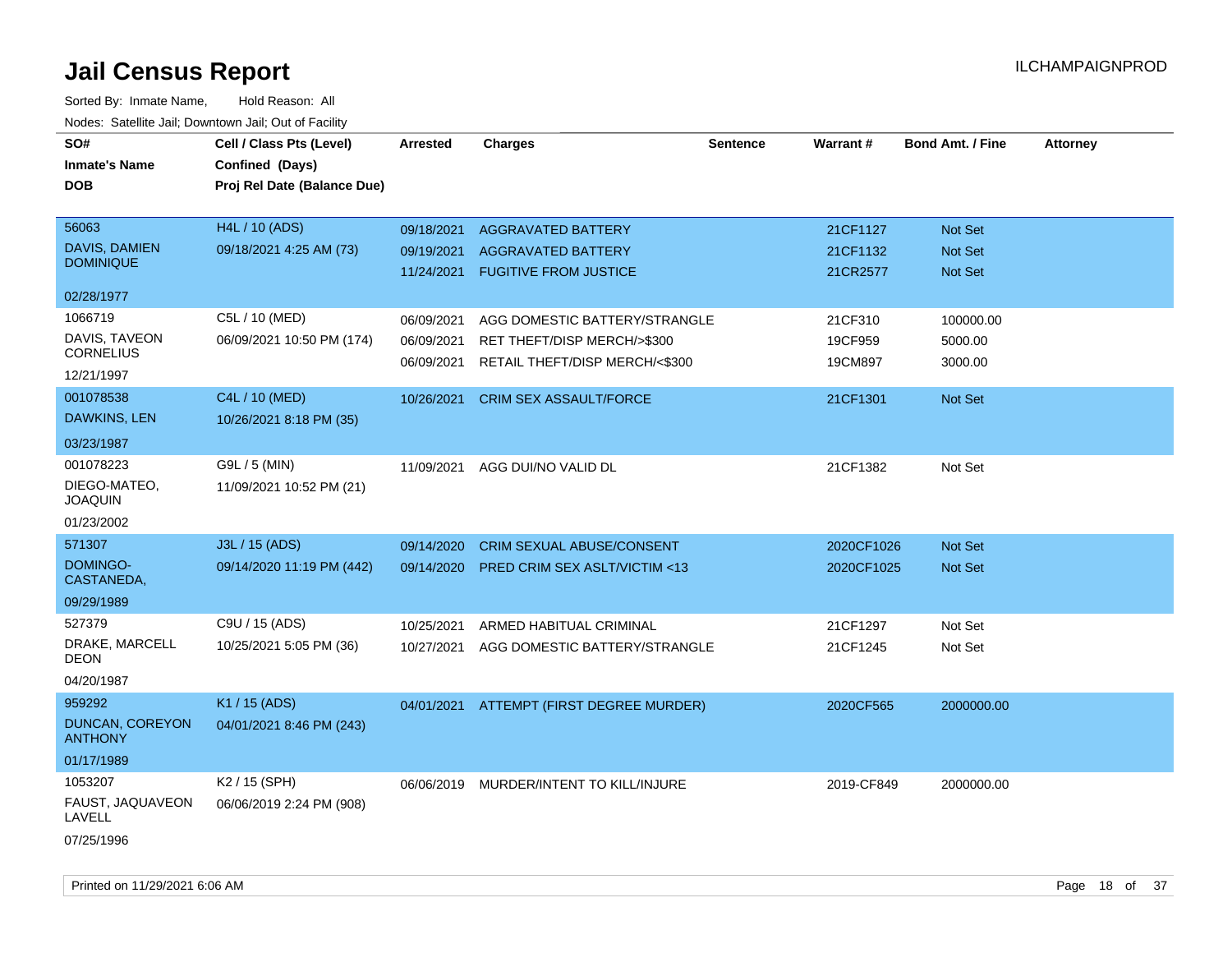| ivouss. Saleling Jali, Downtown Jali, Out of Facility |                                              |            |                                    |                 |             |                         |                 |
|-------------------------------------------------------|----------------------------------------------|------------|------------------------------------|-----------------|-------------|-------------------------|-----------------|
| SO#                                                   | Cell / Class Pts (Level)                     | Arrested   | <b>Charges</b>                     | <b>Sentence</b> | Warrant#    | <b>Bond Amt. / Fine</b> | <b>Attorney</b> |
| <b>Inmate's Name</b>                                  | Confined (Days)                              |            |                                    |                 |             |                         |                 |
| <b>DOB</b>                                            | Proj Rel Date (Balance Due)                  |            |                                    |                 |             |                         |                 |
|                                                       |                                              |            |                                    |                 |             |                         |                 |
| 962759                                                | E6L / 5 (ADS)                                | 07/16/2021 | <b>METH DELIVERY&lt;5 GRAMS</b>    |                 | 21CF833     | Not Set                 |                 |
|                                                       | FINLEY, KEVIN DANTE 07/16/2021 9:44 PM (137) | 07/29/2021 | AGG CRIM SEX ASSAULT/FELONY        |                 | 21CF891     | No Bond                 |                 |
|                                                       |                                              |            |                                    |                 |             |                         |                 |
| 12/28/1988                                            |                                              |            |                                    |                 |             |                         |                 |
| 524764                                                | G3L / 5 (MIN)                                | 09/18/2021 | METH DELIVERY/15<100 GRAMS         |                 | 21CF627     | 50000.00                |                 |
| <b>FISCUS, ROBERT</b><br><b>LOWELL</b>                | 09/18/2021 10:50 AM (73)                     |            |                                    |                 |             |                         |                 |
| 02/17/1986                                            |                                              |            |                                    |                 |             |                         |                 |
| 1068917                                               | $H1L / 5$ (MIN)                              | 08/11/2021 | VIO ORDER/PRIOR VIO OF ORDER       |                 | 21CF965     | Not Set                 |                 |
| <b>GARCIA, JUAN</b><br><b>CARLOS</b>                  | 08/11/2021 9:24 PM (111)                     |            |                                    |                 |             |                         |                 |
| 10/21/1997                                            |                                              |            |                                    |                 |             |                         |                 |
| 1071098                                               | F4L / 15 (MAX)                               | 11/06/2021 | AGG CRIM SEX ASSAULT/FIREARM       |                 | 21CF1368    | Not Set                 |                 |
| HARRIS, SHEMAR<br>HARLEM                              | 11/06/2021 8:22 AM (24)                      |            |                                    |                 |             |                         |                 |
| 07/22/2000                                            |                                              |            |                                    |                 |             |                         |                 |
| 1073611                                               | G5L / 5 (MIN)                                | 02/09/2021 | DELIVERY OF OR POSSESSION OF W/INT |                 | 21CF160     | Not Set                 |                 |
| <b>HAYES, CAMERON</b><br><b>TAYLOR MALEEK</b>         | 02/09/2021 3:10 PM (294)                     | 02/09/2021 | MFG 15>100 GR ECSTASY/ANALOG       |                 | 21CF121     | 500000.00               |                 |
| 08/10/1998                                            |                                              |            |                                    |                 |             |                         |                 |
| 544770                                                | F6L / 10 (MED)                               | 08/14/2021 | AGG DOMESTIC BATTERY/STRANGLE      |                 | 2021CF514   | 25000.00                |                 |
| HAYES, DEVON<br><b>JERMAINE</b>                       | 08/14/2021 2:56 AM (108)                     | 08/14/2021 | AGGRAVATED DOMESTIC BATTERY        |                 | 21CF977     | No Bond                 |                 |
| 11/07/1987                                            |                                              |            |                                    |                 |             |                         |                 |
| 1015002                                               | J1L / 10 (ADS)                               | 07/22/2021 | <b>AGGRAVATED BATTERY</b>          |                 | 2021CF861   | <b>Not Set</b>          |                 |
| <b>HERRERA, ANDREW</b><br><b>WESLEY</b>               | 07/22/2021 9:17 PM (131)                     |            |                                    |                 |             |                         |                 |
| 12/17/1993                                            |                                              |            |                                    |                 |             |                         |                 |
| 1024228                                               | K3 / 15 (SPH)                                | 04/24/2018 | *MURDER/INTENT TO KILL/INJURE      |                 | 2018-CF1170 | 5000000.00              |                 |
| HILL, JAMONTE<br><b>RASHAD</b>                        | 04/24/2018 4:07 PM (1,316)                   |            |                                    |                 |             |                         |                 |
| 05/23/1994                                            |                                              |            |                                    |                 |             |                         |                 |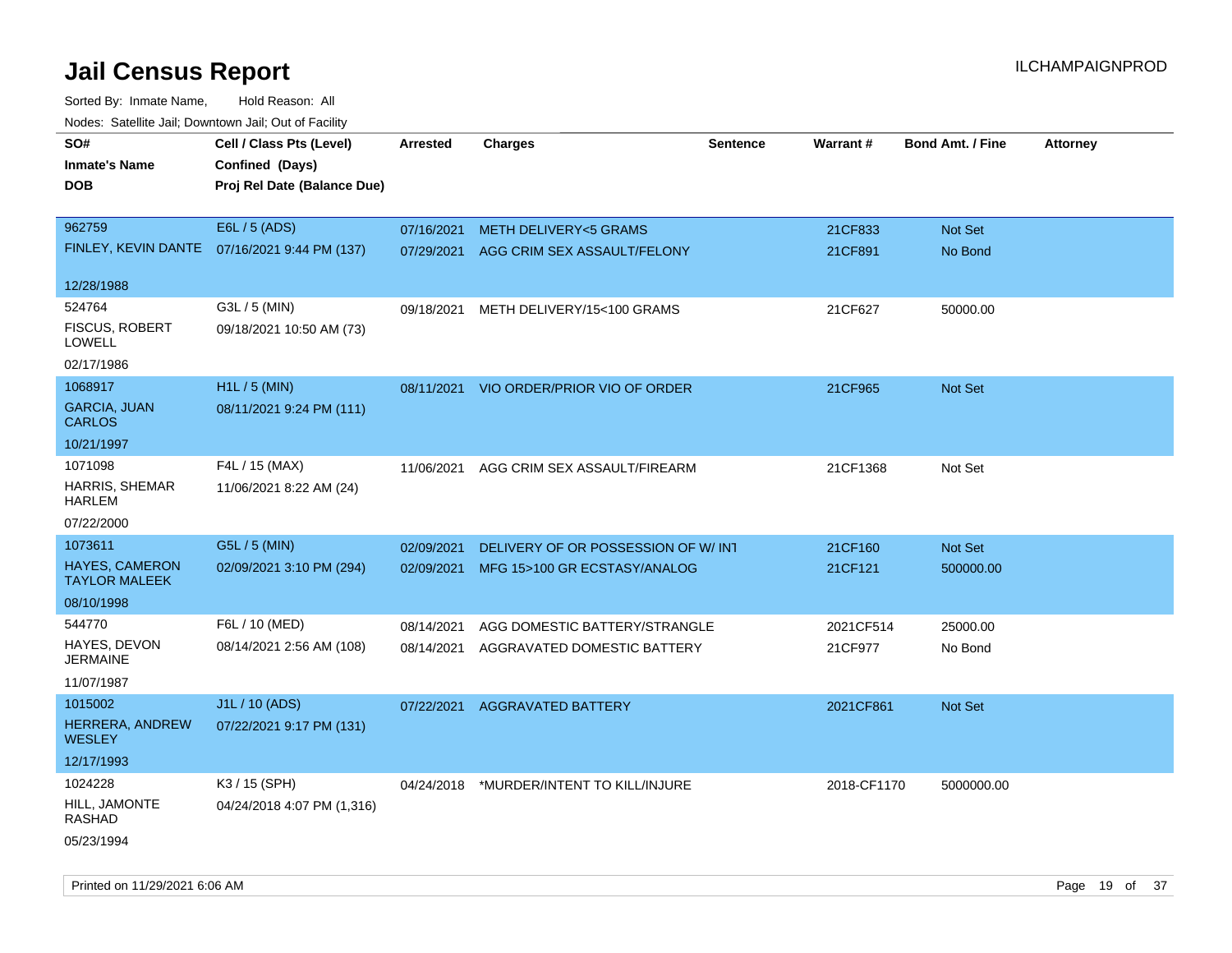| roacs. Catellite Jall, Downtown Jall, Out of Facility |                                                              |                 |                                          |                 |            |                         |                 |
|-------------------------------------------------------|--------------------------------------------------------------|-----------------|------------------------------------------|-----------------|------------|-------------------------|-----------------|
| SO#<br><b>Inmate's Name</b>                           | Cell / Class Pts (Level)<br>Confined (Days)                  | <b>Arrested</b> | <b>Charges</b>                           | <b>Sentence</b> | Warrant#   | <b>Bond Amt. / Fine</b> | <b>Attorney</b> |
| <b>DOB</b>                                            | Proj Rel Date (Balance Due)                                  |                 |                                          |                 |            |                         |                 |
| 49618                                                 | J7L / 5 (ADS)                                                | 10/26/2021      | CRIM DAMAGE TO PROPERTY <\$500           |                 | 2021CF1300 | 100.00                  |                 |
| <b>HITES, STEVEN</b><br><b>WAYNE</b>                  | 10/26/2021 7:42 AM (35)                                      | 11/24/2021      | FLEEING/ATTEMPT ELUDE OFFICER            |                 | 2021TR9315 | 1000.00                 |                 |
| 12/31/1979                                            |                                                              |                 |                                          |                 |            |                         |                 |
| 1063119                                               | F1L / 10 (MED)                                               | 11/05/2021      | <b>BURGLARY</b>                          |                 | 2018CF877  | 10000.00                |                 |
| HUNT, KHALLEEL<br><b>MALIK</b>                        | 11/05/2021 7:47 AM (25)                                      | 11/05/2021      | BURGLARY W/O CAUSING DAMAGE              |                 | 2018CF1687 | 10000.00                |                 |
| 03/28/1999                                            |                                                              |                 |                                          |                 |            |                         |                 |
| 29206                                                 | $11 / 15$ (MAX)                                              | 11/09/2021      | <b>AGGRAVATED BATTERY</b>                |                 | 21CF1381   | No Bond                 |                 |
| <b>JOHNSON, REUBEN</b><br><b>MONTE</b>                | 11/09/2021 11:30 AM (21)                                     | 11/16/2021      | PROBATION VIOLATION                      |                 | 20CF987    | Not Set                 |                 |
| 04/07/1956                                            |                                                              |                 |                                          |                 |            |                         |                 |
| 1073894                                               | E4U / 10 (ADS)<br>JOKICH, ANTON VEGO 09/09/2021 2:14 PM (82) |                 | 09/09/2021 VIOLATE SEX OFFENDER REGIS/2+ |                 | 2021CF920  | 10000.00                |                 |
| 05/30/1969                                            |                                                              |                 |                                          |                 |            |                         |                 |
| 23138                                                 | D1 / 15 (MAX)                                                | 06/17/2021      | STALKING/TRANSMITS THREAT                |                 | 18CF1332   | <b>Not Set</b>          |                 |
| JONES, GLENN<br><b>CLAYTON</b>                        | 06/17/2021 12:51 PM (166)                                    | 06/17/2021      | AGG CRIM SEXUAL ABUSE/FELONY             |                 | 18-CF-1333 | Not Set                 |                 |
| 08/17/1958                                            |                                                              |                 |                                          |                 |            |                         |                 |
| 1017120                                               | G3U / 5 (MIN)                                                | 10/29/2021      | AGG ASLT/USE DDLY WEAPON                 |                 | 21CM452    | 2500.00                 |                 |
|                                                       | JONES, JOSHUA LYNN 10/29/2021 3:15 AM (32)                   | 10/29/2021      | BATTERY/CAUSE BODILY HARM                |                 | 21CM498    | Not Set                 |                 |
| 05/16/1993                                            |                                                              |                 |                                          |                 |            |                         |                 |
| 001077231                                             | J5L / 10 (ADS)                                               | 11/02/2021      | RECEIVE/POSS/SELL STOLEN VEH             | 6y (DOC)        |            | 15000.00                |                 |
| KOLESAR, JEREMY J                                     | 11/02/2021 5:51 PM (28)                                      |                 |                                          |                 |            |                         |                 |
| 10/20/1979                                            |                                                              |                 |                                          |                 |            |                         |                 |
| 24308                                                 | D <sub>2</sub> / 15 (MAX)                                    | 06/03/2021      | <b>ROBBERY</b>                           |                 | 21CF625    | No Bond                 |                 |
| KWIATKOWSKI,<br>ROBERT JOHN                           | 06/03/2021 10:40 PM (180)                                    |                 |                                          |                 |            |                         |                 |
| 08/08/1963                                            |                                                              |                 |                                          |                 |            |                         |                 |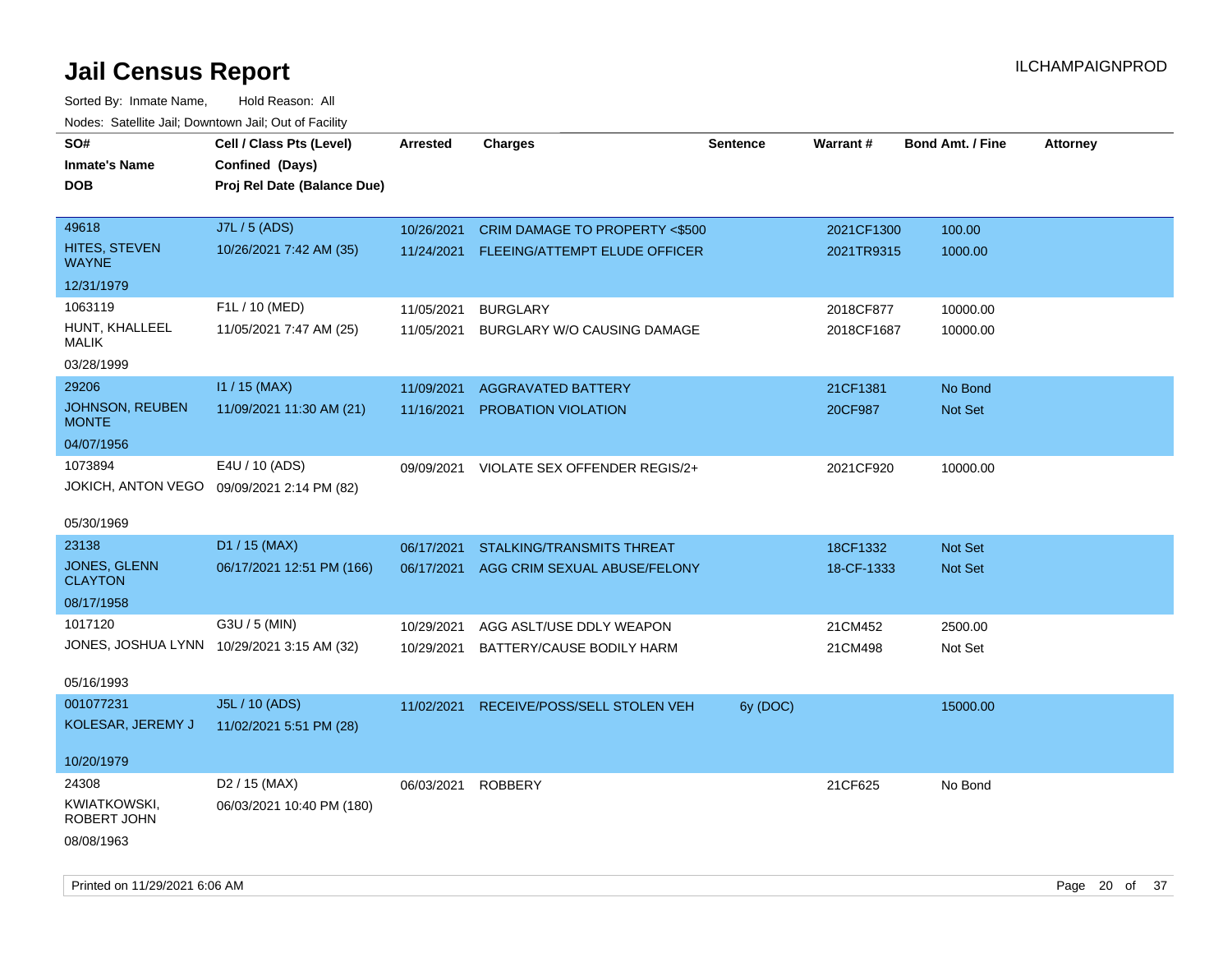Sorted By: Inmate Name, Hold Reason: All

Nodes: Satellite Jail; Downtown Jail; Out of Facility

| SO#<br><b>Inmate's Name</b><br><b>DOB</b>  | Cell / Class Pts (Level)<br>Confined (Days)<br>Proj Rel Date (Balance Due) | <b>Arrested</b> | <b>Charges</b>                           | <b>Sentence</b> | <b>Warrant#</b> | <b>Bond Amt. / Fine</b> | <b>Attorney</b> |
|--------------------------------------------|----------------------------------------------------------------------------|-----------------|------------------------------------------|-----------------|-----------------|-------------------------|-----------------|
|                                            |                                                                            |                 |                                          |                 |                 |                         |                 |
| 37260                                      | C2U / 10 (ADS)                                                             | 09/09/2021      | FORGERY/ISSUE DOCUMENT/1 UPC             |                 | 2019 CF 559     | 200000.00               |                 |
| <b>LENARD, DEMETRIUS</b><br><b>MARQUIS</b> | 09/09/2021 1:44 AM (82)                                                    |                 |                                          |                 |                 |                         |                 |
| 07/03/1973                                 |                                                                            |                 |                                          |                 |                 |                         |                 |
| 29681                                      | J2L / 15 (ADS)                                                             | 07/14/2020      | PREDATORY CRIMINAL SEX ASSLT/CHILD       |                 | 20CF-781        | 250000.00               |                 |
| LENOIR, JOHN<br><b>CHRISTOPHER</b>         | 07/14/2020 12:51 PM (504)                                                  |                 |                                          |                 |                 |                         |                 |
| 04/20/1966                                 |                                                                            |                 |                                          |                 |                 |                         |                 |
| 001078249                                  | B3 / 10 (MED)                                                              | 08/07/2021      | FELON POSS/USE WEAPON/FIREARM            |                 | 21CF947         | Not Set                 |                 |
| MCCLENDON, CALVIN<br>м                     | 08/07/2021 8:56 AM (115)                                                   |                 |                                          |                 |                 |                         |                 |
| 04/29/1990                                 |                                                                            |                 |                                          |                 |                 |                         |                 |
| 40235                                      | G9U / 5 (MIN)                                                              |                 | 10/04/2021 AGG DUI/4                     |                 | 2021CF1145      | 35000.00                |                 |
| MERRIWEATHER,<br><b>MARCUS TODD</b>        | 10/04/2021 4:41 PM (57)                                                    |                 |                                          |                 |                 |                         |                 |
| 11/28/1967                                 |                                                                            |                 |                                          |                 |                 |                         |                 |
| 1040273                                    | E5U / 15 (ADS)                                                             | 09/30/2021      | PRED CRIM SEX ASLT/VICTIM <13            |                 | 21CF329         | 500000.00               |                 |
| METCALFE, LANELL<br><b>JARON</b>           | 09/30/2021 11:32 PM (61)                                                   |                 |                                          |                 |                 |                         |                 |
| 09/22/1988                                 |                                                                            |                 |                                          |                 |                 |                         |                 |
| 1075635                                    | B <sub>2</sub> / 10 (ADS)                                                  | 05/11/2021      | AGG DISCHARGE FIREARM/OCC VEH            |                 | 21CF538         | Not Set                 |                 |
| MILES, DEVLON VON,<br>Junior               | 05/11/2021 10:39 PM (203)                                                  |                 | 05/11/2021 MFG/DEL CANNABIS/30-500 GRAMS |                 | 20CF1402        | 100000.00               |                 |
| 11/04/2000                                 |                                                                            |                 |                                          |                 |                 |                         |                 |
| 39106                                      | C3L / 10 (SPH)                                                             | 10/12/2021      | DOMESTIC BATTERY/OTHER PRIOR             |                 | 21CF1217        | Not Set                 |                 |
| Junior                                     | MOORE, ANDREW LEE, 10/12/2021 1:02 AM (49)                                 |                 |                                          |                 |                 |                         |                 |
| 04/12/1973                                 |                                                                            |                 |                                          |                 |                 |                         |                 |
| 1069209                                    | H2L / 10 (ADS)                                                             | 04/07/2021      | AGG BATTERY/GREAT BODILY HARM            |                 | 21CF376         | Not Set                 |                 |
| MOORE, DEVONTE<br><b>JAMAL</b>             | 04/07/2021 6:25 PM (237)                                                   |                 |                                          |                 |                 |                         |                 |
| 09/24/1995                                 |                                                                            |                 |                                          |                 |                 |                         |                 |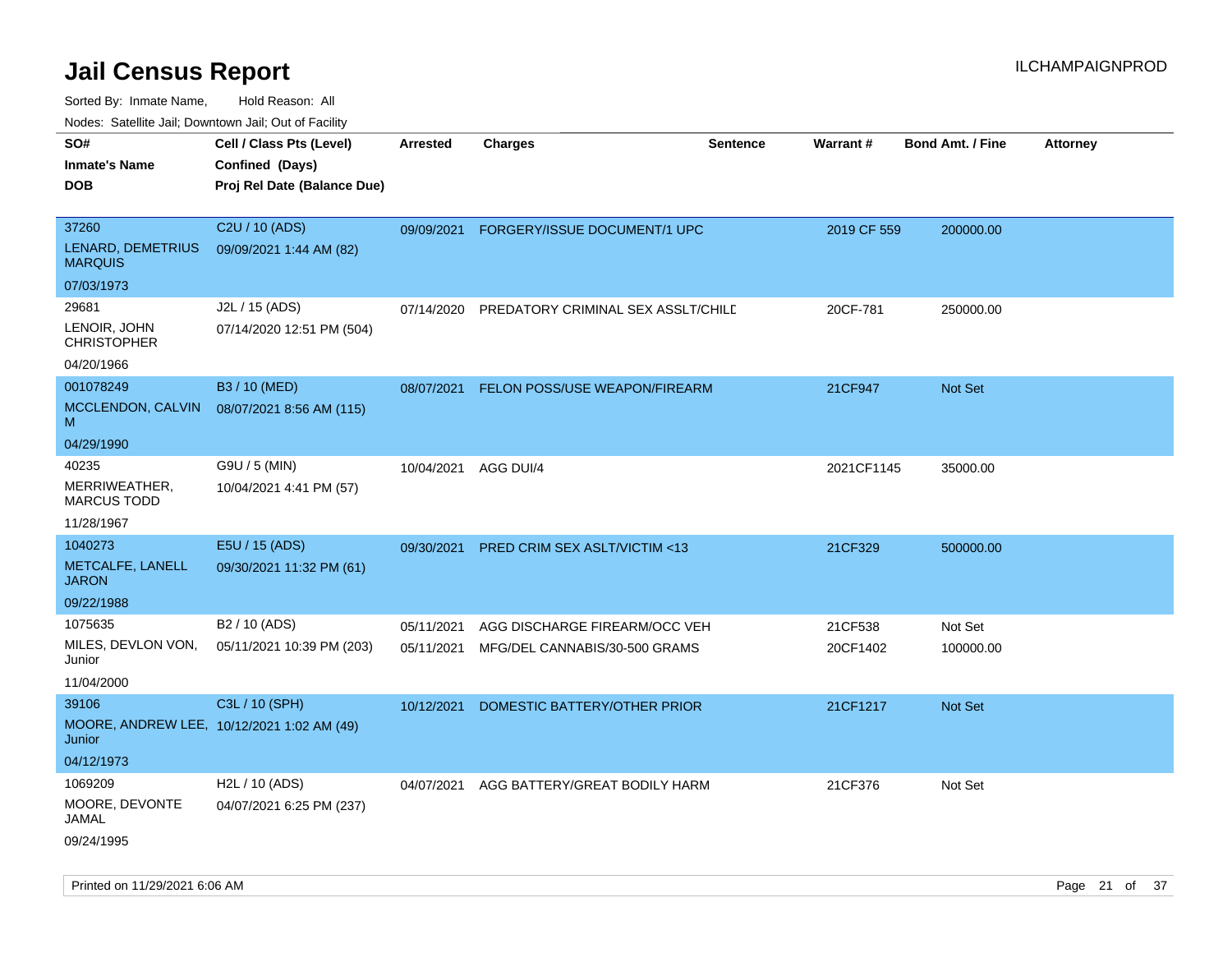| Sorted By: Inmate Name,                               | Hold Reason: All            |                 |                                                                       |                 |              |                         |                 |
|-------------------------------------------------------|-----------------------------|-----------------|-----------------------------------------------------------------------|-----------------|--------------|-------------------------|-----------------|
| Nodes: Satellite Jail; Downtown Jail; Out of Facility |                             |                 |                                                                       |                 |              |                         |                 |
| SO#                                                   | Cell / Class Pts (Level)    | <b>Arrested</b> | <b>Charges</b>                                                        | <b>Sentence</b> | Warrant#     | <b>Bond Amt. / Fine</b> | <b>Attorney</b> |
| <b>Inmate's Name</b>                                  | Confined (Days)             |                 |                                                                       |                 |              |                         |                 |
| <b>DOB</b>                                            | Proj Rel Date (Balance Due) |                 |                                                                       |                 |              |                         |                 |
|                                                       |                             |                 |                                                                       |                 |              |                         |                 |
| 966887                                                | F7L / 15 (MAX)              |                 | 11/05/2021 DELIVERY OF OR POSSESSION OF W/ IN1 10y/0m/0d (DC 19CF1425 |                 |              | No Bond                 |                 |
| NELSON, DARRYL<br><b>WAYNE</b>                        | 11/05/2021 11:00 AM (25)    |                 |                                                                       |                 |              |                         |                 |
| 01/16/1984                                            |                             |                 |                                                                       |                 |              |                         |                 |
| 001078357                                             | H6L / 15 (ADS)              | 09/17/2021      | ARMED ROBBERY/ARMED W/FIREARM                                         |                 | 21CF1128     | Not Set                 |                 |
| PETTIGREW, CAREY                                      | 09/17/2021 9:56 AM (74)     | 09/17/2021      | ARMED ROBBERY/ARMED W/FIREARM                                         |                 | 21CF1129     | Not Set                 |                 |
| <b>CORNITRIAS DEOBLO</b>                              |                             | 09/17/2021      | ARMED ROBBERY/ARMED W/FIREARM                                         |                 | 21CF1230     | Not Set                 |                 |
| 08/31/1986                                            |                             |                 |                                                                       |                 |              |                         |                 |
| 1022441                                               | H3L / 10 (ADS)              | 10/27/2021      | AGG BATTERY/PEACE OFFICER                                             |                 | 2021 CF 12   | No Bond                 |                 |
| PICKENS, DONTRELL<br><b>DEMAR</b>                     | 10/27/2021 1:39 PM (34)     | 10/27/2021      | <b>AGG BATTERY/PEACE OFFICER</b>                                      |                 | 2020 CF 1488 | No Bond                 |                 |
| 12/10/1993                                            |                             |                 |                                                                       |                 |              |                         |                 |
| 1072114                                               | A1U / 15 (SPH)              | 01/17/2021      | ATTEMPT (FIRST DEGREE MURDER)                                         |                 | 2021CF65     | Not Set                 |                 |
| ROBINSON, DONNELL                                     | 01/17/2021 2:40 PM (317)    | 01/17/2021      | ARMED ROBBERY/NO FIREARM                                              |                 | 2020CF824    | 75000.00                |                 |
| <b>LEVON</b>                                          |                             | 02/17/2021      | AGGRAVATED BATTERY                                                    | 4y (DOC)        |              | 250000.00               |                 |
| 10/23/2000                                            |                             |                 |                                                                       |                 |              |                         |                 |
| 980761                                                | B1 / 10 (MED)               | 06/07/2021      | DOMESTIC BATTERY/OTHER PRIOR                                          | 5y (DOC)        |              | Not Set                 |                 |
| <b>ROBINSON, LEON</b><br><b>SOLOMON</b>               | 06/07/2021 1:53 AM (176)    |                 |                                                                       |                 |              |                         |                 |
| 10/22/1983                                            |                             |                 |                                                                       |                 |              |                         |                 |
| 001078588                                             | G6U / 5 (MIN)               | 11/16/2021      | DRVG UNDER INFLU OF ALCOHOL                                           |                 | 21DT316      | 240.00                  |                 |
| ROBINSON, RONALD<br><b>JACK</b>                       | 11/16/2021 6:20 PM (14)     |                 |                                                                       |                 |              |                         |                 |
| 08/29/1976                                            |                             |                 |                                                                       |                 |              |                         |                 |
| 1006507                                               | 14 / 10 (ADS)               | 10/21/2021      | AGG ASLT/USE DDLY WEAPON                                              |                 | 21CM123      | 1000.00                 |                 |
| RODGERS, DYLAN                                        | 10/21/2021 12:34 AM (40)    | 10/21/2021      | DOMESTIC BATTERY/OTHER PRIOR                                          |                 | 21CF1269     | Not Set                 |                 |
| <b>ROBERT</b>                                         |                             | 10/21/2021      | <b>PROBATION VIOLATION</b>                                            |                 | 2019CF1220   | 10000.00                |                 |
| 12/12/1991                                            |                             |                 |                                                                       |                 |              |                         |                 |
| 1069960                                               | $G7L / 5$ (MIN)             | 09/28/2021      | IDENTITY THEFT/\$2K-\$10K                                             |                 | 21CF952      | 10000.00                |                 |
| SHELTON, JOSIAH<br><b>TIMOTHY</b>                     | 09/28/2021 2:04 AM (63)     |                 |                                                                       |                 |              |                         |                 |
| 02/23/1980                                            |                             |                 |                                                                       |                 |              |                         |                 |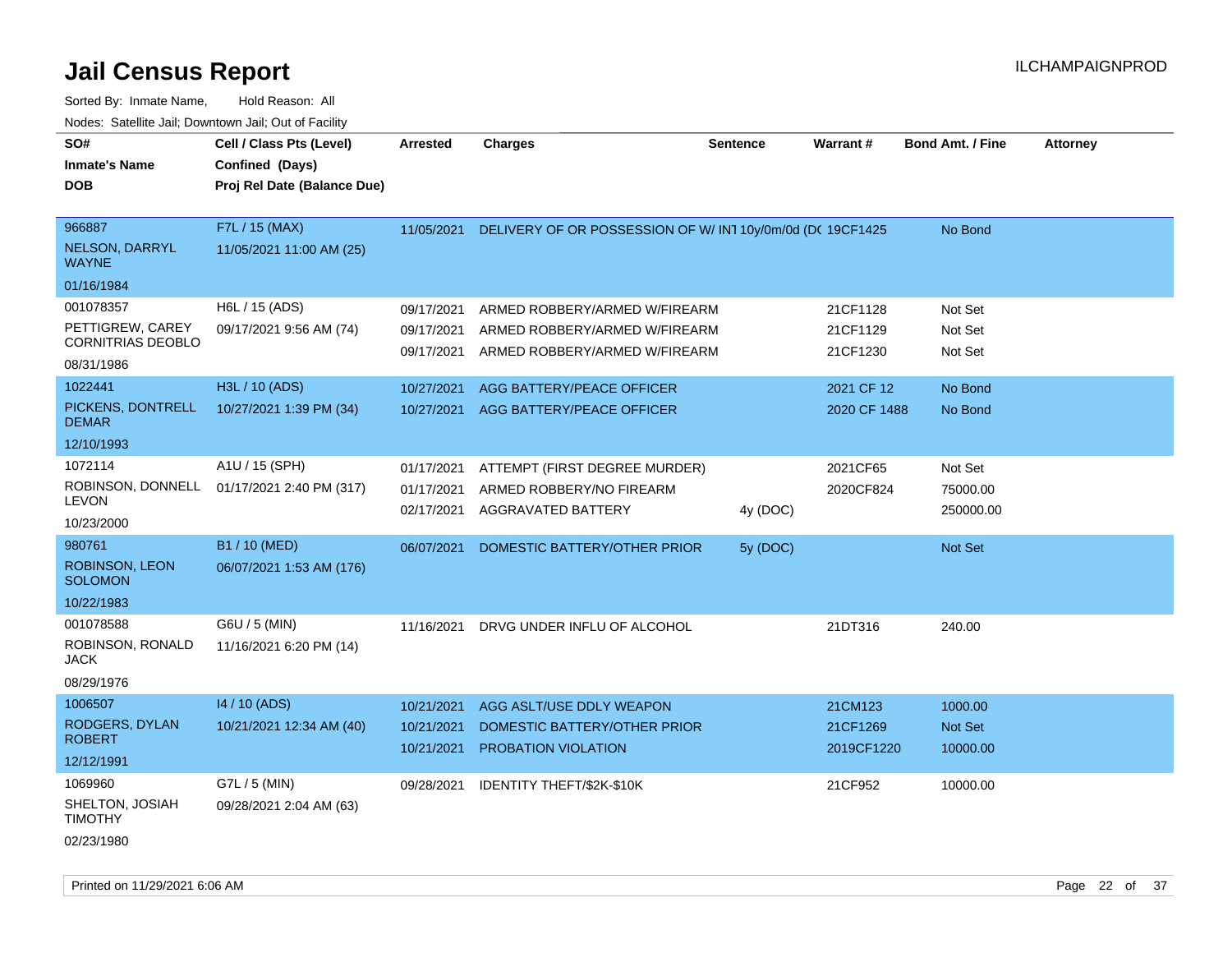| SO#                                     | Cell / Class Pts (Level)                    | <b>Arrested</b> | <b>Charges</b>                  | <b>Sentence</b> | Warrant#   | <b>Bond Amt. / Fine</b> | <b>Attorney</b> |
|-----------------------------------------|---------------------------------------------|-----------------|---------------------------------|-----------------|------------|-------------------------|-----------------|
| <b>Inmate's Name</b>                    | Confined (Days)                             |                 |                                 |                 |            |                         |                 |
| <b>DOB</b>                              | Proj Rel Date (Balance Due)                 |                 |                                 |                 |            |                         |                 |
|                                         |                                             |                 |                                 |                 |            |                         |                 |
| 1034702                                 | F3L / 10 (MED)                              | 10/22/2021      | AGG DOMESTIC BATTERY/STRANGLE   |                 | 21CF1123   | 50000.00                |                 |
|                                         | SOULE, AUSTIN TYLER 10/22/2021 6:49 AM (39) |                 |                                 |                 |            |                         |                 |
| 03/18/1995                              |                                             |                 |                                 |                 |            |                         |                 |
| 1057312                                 | G <sub>2U</sub>                             | 11/10/2021      | HOME INVASION/FIREARM           |                 | 21CF1388   | Not Set                 |                 |
| <b>STARKS, RAMEON</b><br><b>TAHZIER</b> | 11/10/2021 9:51 PM (20)                     |                 |                                 |                 |            |                         |                 |
| 12/18/1996                              |                                             |                 |                                 |                 |            |                         |                 |
| 1051104                                 | G1U / 5 (MIN)                               | 05/26/2021      | METH DELIVERY/5<15 GRAMS        |                 | 21CF598    | Not Set                 |                 |
| STOVER, ANDREW                          | 05/27/2021 12:59 AM (187)                   | 05/26/2021      | DRIVING ON REVOKED LICENSE      |                 | 21TR4000   | Not Set                 |                 |
| <b>WADE</b>                             |                                             | 05/26/2021      | <b>BURGLARY</b>                 |                 | 21CF667    | Not Set                 |                 |
| 07/20/1994                              |                                             |                 |                                 |                 |            |                         |                 |
| 1024184                                 | H5L / 10 (ADS)                              | 09/08/2021      | AGG ASLT PEACE OFF/FIRE/ER WRK  |                 | 20CF1051   | No Bond                 |                 |
| SULLIVAN, CODY<br><b>MICHAEL</b>        | 09/08/2021 3:28 PM (83)                     |                 |                                 |                 |            |                         |                 |
| 08/15/1994                              |                                             |                 |                                 |                 |            |                         |                 |
| 1035647                                 | I3 / 10 (ADS)                               | 10/29/2021      | CRIM DMG TO PROP \$500-10K      |                 | 21CF983    | 10000.00                |                 |
| SUMO, DAVID KLON                        | 10/29/2021 6:36 PM (32)                     | 10/29/2021      | CRIM DMG/GOVT PROP/>\$500-\$10K |                 | 21CF984    | 10000.00                |                 |
| 06/23/1975                              |                                             |                 |                                 |                 |            |                         |                 |
| 1068839                                 | F8L / 15 (MAX)                              | 08/07/2020      | <b>HOMICIDE</b>                 |                 | 2020-CF851 | 1000000.00              |                 |
| TAYLOR, LONDON<br><b>JAVON</b>          | 08/07/2020 10:30 AM (480)                   |                 |                                 |                 |            |                         |                 |
| 08/16/1999                              |                                             |                 |                                 |                 |            |                         |                 |
| 1004142                                 | F9L / 15 (MAX)                              | 10/22/2021      | PAROLE REVOCATION               |                 |            | Not Set                 |                 |
| TOY, KAYON LARENZ                       | 10/22/2021 1:01 PM (39)                     | 10/27/2021      | POSSESSION OF METH/15<100GRAMS  |                 | 2021CF1298 | 1500000.00              |                 |
| 09/12/1991                              |                                             |                 |                                 |                 |            |                         |                 |
| 1056971                                 | D6 / 10 (ADS)                               | 08/07/2021      | FELON POSS/USE WEAPON/FIREARM   |                 | 21CF948    | No Bond                 |                 |
| TRAVIS, DENZEL<br><b>DANTRELL</b>       | 08/07/2021 7:36 AM (115)                    | 08/08/2021      | AGG BATTERY/PUBLIC PLACE        |                 | 2020CF647  | 25000.00                |                 |
| 03/21/1993                              |                                             |                 |                                 |                 |            |                         |                 |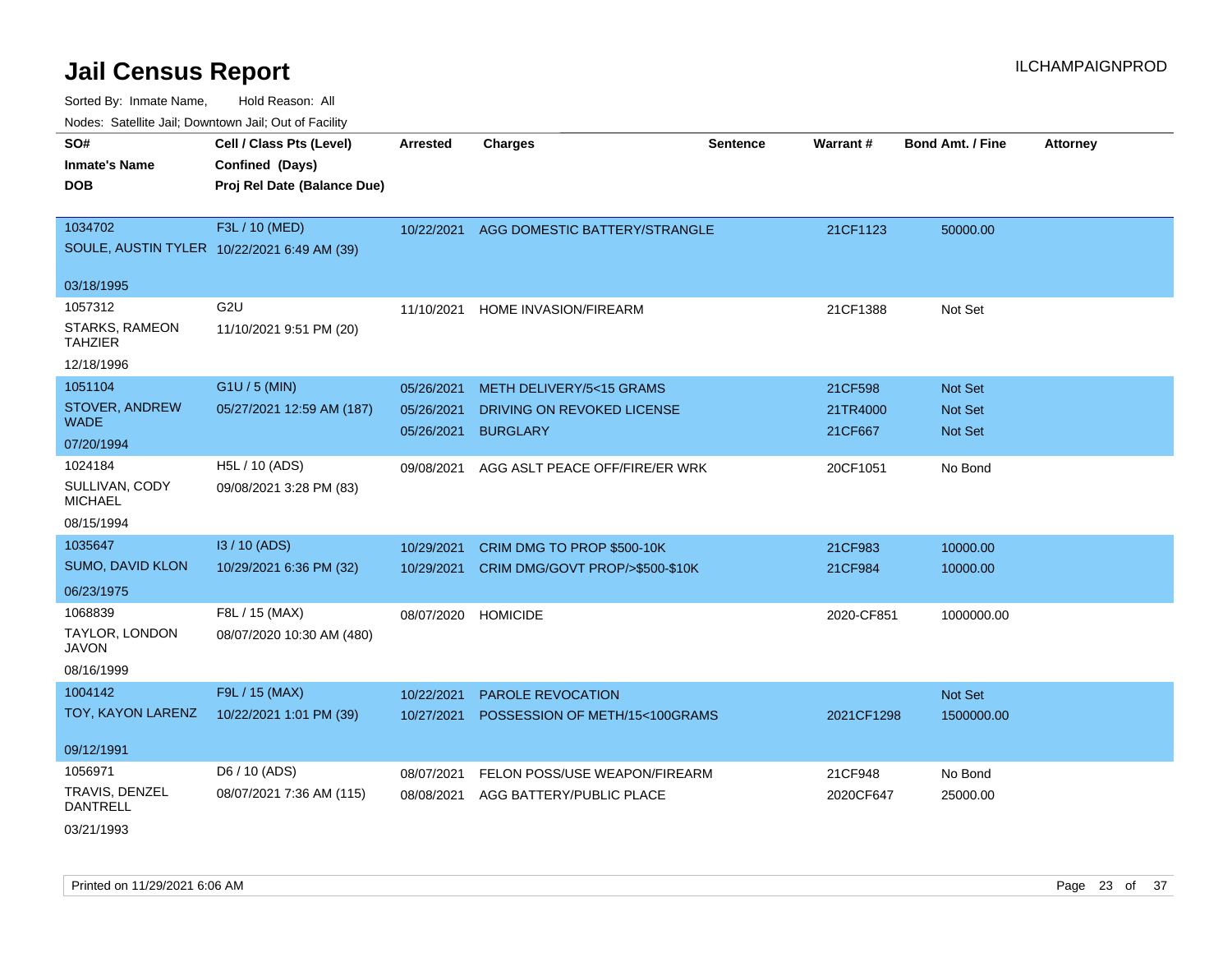| roacs. Catellite Jall, Downtown Jall, Out of Facility               |                                                                            |                                        |                                                              |                 |                       |                               |                 |
|---------------------------------------------------------------------|----------------------------------------------------------------------------|----------------------------------------|--------------------------------------------------------------|-----------------|-----------------------|-------------------------------|-----------------|
| SO#<br><b>Inmate's Name</b><br><b>DOB</b>                           | Cell / Class Pts (Level)<br>Confined (Days)<br>Proj Rel Date (Balance Due) | <b>Arrested</b>                        | <b>Charges</b>                                               | <b>Sentence</b> | <b>Warrant#</b>       | <b>Bond Amt. / Fine</b>       | <b>Attorney</b> |
| 001078250<br><b>TRAVIS, JORDAN</b><br><b>TESHAUN</b>                | F2L / 10 (MED)<br>08/07/2021 10:27 AM (115)                                | 08/07/2021                             | FELON POSS WEAPON/BODY ARMOR                                 |                 | 21CF950               | Not Set                       |                 |
| 03/03/1996                                                          |                                                                            |                                        |                                                              |                 |                       |                               |                 |
| 969709<br>TUFTE, BRYCE<br><b>MATTHEW</b>                            | $C7L / 5$ (MIN)<br>10/29/2021 3:14 PM (32)                                 | 10/29/2021<br>10/29/2021               | CRIM DMG TO PROP \$500-10K<br>DRIVING ON SUSPENDED LICENSE   |                 | 20TR2181              | Not Set<br>5000.00            |                 |
| 05/30/1988                                                          | 12/20/2021 (0.00)                                                          |                                        |                                                              |                 |                       |                               |                 |
| 30108<br><b>VANDYKE, DARYL</b><br><b>ANTHONY</b>                    | J4L / 15 (ADS)<br>07/30/2021 8:29 PM (123)                                 | 07/30/2021 MURDER                      |                                                              |                 | 21CF902               | 2000000.00                    |                 |
| 10/04/1965                                                          |                                                                            |                                        |                                                              |                 |                       |                               |                 |
| 968681<br><b>WADE, DEMETRIUS</b><br>DARYL                           | D5 / 15 (ADS)<br>08/27/2021 2:25 AM (95)                                   | 08/27/2021<br>08/27/2021               | AGG CRIM SX AB/VIC 13<18/TRUST<br>INDIRECT CRIMINAL CONTEMPT | 5y (DOC)        | 2020CF499<br>2021CC16 | 250000.00<br>No Bond          |                 |
| 01/07/1987<br>1070904                                               | G7U / 5 (MIN)                                                              |                                        |                                                              |                 |                       |                               |                 |
| WANKEL, JONAH<br><b>JAMES</b>                                       | 10/28/2021 3:42 AM (33)                                                    | 10/28/2021                             | <b>BURGLARY</b>                                              |                 | 2021CF321             | 15000.00                      |                 |
| 12/15/1993                                                          |                                                                            |                                        |                                                              |                 |                       |                               |                 |
| 44836<br><b>WESLEY, FRANK</b><br>LADELL<br>09/17/1977               | E2L / 15 (ADS)<br>11/02/2021 4:08 AM (28)                                  | 11/02/2021<br>11/02/2021<br>11/02/2021 | DISORDERLY CONDUCT<br>CRIM TRESPASS TO STATE LAND<br>THEFT   |                 | 21118875              | Not Set<br>Not Set<br>Not Set |                 |
| 001078511<br><b>WILLIAMS, KANAAN</b><br><b>AUBREY</b><br>03/17/2000 | G5U / 5 (MIN)<br>10/18/2021 2:21 PM (43)                                   | 10/18/2021                             | <b>WRIT</b>                                                  |                 | 20CF1318              | No Bond                       |                 |
| 1058072<br>WILLIAMS, KENNETH<br><b>BERNARD</b><br>10/04/1985        | A2U / 15 (SPH)<br>02/25/2021 3:24 PM (278)                                 | 02/25/2021                             | ARMED HABITUAL CRIMINAL                                      |                 |                       | Not Set                       |                 |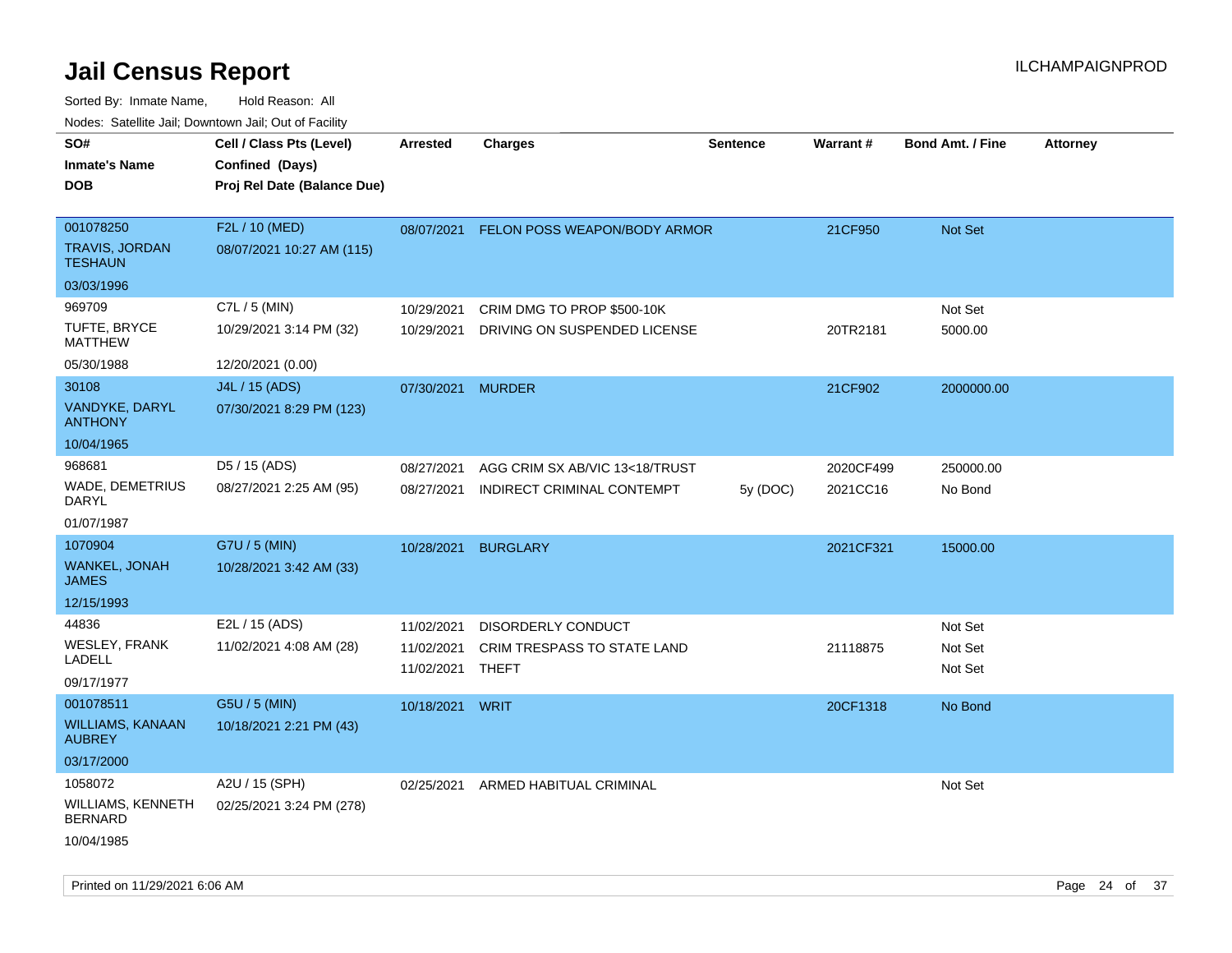| SO#                                       | Cell / Class Pts (Level)    | Arrested   | <b>Charges</b>               | <b>Sentence</b> | Warrant#    | <b>Bond Amt. / Fine</b> | <b>Attorney</b> |
|-------------------------------------------|-----------------------------|------------|------------------------------|-----------------|-------------|-------------------------|-----------------|
| <b>Inmate's Name</b>                      | Confined (Days)             |            |                              |                 |             |                         |                 |
| <b>DOB</b>                                | Proj Rel Date (Balance Due) |            |                              |                 |             |                         |                 |
|                                           |                             |            |                              |                 |             |                         |                 |
| 53518                                     | $15/15$ (ADS)               | 08/19/2021 | AGGRAVATED BATTERY           |                 | 21CF1014    | Not Set                 |                 |
| <b>WILLIAMS, TORREY</b><br><b>TOSHIBA</b> | 08/19/2021 10:10 AM (103)   | 09/01/2021 | <b>PROBATION VIOLATION</b>   |                 | 20CF381     | Not Set                 |                 |
| 03/30/1975                                |                             |            |                              |                 |             |                         |                 |
| 996311                                    | G4U / 5 (MIN)               | 10/29/2021 | DOMESTIC BATTERY/OTHER PRIOR |                 | 21CF1326    | No Bond                 |                 |
| WILLIAMS,<br>TRAYSHAUN DEVONTA            | 10/29/2021 10:51 PM (32)    |            |                              |                 |             |                         |                 |
| 02/18/1992                                |                             |            |                              |                 |             |                         |                 |
| 9326                                      | $12/5$ (ADS)                | 06/14/2021 | <b>BURGLARY</b>              |                 | 2020-CF-625 | Not Set                 |                 |
| YOUNG, ANTHONY<br><b>PAUL</b>             | 06/14/2021 12:07 PM (169)   |            |                              |                 |             |                         |                 |
| 03/13/1954                                |                             |            |                              |                 |             |                         |                 |
| <b>Total Downtown Jail: 66</b>            |                             | Males: 66  | Females: 0<br>Unknown: 0     |                 |             |                         |                 |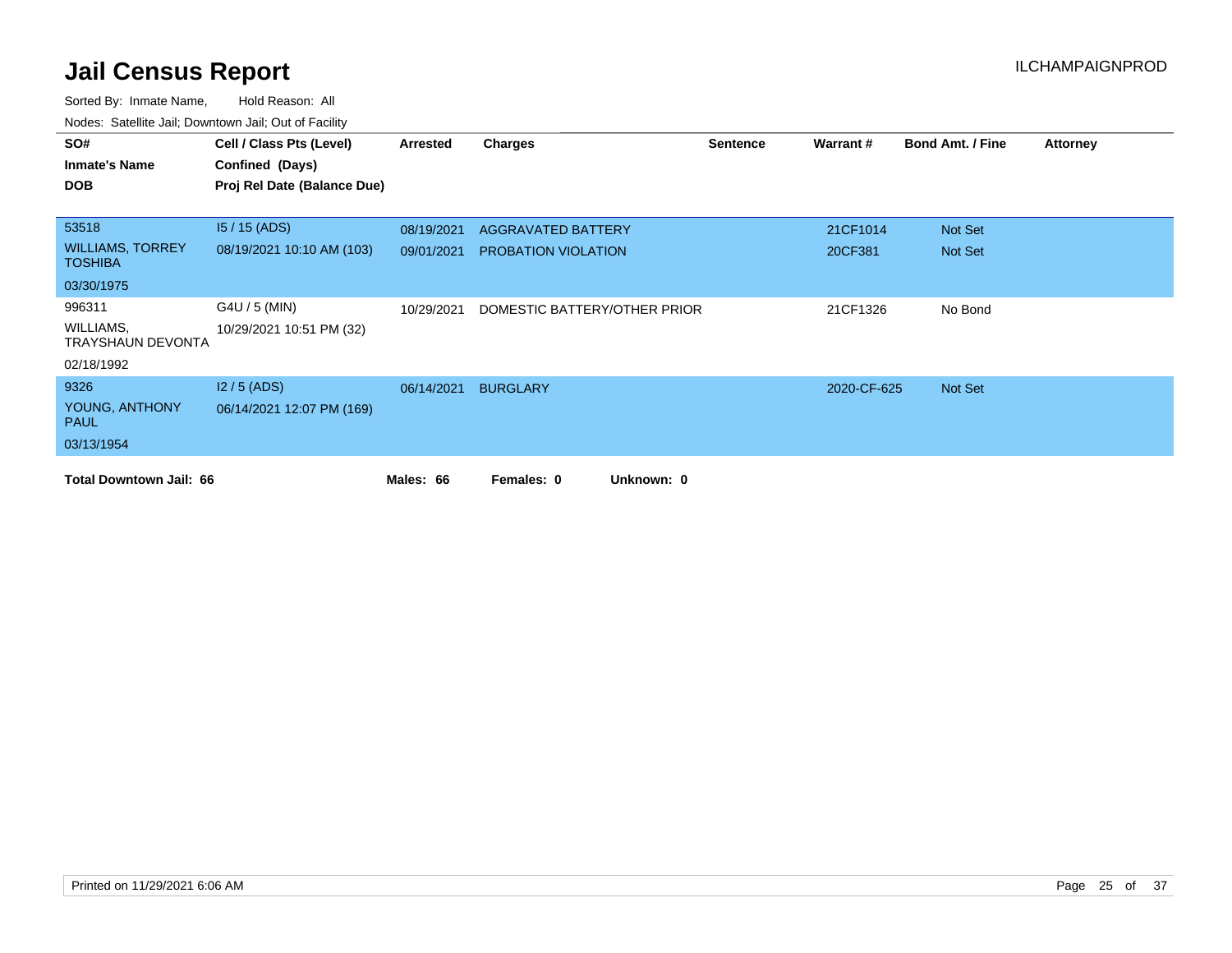|  | <b>Out of Facility</b> |  |
|--|------------------------|--|
|  |                        |  |

| SO#<br><b>Inmate's Name</b><br><b>DOB</b>                                     | Cell / Class Pts (Level)<br>Confined (Days)<br>Proj Rel Date (Balance Due) | <b>Arrested</b>                        | <b>Charges</b>                                                                              | <b>Sentence</b> | Warrant#                        | <b>Bond Amt. / Fine</b>       | <b>Attorney</b> |
|-------------------------------------------------------------------------------|----------------------------------------------------------------------------|----------------------------------------|---------------------------------------------------------------------------------------------|-----------------|---------------------------------|-------------------------------|-----------------|
| 61095<br>AMOS, DERRICK<br><b>JAMES</b>                                        | <b>DEW / 10 (ADS)</b><br>05/02/2021 9:02 PM (212)                          | 05/02/2021                             | HOME INVASION/CAUSE INJURY                                                                  |                 | 2021CF323                       | 100000.00                     |                 |
| 06/12/1985<br>19971<br><b>LYNN</b><br>08/17/1961                              | <b>EHD</b><br>BARNESKE, RAYMOND 11/09/2021 9:32 AM (21)<br>5/6/2022 (0.00) | 11/09/2021                             | DRIVING RVK/SUSP DUI/SSS 4-9                                                                |                 | 2021CF968                       | Not Set                       |                 |
| 516062<br><b>BENNETT, JOHN</b><br><b>MICHAEL</b><br>04/30/1986                | <b>DEW / 15 (MAX)</b><br>02/22/2021 10:47 AM (281)                         | 02/22/2021<br>02/22/2021               | <b>PHONE HARASSMENT/2+</b><br>AGG DISCH FIR/VEH/PC OFF/FRMAN                                |                 | 20CF194<br>21CF210              | 5000.00<br>No Bond            |                 |
| 976538                                                                        | EHD<br>BLISSIT, WYATT TYRES 10/12/2021 10:05 AM (49)                       | 10/12/2021                             | DOMESTIC BATTERY/OTHER PRIOR                                                                |                 | 2020CF1095                      | Not Set                       |                 |
| 09/05/1989<br>33993<br><b>BOOKER, STEPHON</b><br><b>MONTELL</b><br>06/11/1971 | 1/6/2022 (0.00)<br><b>DEW / 10 (MED)</b><br>06/14/2021 7:42 PM (169)       | 06/14/2021<br>06/14/2021<br>06/14/2021 | AGGRAVATED DOMESTIC BATTERY<br>POSSESSING A CONTROLLED SUBSTANC<br><b>PAROLE REVOCATION</b> |                 | 21CF688<br>21CF657<br>CH2103612 | Not Set<br>Not Set<br>No Bond |                 |
| 1074315<br><b>BRIGGS, PATRICK</b><br><b>MONTAY</b><br>08/05/2001              | DEW / 15 (MAX)<br>08/03/2021 4:56 PM (119)                                 | 07/27/2021                             | AGG DISCHARGE FIREARM/VEH/SCH                                                               |                 | 21CF927                         | Not Set                       |                 |
| 001078065<br><b>BROWN, CHARMAN</b><br><b>LAKEEF</b><br>11/30/2002             | <b>KAN / 10 (ADS)</b><br>06/17/2021 12:32 PM (166)                         | 06/17/2021                             | AGG BATTERY/DISCHARGE FIREARM                                                               |                 | 21CF704                         | 1000000.00                    |                 |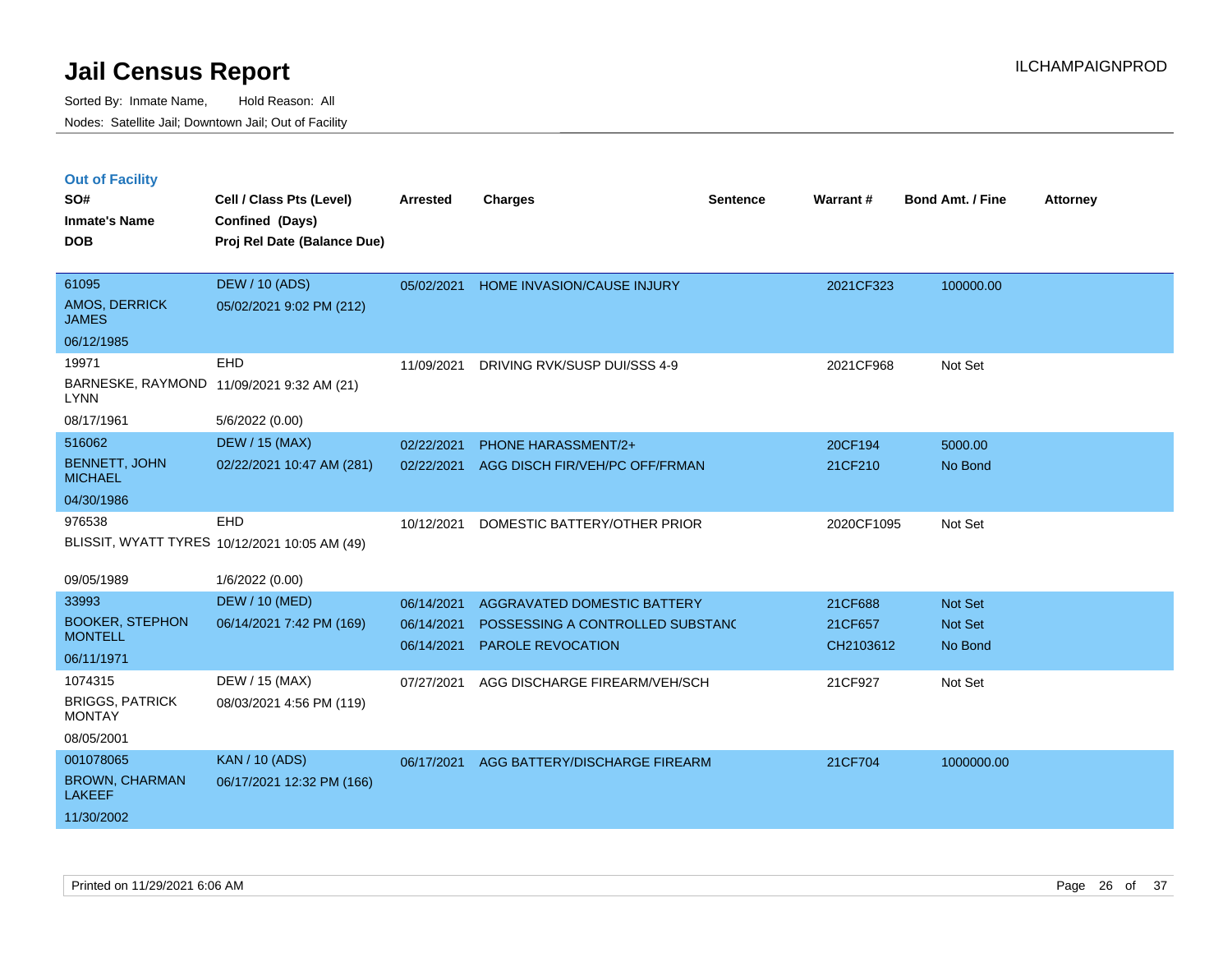| noaco. Catomto can, Domntonn can, Cat or I domt<br>SO#<br><b>Inmate's Name</b><br><b>DOB</b> | Cell / Class Pts (Level)<br>Confined (Days)<br>Proj Rel Date (Balance Due) | Arrested   | <b>Charges</b>                           | <b>Sentence</b> | Warrant#   | <b>Bond Amt. / Fine</b> | <b>Attorney</b> |
|----------------------------------------------------------------------------------------------|----------------------------------------------------------------------------|------------|------------------------------------------|-----------------|------------|-------------------------|-----------------|
| 1038554                                                                                      | <b>KAN / 15 (MAX)</b>                                                      | 08/18/2021 | <b>ARMED HABITUAL CRIMINAL</b>           |                 | 21CF1162   | Not Set                 |                 |
| <b>BROWN, CORRION</b><br><b>DEVONTAE</b>                                                     | 08/18/2021 5:40 PM (104)                                                   | 08/18/2021 | DELIVERY OF OR POSSESSION OF W/INT       |                 | 21CF1009   | No Bond                 |                 |
| 04/19/1995                                                                                   |                                                                            |            |                                          |                 |            |                         |                 |
| 1071662                                                                                      | KAN / 15 (MAX)                                                             | 12/07/2020 | FELON POSS/USE FIREARM PRIOR             | 7y (DOC)        | 20CF1418   | 250000.00               |                 |
| BROWN, JAWON<br>EDWARD                                                                       | 12/14/2020 6:02 PM (351)                                                   |            |                                          |                 |            |                         |                 |
| 04/21/2000                                                                                   |                                                                            |            |                                          |                 |            |                         |                 |
| 1038579                                                                                      | <b>KAN / 15 (MAX)</b>                                                      | 08/18/2021 | FELON POSS/USE WEAPON/FIREARM            |                 | 21CF1010   | <b>Not Set</b>          |                 |
| <b>BROWN, MARKEL</b><br><b>RIKKI</b>                                                         | 08/18/2021 2:05 PM (104)                                                   |            |                                          |                 |            |                         |                 |
| 01/06/1995                                                                                   |                                                                            |            |                                          |                 |            |                         |                 |
| 1003006                                                                                      | KAN / 15 (MAX)                                                             | 08/19/2021 | FELON POSS/USE MACHINE GUN               |                 | 21CF1011   | No Bond                 |                 |
| <b>BROWN, ROCKEITH</b><br><b>JAVONTE</b>                                                     | 08/19/2021 12:55 AM (103)                                                  |            |                                          |                 |            |                         |                 |
| 07/23/1991                                                                                   |                                                                            |            |                                          |                 |            |                         |                 |
| 987334                                                                                       | <b>DEW / 15 (MAX)</b>                                                      |            | 03/10/2021 ATTEMPT (FIRST DEGREE MURDER) |                 | 19CF689    | Not Set                 |                 |
| <b>CAIN, ISAIAH</b><br><b>DEPRIEST</b>                                                       | 03/10/2021 2:22 PM (265)                                                   |            |                                          |                 |            |                         |                 |
| 12/23/1990                                                                                   |                                                                            |            |                                          |                 |            |                         |                 |
| 992962                                                                                       | DEW / 15 (ADS)                                                             | 05/25/2021 | MURDER/INTENT TO KILL/INJURE             |                 | 2018CF1045 | 1000000.00              |                 |
| CAMPBELL, KEITH<br><b>KNAQEEB</b>                                                            | 05/25/2021 1:19 PM (189)                                                   |            |                                          |                 |            |                         |                 |
| 07/22/1991                                                                                   |                                                                            |            |                                          |                 |            |                         |                 |
| 001078576                                                                                    | <b>KAN / 15 (MAX)</b>                                                      | 11/09/2021 | UNLAWFUL USE OF A WEAPON                 |                 | 21CF1383   | <b>Not Set</b>          |                 |
| CARTER, DEMONDRE<br><b>DAVON</b>                                                             | 11/09/2021 6:01 PM (21)                                                    |            |                                          |                 |            |                         |                 |
| 05/27/2001                                                                                   |                                                                            |            |                                          |                 |            |                         |                 |
| 1064992                                                                                      | KAN / 15 (MAX)                                                             | 09/20/2021 | ARMED VIOLENCE/CATEGORY I                |                 | 21CF1137   | Not Set                 |                 |
| CARTER, KEJUAN<br><b>JAVONTE</b>                                                             | 09/20/2021 11:42 PM (71)                                                   |            |                                          |                 |            |                         |                 |
| 06/27/1998                                                                                   |                                                                            |            |                                          |                 |            |                         |                 |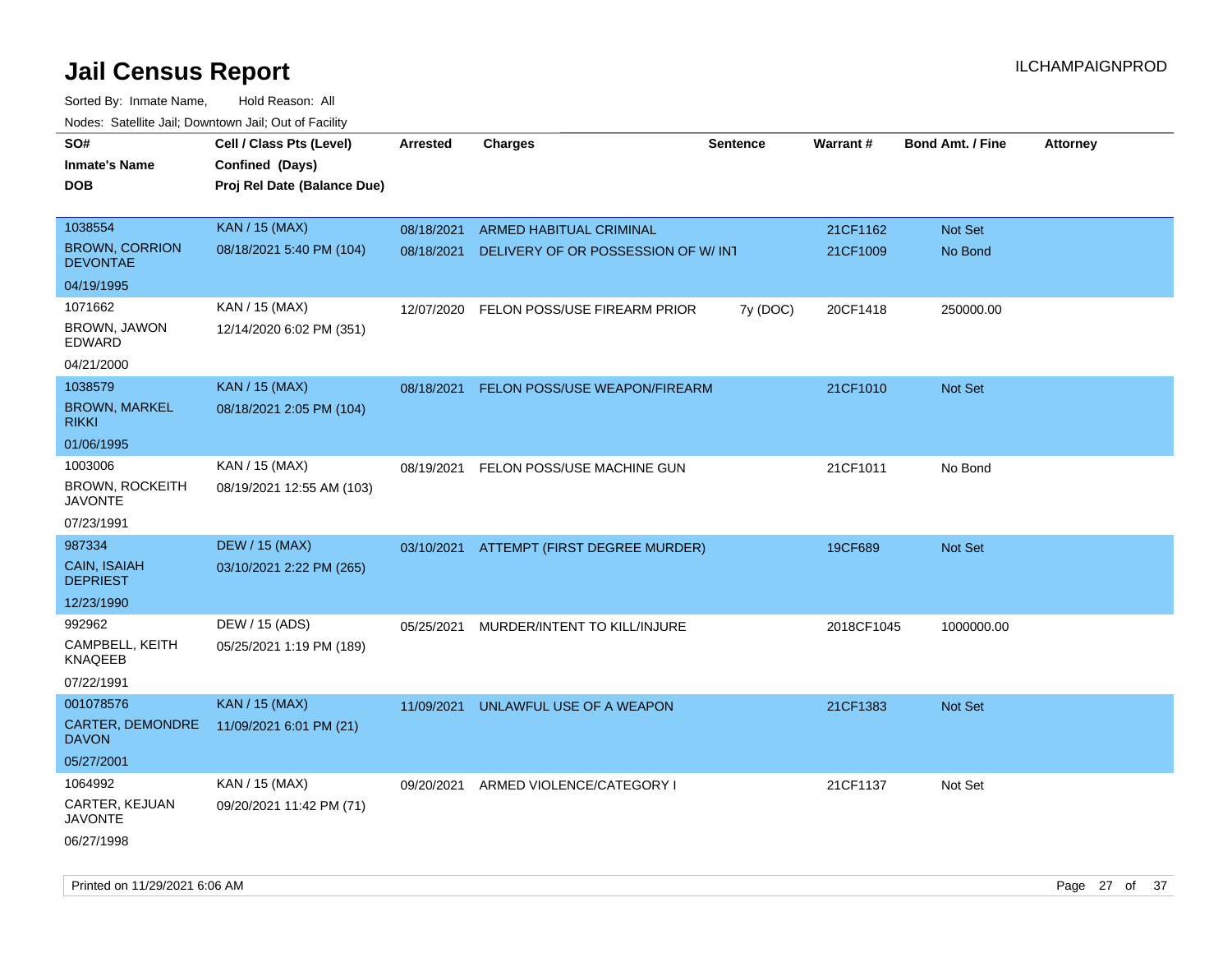| SO#                                       | Cell / Class Pts (Level)    | <b>Arrested</b> | <b>Charges</b>                       | <b>Sentence</b> | Warrant#   | <b>Bond Amt. / Fine</b> | <b>Attorney</b> |
|-------------------------------------------|-----------------------------|-----------------|--------------------------------------|-----------------|------------|-------------------------|-----------------|
| <b>Inmate's Name</b>                      | Confined (Days)             |                 |                                      |                 |            |                         |                 |
| <b>DOB</b>                                | Proj Rel Date (Balance Due) |                 |                                      |                 |            |                         |                 |
|                                           |                             |                 |                                      |                 |            |                         |                 |
| 959420                                    | <b>EHD</b>                  | 11/16/2021      | AGG DUI/NO VALID DL                  |                 | 2021CF673  | Not Set                 |                 |
| CHAPPLE, RAYMOND<br><b>DEONTE</b>         | 11/16/2021 9:49 AM (14)     |                 |                                      |                 |            |                         |                 |
| 06/30/1988                                | 12/29/2021 (0.00)           |                 |                                      |                 |            |                         |                 |
| 1068848                                   | KAN / 15 (MAX)              | 02/06/2020      | MURDER/INTENT TO KILL/INJURE         |                 | 20CF-156   | No Bond                 |                 |
| CHATMAN, MICHAEL<br><b>DAISEAN</b>        | 02/06/2020 5:22 PM (663)    |                 |                                      |                 |            |                         |                 |
| 11/12/1999                                |                             |                 |                                      |                 |            |                         |                 |
| 001078461                                 | <b>KAN / 10 (MED)</b>       | 10/07/2021      | AGG UNLAWFUL USE WEAPON/PERSON       |                 | 2021CF1209 | No Bond                 |                 |
| COLE, ERIC JOSE                           | 10/08/2021 12:25 AM (53)    | 10/07/2021      | AGG DOMESTIC BATTERY/STRANGLE        |                 | 2021CF1208 | Not Set                 |                 |
| 01/24/2002                                |                             | 10/08/2021      | <b>HARASS WITNESS/FAMILY MBR/REP</b> |                 | 21CF1218   | Not Set                 |                 |
| 57733                                     | KAN / 15 (SPH)              | 02/25/2020      | <b>HOMICIDE</b>                      |                 | 2020-CF250 | 2000000.00              |                 |
| CRAIG, ANTOINE<br><b>DARRELL</b>          | 02/25/2020 4:08 PM (644)    | 02/25/2020      | FELON POSS/USE WEAPON/FIREARM        |                 | 19CF-1827  | 80000.00                |                 |
| 10/09/1982                                |                             |                 |                                      |                 |            |                         |                 |
| 001077939                                 | <b>DEW / 10 (MED)</b>       | 05/10/2021      | FIREARM/FOID INVALID/NOT ELIG        |                 | 21CF526    | No Bond                 |                 |
| <b>CROSS, PATRICK</b><br><b>DONTRELLE</b> | 05/10/2021 7:31 PM (204)    | 06/02/2021      | POSS STOLEN VEHICLE > \$25,000       |                 | 21CF612    | Not Set                 |                 |
| 11/07/2001                                |                             |                 |                                      |                 |            |                         |                 |
| 1061304                                   | DEW / 15 (MAX)              | 10/11/2021      | ARMED HABITUAL CRIMINAL              |                 | 21CF1226   | No Bond                 |                 |
| DORRIS, KEMION                            | 10/11/2021 7:30 PM (50)     | 10/11/2021      | ARMED HABITUAL CRIMINAL              |                 | 21CF1227   | No Bond                 |                 |
| <b>DAETOCE</b>                            |                             | 10/11/2021      | HOME INVASION/FIREARM                |                 | 21CF1228   | No Bond                 |                 |
| 11/19/1997                                |                             |                 |                                      |                 |            |                         |                 |
| 1076663                                   | <b>DEW / 15 (MAX)</b>       | 07/15/2020      | *ARMED HABITUAL CRIMINAL             |                 | 2020-CF783 | 500000.00               |                 |
| DYE, KENNE YAKIEM                         | 07/15/2020 11:49 AM (503)   |                 |                                      |                 |            |                         |                 |
| 05/30/1988                                |                             |                 |                                      |                 |            |                         |                 |
| 27428                                     | EHD                         | 09/21/2021      | DRIVING RVK/SUSP DUI/SSS 3RD         |                 | 2020CF1368 | Not Set                 |                 |
| FRANKLIN, TYRONE<br>Senior                | 09/21/2021 9:27 AM (70)     | 09/21/2021      | DRIVING RVK/SUSP DUI/SSS 3RD         |                 | 2021CF435  | Not Set                 |                 |
| 09/12/1966                                | 12/19/2021 (0.00)           |                 |                                      |                 |            |                         |                 |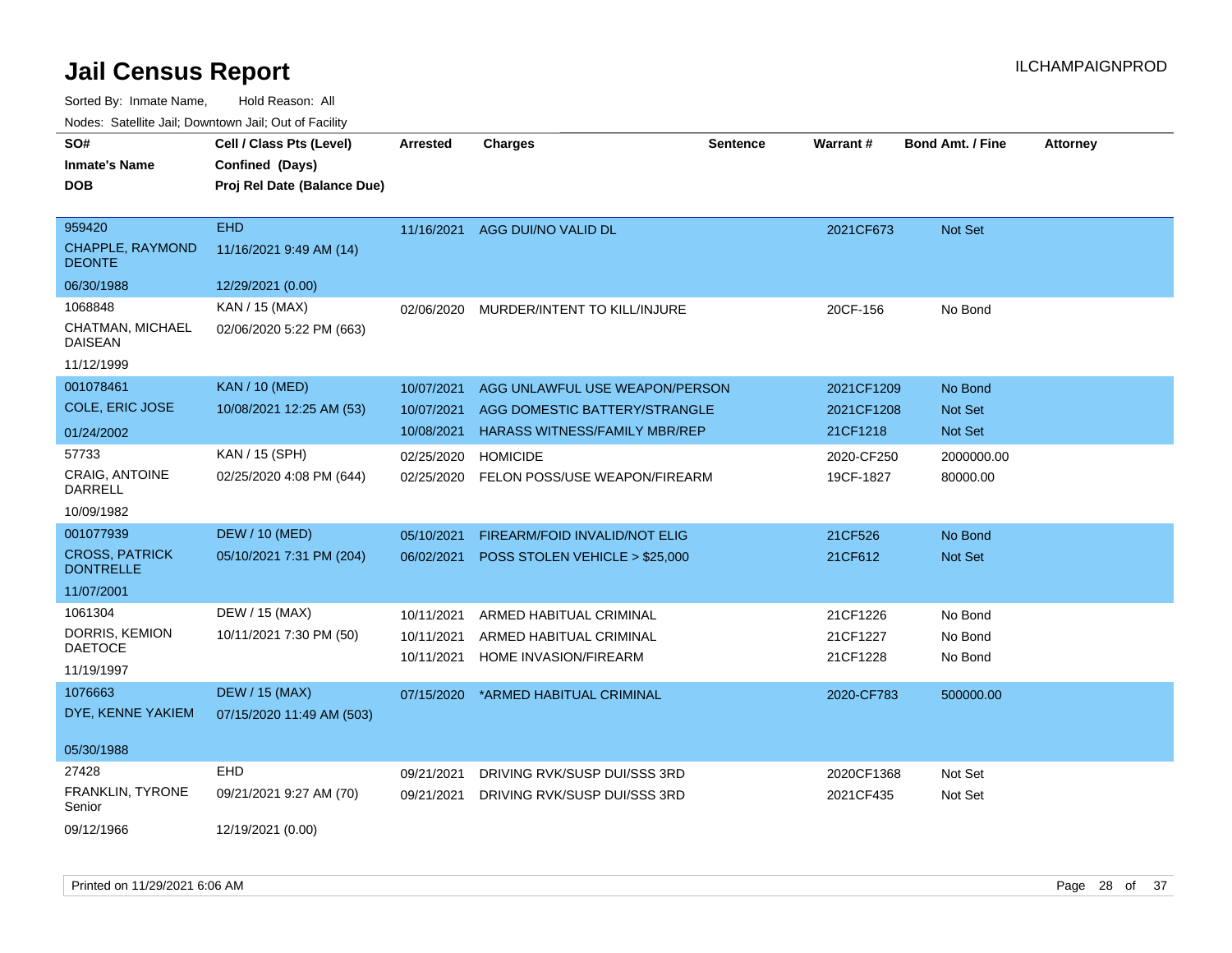Sorted By: Inmate Name, Hold Reason: All Nodes: Satellite Jail; Downtown Jail; Out of Facility

| SO#<br><b>Inmate's Name</b><br><b>DOB</b> | Cell / Class Pts (Level)<br>Confined (Days)<br>Proj Rel Date (Balance Due) | <b>Arrested</b> | <b>Charges</b>                      | <b>Sentence</b> | Warrant#  | <b>Bond Amt. / Fine</b> | <b>Attorney</b> |
|-------------------------------------------|----------------------------------------------------------------------------|-----------------|-------------------------------------|-----------------|-----------|-------------------------|-----------------|
| 60154<br>GARCIA-MEZA,<br><b>CARLOS</b>    | <b>EHD</b><br>10/20/2021 9:23 AM (41)                                      | 10/20/2021      | AGG DUI/LIC SUSP OR REVOKED         |                 | 2021cf261 | Not Set                 |                 |
| 03/06/1983                                | 1/16/2022 (0.00)                                                           |                 |                                     |                 |           |                         |                 |
| 001077363                                 | KAN / 25 (SPH)                                                             | 10/30/2020      | <b>HOME INVASION/FIREARM</b>        |                 | 20CF1202  | 500000.00               |                 |
| GARY, DAKOTA<br><b>TREVON</b>             | 10/30/2020 10:41 AM (396)                                                  |                 |                                     |                 |           |                         |                 |
| 12/31/2001                                |                                                                            |                 |                                     |                 |           |                         |                 |
| 1013012                                   | <b>KAN / 15 (MAX)</b>                                                      | 07/08/2021      | ATTEMPT (FIRST DEGREE MURDER)       |                 | 2021CF790 | 1000000.00              |                 |
| <b>GARY, XAVIER LAMAR</b>                 | 07/08/2021 9:24 AM (145)                                                   | 07/08/2021      | FELON POSS/USE FIREARM PRIOR        |                 | 2020CF650 | 25000.00                |                 |
| 12/14/1991                                |                                                                            | 07/08/2021      | FELON POSS/USE FIREARM PRIOR        |                 | 21CF798   | Not Set                 |                 |
| 1065946                                   | KAN / 10 (MED)                                                             | 09/04/2021      | AGG BATTERY/DISCHARGE FIREARM       |                 | 21CF1057  | 750000.00               |                 |
| GODBOLT, DESMOND<br><b>DEVONTAE</b>       | 09/04/2021 1:17 AM (87)                                                    | 09/04/2021      | RESIST/OBSTRUCTING A PEACE OFFICEL  |                 | 21CM407   | Not Set                 |                 |
| 11/15/1997                                |                                                                            |                 |                                     |                 |           |                         |                 |
| 1070118                                   | <b>KAN / 15 (MAX)</b>                                                      | 08/31/2021      | AGGRAVATED DOMESTIC BATTERY         |                 | 21CF1049  | No Bond                 |                 |
| <b>GRAHAM, CORTEZ</b><br>LAMON            | 08/31/2021 9:32 PM (91)                                                    | 09/02/2021      | PROBATION VIOLATION                 |                 | 21CF55    | <b>Not Set</b>          |                 |
| 03/31/1976                                |                                                                            |                 |                                     |                 |           |                         |                 |
| 1000641                                   | KAN / 10 (MED)                                                             | 09/14/2021      | ARMED HABITUAL CRIMINAL             |                 | 21CF1116  | No Bond                 |                 |
| <b>GRANT, CEDRIC</b><br><b>DYSHAWN</b>    | 09/14/2021 6:32 PM (77)                                                    |                 |                                     |                 |           |                         |                 |
| 01/03/1991                                |                                                                            |                 |                                     |                 |           |                         |                 |
| 46548                                     | <b>EHD</b>                                                                 | 11/16/2021      | <b>DRIVING RVK/SUSP DUI/SSS 2ND</b> |                 | 2021CF739 | Not Set                 |                 |
| GRAY, DEMARCO<br><b>COTESS</b>            | 11/16/2021 9:13 AM (14)                                                    |                 |                                     |                 |           |                         |                 |
| 10/19/1976                                | 12/15/2021 (0.00)                                                          |                 |                                     |                 |           |                         |                 |
| 1076506                                   | KAN / 15 (MAX)                                                             | 09/17/2021      | AGG UUW/PERSON/CM THREAT VIOL       |                 | 21CF1131  | Not Set                 |                 |
|                                           | GRAY, JAMARH EMERE 09/17/2021 10:41 AM (74)                                | 09/20/2021      | <b>DOMESTIC BATTERY</b>             |                 | 21CM430   | Not Set                 |                 |

06/21/2003

Printed on 11/29/2021 6:06 AM Page 29 of 37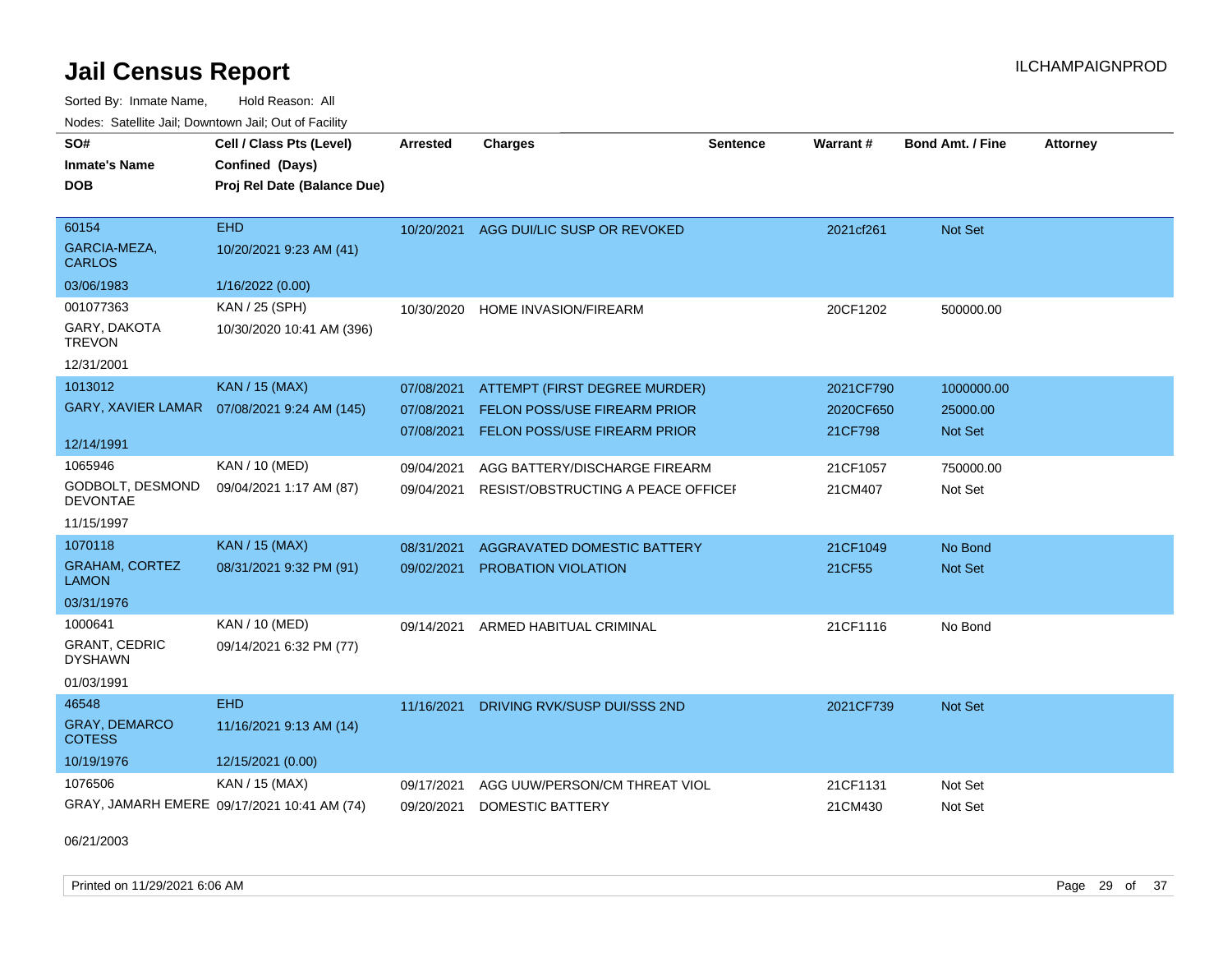| SO#<br><b>Inmate's Name</b><br><b>DOB</b> | Cell / Class Pts (Level)<br>Confined (Days)<br>Proj Rel Date (Balance Due) | <b>Arrested</b> | <b>Charges</b>                        | Sentence | <b>Warrant#</b> | <b>Bond Amt. / Fine</b> | <b>Attorney</b> |
|-------------------------------------------|----------------------------------------------------------------------------|-----------------|---------------------------------------|----------|-----------------|-------------------------|-----------------|
| 1041176                                   | <b>DEW / 15 (MAX)</b>                                                      | 10/05/2021      | <b>PAROLE REVOCATION</b>              |          |                 | Not Set                 |                 |
| <b>HART, DAVEON</b><br>LATTEEF            | 10/05/2021 10:35 AM (56)                                                   | 10/06/2021      | AGGRAVATED DOMESTIC BATTERY           |          |                 | <b>Not Set</b>          |                 |
| 03/15/1996                                |                                                                            |                 |                                       |          |                 |                         |                 |
| 1045186                                   | DEW / 15 (MAX)                                                             | 08/16/2021      | ARMED VIOLENCE/CATEGORY I             |          | 21CF934         | 1000000.00              |                 |
| HOLBROOK, JOHNNIE                         | 08/16/2021 11:07 AM (106)                                                  | 08/16/2021      | FELON POSS/USE WEAPON/FIREARM         |          | 19CF968         | Not Set                 |                 |
| <b>MATHIS</b>                             |                                                                            | 08/16/2021      | AGG FLEEING POLICE/21 MPH OVER        |          | 21CF988         | Not Set                 |                 |
| 07/19/1996                                |                                                                            | 08/16/2021      | FELON POSS/USE WEAPON/FIREARM         |          | 21CF989         | Not Set                 |                 |
| 001078146                                 | <b>DEW / 15 (MAX)</b>                                                      | 07/09/2021      | AGG BATTERY/DISCHARGE FIREARM         |          | 21CF795         | 1000000.00              |                 |
| HUNT, TEIGAN<br><b>JAZAIREO</b>           | 07/09/2021 12:41 PM (144)                                                  | 07/09/2021      | ARMED ROBBERY/ARMED W/FIREARM         |          | 21CF806         | Not Set                 |                 |
| 05/14/2003                                |                                                                            |                 |                                       |          |                 |                         |                 |
| 989743                                    | DEW / 15 (ADS)                                                             | 04/13/2021      | AGG DISCHARGE FIREARM/VEH/SCH         |          | 21CF400         | Not Set                 |                 |
| JACKSON, STEVE<br><b>ALLEN</b>            | 04/13/2021 2:45 AM (231)                                                   | 04/13/2021      | AGGRAVATED DOMESTIC BATTERY           |          | 21CF399         | Not Set                 |                 |
| 06/04/1991                                |                                                                            |                 |                                       |          |                 |                         |                 |
| 50495                                     | <b>EHD</b>                                                                 | 08/10/2021      | DRIVING RVK/SUSP DUI/SSS 10-14        |          | 2020CF997       | Not Set                 |                 |
| <b>JENKINS, ARNOLD</b><br><b>FARRIS</b>   | 08/10/2021 9:08 AM (112)                                                   | 08/10/2021      | <b>DRIVING RVK/SUSP DUI/SSS 10-14</b> |          | 2019CF1363      | Not Set                 |                 |
| 04/19/1962                                | 2/4/2022 (0.00)                                                            |                 |                                       |          |                 |                         |                 |
| 001077709                                 | <b>EHD</b>                                                                 | 07/06/2021      | DRIVING RVK/SUSP DUI/SSS 4-9          |          | 2021CF167       | Not Set                 |                 |
| JINKINS, DEWAYNE<br><b>ALLEN</b>          | 07/06/2021 9:00 AM (147)                                                   |                 |                                       |          |                 |                         |                 |
| 01/02/1967                                | 1/1/2022 (0.00)                                                            |                 |                                       |          |                 |                         |                 |
| 1076450                                   | <b>DEW / 15 (MAX)</b>                                                      | 06/25/2020      | MURDER/INTENT TO KILL/INJURE          |          | 2020-CF703      | 750000.00               |                 |
| JONES, CARLOS<br><b>ANTONIO</b>           | 06/25/2020 2:13 PM (523)                                                   | 11/02/2020      | <b>HOME INVASION/FIREARM</b>          |          | 20CF1204        | 500000.00               |                 |
| 11/18/2001                                |                                                                            |                 |                                       |          |                 |                         |                 |
| 001077877                                 | DEW / 10 (MED)                                                             | 04/24/2021      | AGG DISCHARGE FIREARM/OCC BLDG        |          | 21CF459         | Not Set                 |                 |
| JORDAN, PATRICK<br><b>RODEL</b>           | 04/24/2021 3:53 PM (220)                                                   |                 |                                       |          |                 |                         |                 |
| 10/22/2002                                |                                                                            |                 |                                       |          |                 |                         |                 |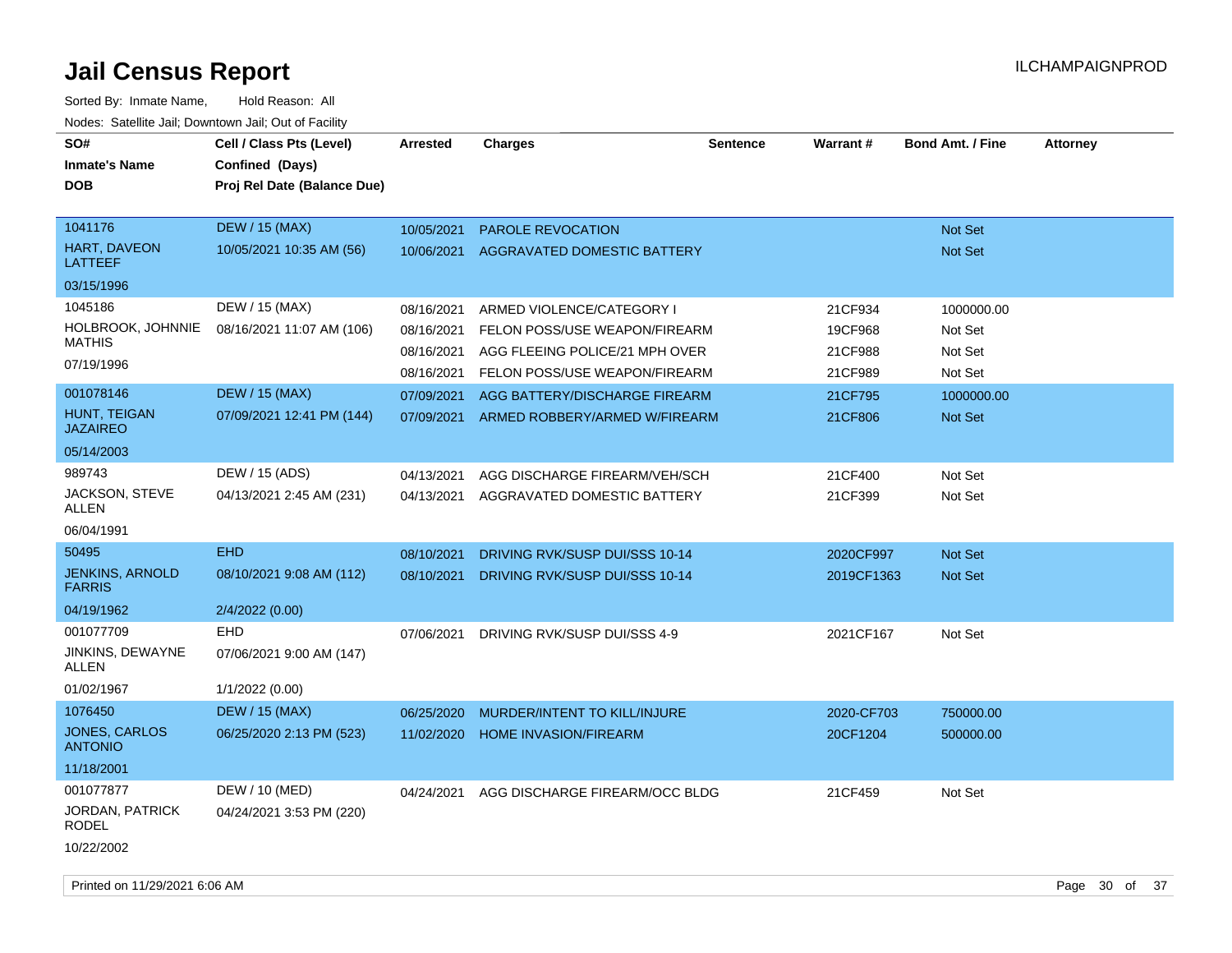| SO#<br><b>Inmate's Name</b><br><b>DOB</b>    | Cell / Class Pts (Level)<br>Confined (Days)<br>Proj Rel Date (Balance Due) | <b>Arrested</b> | <b>Charges</b>                       | <b>Sentence</b> | <b>Warrant#</b> | <b>Bond Amt. / Fine</b> | <b>Attorney</b> |
|----------------------------------------------|----------------------------------------------------------------------------|-----------------|--------------------------------------|-----------------|-----------------|-------------------------|-----------------|
| 998873<br>KINCAID, AMANDA<br><b>MICHELLE</b> | <b>EHD</b><br>10/12/2021 11:31 AM (49)                                     | 10/12/2021      | DRIVING RVK/SUSP DUI/SSS 3RD         |                 | 2021CF235       | Not Set                 |                 |
| 01/07/1990                                   | 1/9/2022 (0.00)                                                            |                 |                                      |                 |                 |                         |                 |
| 001078401                                    | DEW / 10 (ADS)                                                             | 09/19/2021      | UNLAWFUL VEHICULAR INVASION          |                 | 21CF1134        | Not Set                 |                 |
| <b>KNIGHT, ERIC</b>                          | 09/19/2021 7:32 PM (72)                                                    | 09/19/2021      | HRSMT/THREATEN PERSON/KILL           |                 | 2021CF561       | 50000.00                |                 |
| 07/11/1991                                   |                                                                            | 09/21/2021      | <b>BURGLARY</b>                      |                 | 21CF1139        | Not Set                 |                 |
| 1064445                                      | <b>DEW / 15 (MAX)</b>                                                      | 04/23/2021      | <b>FELON POSS/USE FIREARM/PAROLE</b> |                 | 21CF899         | Not Set                 |                 |
| LARUE, TERENCE                               | 04/23/2021 11:18 AM (221)                                                  | 04/23/2021      | AGG DISCHARGE FIREARM/OCC VEH        |                 | 2021CF295       | 500000.00               |                 |
| <b>TRAMEL</b>                                |                                                                            | 04/23/2021      | POSSESS 15<100 GRAMS COCAINE         |                 | 19CF1052        | 10000.00                |                 |
| 12/23/1998                                   |                                                                            |                 |                                      |                 |                 |                         |                 |
| 001078237                                    | KAN / 15 (ADS)                                                             | 08/03/2021      | AGG DISCHARGE FIREARM/OCC VEH        |                 | 21CF928         | No Bond                 |                 |
| LAWS, TERON<br><b>RAMONTE</b>                | 08/03/2021 6:29 PM (119)                                                   |                 |                                      |                 |                 |                         |                 |
| 04/03/2001                                   |                                                                            |                 |                                      |                 |                 |                         |                 |
| 001078470                                    | <b>DEW / 15 (MAX)</b>                                                      | 10/10/2021      | MURDER/INTENT TO KILL/INJURE         |                 | 21CF1221        | Not Set                 |                 |
| LEE, AMAHRION<br><b>JA'MERE</b>              | 10/10/2021 1:23 PM (51)                                                    |                 |                                      |                 |                 |                         |                 |
| 11/05/2002                                   |                                                                            |                 |                                      |                 |                 |                         |                 |
| 001078170                                    | KAN / 10 (MED)                                                             | 09/07/2021      | AGG UNLAWFUL USE OF WEAPON/VEH       |                 | 21CF1060        | Not Set                 |                 |
| LEMONS, DEANGELO<br><b>DEVELLE</b>           | 09/07/2021 12:49 AM (84)                                                   |                 |                                      |                 |                 |                         |                 |
| 05/29/2003                                   |                                                                            |                 |                                      |                 |                 |                         |                 |
| 56792                                        | <b>DEW / 10 (MED)</b>                                                      | 02/02/2021      | <b>ARMED HABITUAL CRIMINAL</b>       |                 | 2021CF141       | 500000.00               |                 |
| LILLARD, LAWRENCE<br><b>TYRONE</b>           | 02/02/2021 2:11 PM (301)                                                   | 02/22/2021      | DRIVING ON REVOKED LICENSE           |                 | 21TR426         | 5000.00                 |                 |
| 10/20/1982                                   |                                                                            |                 |                                      |                 |                 |                         |                 |
| 001078407                                    | EHD                                                                        | 09/21/2021      | DRIVING ON SUSPENDED LICENSE         |                 | 2019TR16777     | Not Set                 |                 |
| LOVE, BRANDON<br><b>TERRELL</b>              | 09/21/2021 11:26 AM (70)                                                   |                 |                                      |                 |                 |                         |                 |
| 06/13/1994                                   | 12/19/2021 (0.00)                                                          |                 |                                      |                 |                 |                         |                 |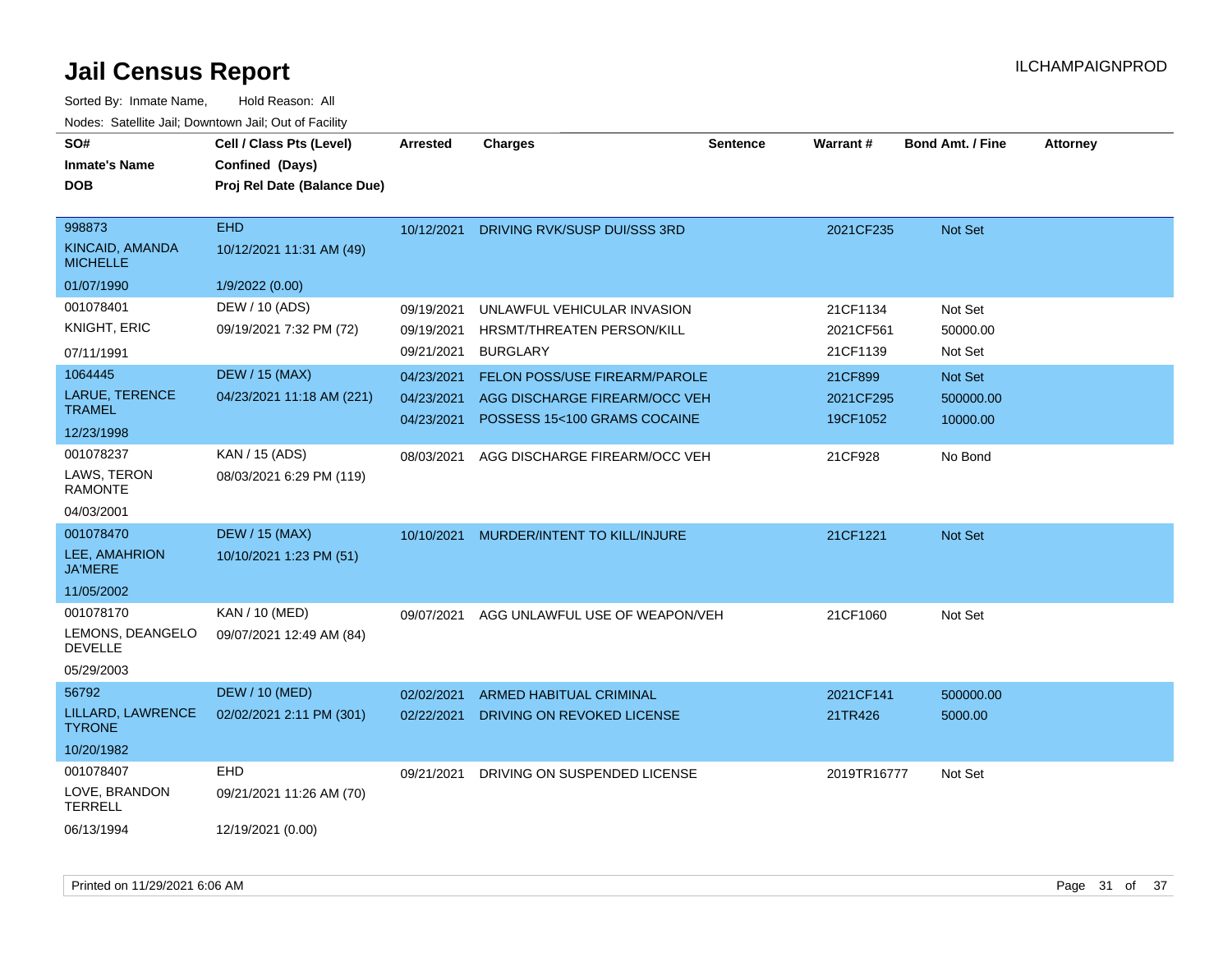| ivouss. Saleling Jali, Downtown Jali, Out of Facility |                             |                 |                                          |                 |              |                         |                 |
|-------------------------------------------------------|-----------------------------|-----------------|------------------------------------------|-----------------|--------------|-------------------------|-----------------|
| SO#                                                   | Cell / Class Pts (Level)    | <b>Arrested</b> | <b>Charges</b>                           | <b>Sentence</b> | Warrant#     | <b>Bond Amt. / Fine</b> | <b>Attorney</b> |
| <b>Inmate's Name</b>                                  | Confined (Days)             |                 |                                          |                 |              |                         |                 |
| <b>DOB</b>                                            | Proj Rel Date (Balance Due) |                 |                                          |                 |              |                         |                 |
|                                                       |                             |                 |                                          |                 |              |                         |                 |
| 46837                                                 | <b>KAN / 15 (MAX)</b>       | 09/07/2021      | <b>RESIDENTIAL BURGLARY</b>              |                 | 2019-CF-1207 | 25000.00                |                 |
| MARCRUM, JEFFERY<br><b>LEE</b>                        | 09/07/2021 11:43 AM (84)    |                 |                                          |                 |              |                         |                 |
| 11/17/1968                                            |                             |                 |                                          |                 |              |                         |                 |
| 001078575                                             | KAN / 10 (MED)              | 11/09/2021      | <b>GUNRUNNING</b>                        |                 | 21CF1330     | 750000.00               |                 |
| MCLAURIN, KEYON A                                     | 11/09/2021 12:41 PM (21)    |                 |                                          |                 |              |                         |                 |
|                                                       |                             |                 |                                          |                 |              |                         |                 |
| 11/19/2002                                            |                             |                 |                                          |                 |              |                         |                 |
| 1011046                                               | <b>KAN / 15 (ADS)</b>       |                 | 04/10/2021 ATTEMPT (FIRST DEGREE MURDER) |                 | 21CF392      | Not Set                 |                 |
| <b>MILES, DARRION</b><br><b>ANTONIO KEVONTA</b>       | 04/11/2021 12:46 AM (233)   |                 |                                          |                 |              |                         |                 |
| 03/18/1990                                            |                             |                 |                                          |                 |              |                         |                 |
| 001077278                                             | DEW / 15 (MAX)              | 10/06/2020      | MURDER/INTENT TO KILL/INJURE             |                 | 2020CF146    | 2000000.00              |                 |
| MILLER, D'ANDRE                                       | 10/06/2020 12:49 PM (420)   | 10/06/2020      | AGG FLEEING POLICE/21 MPH OVER           |                 | 2019CF1171   | 50000.00                |                 |
| 09/08/1986                                            |                             |                 |                                          |                 |              |                         |                 |
| 963426                                                | <b>EHD</b>                  | 09/14/2021      | ACCIDENT INJURY/DEATH/11-403             |                 | 2020CF1367   | <b>Not Set</b>          |                 |
| MITCHELL, MARCELL<br><b>MARTELL</b>                   | 09/14/2021 9:03 AM (77)     |                 |                                          |                 |              |                         |                 |
| 12/19/1987                                            | 12/10/2021 (0.00)           |                 |                                          |                 |              |                         |                 |
| 1026477                                               | KAN / 15 (ADS)              | 09/21/2021      | AGG DISCHARGE FIREARM/OCC VEH            |                 | 21CF1138     | Not Set                 |                 |
| NEWBILL, DEVONTRE<br><b>LAMONT</b>                    | 09/21/2021 2:27 AM (70)     | 09/22/2021      | PROBATION VIOLATION                      |                 | 20CF577      | Not Set                 |                 |
| 11/22/1993                                            |                             |                 |                                          |                 |              |                         |                 |
| 1072907                                               | <b>KAN</b>                  |                 | 07/14/2021 ATTEMPT (FIRST DEGREE MURDER) |                 | 2021-CF-832  | 2000000.00              |                 |
| NIKOLAEV, YEVGENIY                                    | 07/14/2021 10:10 PM (139)   |                 |                                          |                 |              |                         |                 |
|                                                       |                             |                 |                                          |                 |              |                         |                 |
| 10/06/1983                                            |                             |                 |                                          |                 |              |                         |                 |
| 001078558                                             | DEW / 10 (MED)              | 11/03/2021      | UNLAWFUL USE OF A WEAPON                 |                 | 21CF1352     | Not Set                 |                 |
| PARRISH, DOMINIC<br>WALTER                            | 11/03/2021 1:25 PM (27)     |                 |                                          |                 |              |                         |                 |
| 08/23/2001                                            |                             |                 |                                          |                 |              |                         |                 |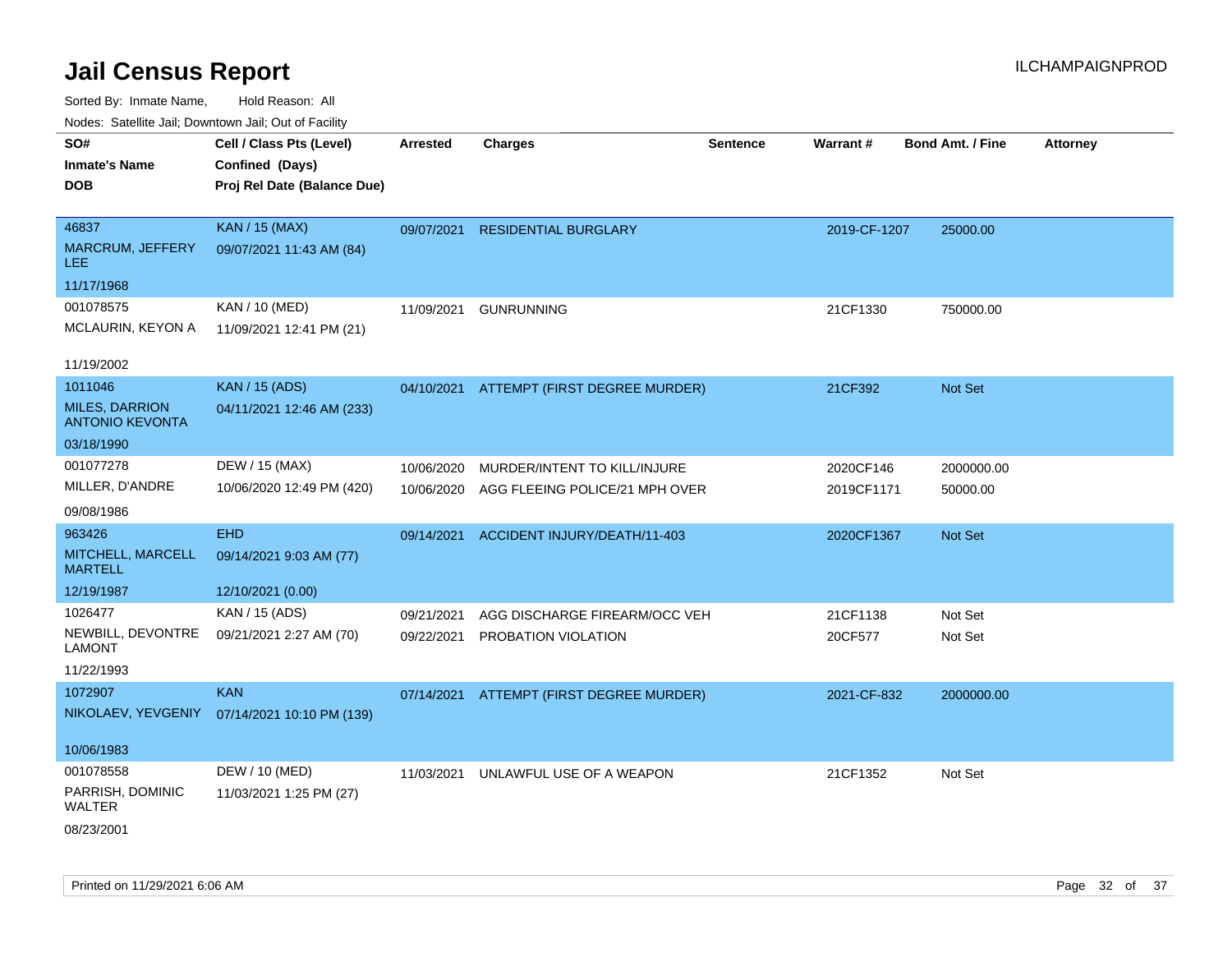| SO#                                   | Cell / Class Pts (Level)                      | <b>Arrested</b> | <b>Charges</b>                 | <b>Sentence</b> | Warrant #   | Bond Amt. / Fine | <b>Attorney</b> |
|---------------------------------------|-----------------------------------------------|-----------------|--------------------------------|-----------------|-------------|------------------|-----------------|
| <b>Inmate's Name</b>                  | Confined (Days)                               |                 |                                |                 |             |                  |                 |
| <b>DOB</b>                            | Proj Rel Date (Balance Due)                   |                 |                                |                 |             |                  |                 |
|                                       |                                               |                 |                                |                 |             |                  |                 |
| 001077928                             | <b>EHD</b>                                    | 09/01/2021      | AGG DOMESTIC BATTERY/STRANGLE  |                 | 2021CF515   | Not Set          |                 |
| PATTON, MICHAEL<br><b>RYAN</b>        | 09/01/2021 9:43 AM (90)                       |                 |                                |                 |             |                  |                 |
| 08/15/1994                            | 12/31/2021 (0.00)                             |                 |                                |                 |             |                  |                 |
| 001078063                             | DEW / 15 (MAX)                                | 06/15/2021      | AGG CRIM SEX ASSAULT/WEAPON    |                 | 2021CF678   | 1000000.00       |                 |
|                                       | PERRY, ROBERT Junior 06/15/2021 4:37 PM (168) | 06/15/2021      | <b>ROBBERY</b>                 |                 | 2021CF159   | 25000.00         |                 |
| 12/21/1990                            |                                               |                 |                                |                 |             |                  |                 |
| 1072761                               | <b>EHD</b>                                    | 11/03/2021      | DRIVING ON SUSPENDED LICENSE   |                 | 2020TR5958  | Not Set          |                 |
| POWELL, KYESHA<br><b>MONAE</b>        | 11/03/2021 10:01 AM (27)                      |                 |                                |                 |             |                  |                 |
| 07/14/2000                            | 12/17/2021 (0.00)                             |                 |                                |                 |             |                  |                 |
| 001077614                             | KAN / 15 (MAX)                                | 01/17/2021      | ATTEMPT (FIRST DEGREE MURDER)  |                 | 21CF66      | Not Set          |                 |
| <b>DEVON</b>                          | ROBINSON, DONTRELL 01/17/2021 3:08 PM (317)   |                 |                                |                 |             |                  |                 |
| 09/22/2002                            |                                               |                 |                                |                 |             |                  |                 |
| 1061216                               | <b>KAN / 10 (MED)</b>                         | 06/22/2021      | <b>HOME INVASION/FIREARM</b>   |                 | 21CF727     | <b>Not Set</b>   |                 |
| <b>RUNGE, ANDRE</b><br><b>MARSEAN</b> | 06/22/2021 4:42 PM (161)                      |                 |                                |                 |             |                  |                 |
| 12/05/1997                            |                                               |                 |                                |                 |             |                  |                 |
| 650295                                | PIA / 50 (MAX)                                | 04/22/2020      | <b>CRIMINAL SEXUAL ASSAULT</b> |                 | 2020-CF407  | 750000.00        |                 |
| SANDAGE, JERALD                       | 04/22/2020 6:30 AM (587)                      | 04/22/2020      | CRIMINAL SEXUAL ASSAULT        |                 | 2020-CF408  | 750000.00        |                 |
| <b>EUGENE</b>                         |                                               | 04/22/2020      | <b>CRIMINAL SEXUAL ABUSE</b>   |                 | 2020-CF409  | 750000.00        |                 |
| 06/07/1971                            |                                               | 04/22/2020      | <b>CRIMINAL SEXUAL ASSAULT</b> |                 | 2020-CF410  | 750000.00        |                 |
|                                       |                                               | 04/22/2020      | OFFICIAL MISCONDUCT            |                 | 2019-CF1811 | 25000.00         |                 |
| 1062194                               | <b>DEW / 15 (MAX)</b>                         | 02/27/2020      | MURDER/OTHER FORCIBLE FELONY   |                 | 20CF-247    | 1000000.00       |                 |
| SIMMONS, MICHAEL<br><b>JAMAL</b>      | 02/27/2020 1:11 PM (642)                      | 09/23/2020      | AGG BATTERY/DISCHARGE FIREARM  |                 | 20CF1061    | Not Set          |                 |
| 11/03/1997                            |                                               |                 |                                |                 |             |                  |                 |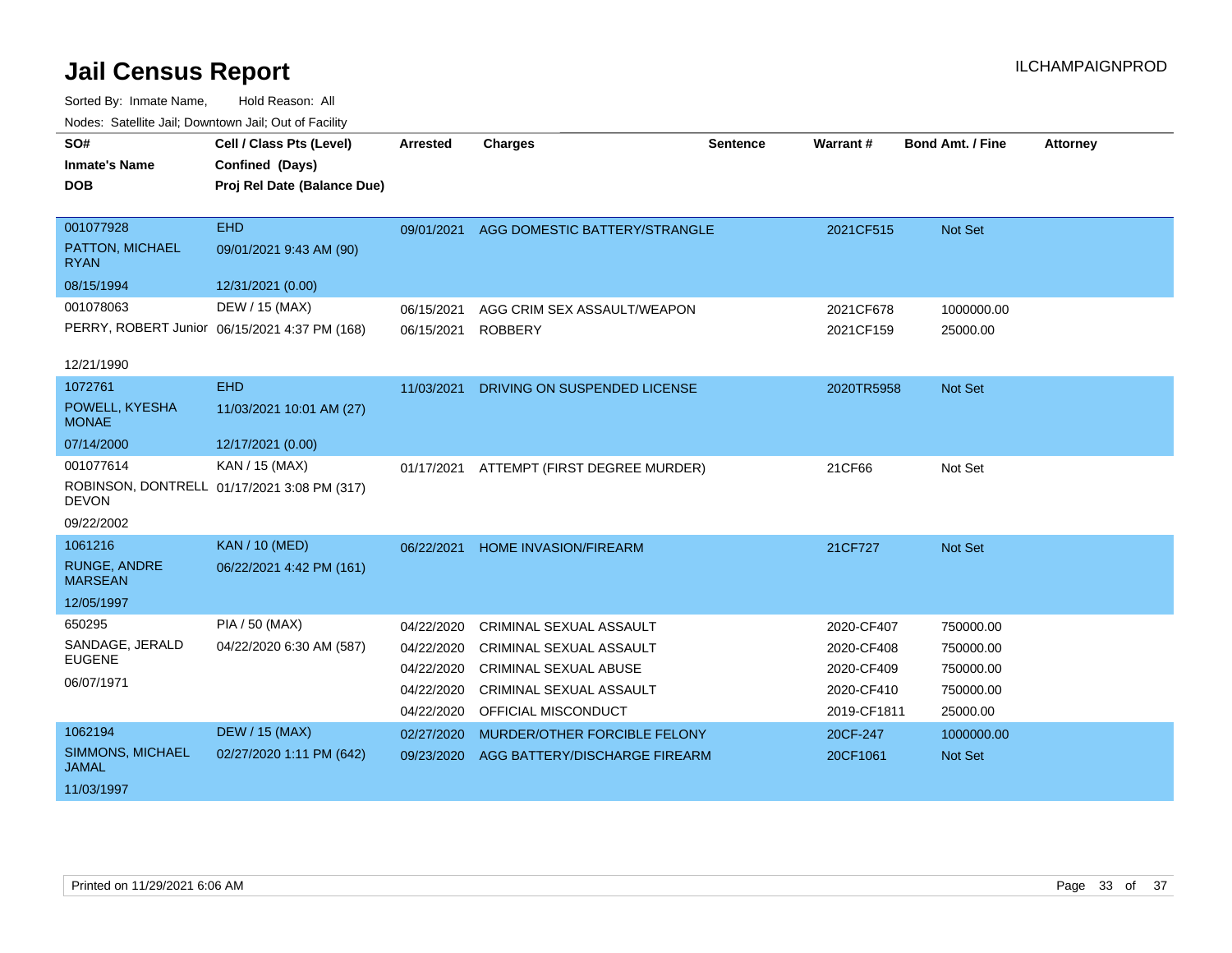Sorted By: Inmate Name, Hold Reason: All Nodes: Satellite Jail; Downtown Jail; Out of Facility

| SO#<br><b>Inmate's Name</b><br><b>DOB</b>     | Cell / Class Pts (Level)<br>Confined (Days)<br>Proj Rel Date (Balance Due) | Arrested   | <b>Charges</b>                | <b>Sentence</b> | Warrant#   | <b>Bond Amt. / Fine</b> | <b>Attorney</b> |
|-----------------------------------------------|----------------------------------------------------------------------------|------------|-------------------------------|-----------------|------------|-------------------------|-----------------|
| 001078115                                     | <b>KAN / 15 (MAX)</b>                                                      | 07/01/2021 | ARMED VIOLENCE/CATEGORY I     |                 | 21CF772    | <b>Not Set</b>          |                 |
| <b>SMITH, JAMES</b><br><b>NASHAUN, Junior</b> | 07/01/2021 2:44 PM (152)                                                   | 07/30/2021 | DRIVING ON SUSPENDED LICENSE  |                 | 21TR5804   | 1500.00                 |                 |
| 09/18/2000                                    |                                                                            |            |                               |                 |            |                         |                 |
| 55331                                         | DEW / 15 (MAX)                                                             | 07/31/2021 | ARMED HABITUAL CRIMINAL       | 10y/0m/0d (DC   |            | Not Set                 |                 |
| <b>SMITH, TARRIO</b><br><b>TERRELLE</b>       | 07/31/2021 2:22 AM (122)                                                   |            |                               |                 |            |                         |                 |
| 04/25/1982                                    |                                                                            |            |                               |                 |            |                         |                 |
| 001077868                                     | <b>DEW / 15 (MAX)</b>                                                      | 04/21/2021 | ARMED ROBBERY/ARMED W/FIREARM |                 | 21CF445    | Not Set                 |                 |
| SPEARMENT,<br><b>KENTRELL</b>                 | 04/21/2021 9:48 PM (223)                                                   | 08/19/2021 | FLEEING/ATTEMPT ELUDE OFFICER |                 | 2021TR1053 | 1000.00                 |                 |
| 01/21/2002                                    |                                                                            |            |                               |                 |            |                         |                 |
| 759816                                        | <b>EHD</b>                                                                 | 11/17/2021 | AGG DUI/3                     |                 | 2021CF382  | Not Set                 |                 |
| ST AUBIN, LACY<br><b>NICOLE</b>               | 11/17/2021 10:17 AM (13)                                                   |            |                               |                 |            |                         |                 |
| 07/20/1984                                    | 11/30/2021 (0.00)                                                          |            |                               |                 |            |                         |                 |
| 001077854                                     | <b>EHD</b>                                                                 | 09/15/2021 | DRIVING RVK/SUSP DUI/SSS 4-9  |                 | 2021CF306  | <b>Not Set</b>          |                 |
| STUKINS, DANNY RAY                            | 09/15/2021 10:17 AM (76)                                                   |            |                               |                 |            |                         |                 |
| 07/05/1985                                    | 3/13/2022 (0.00)                                                           |            |                               |                 |            |                         |                 |
| 1046632                                       | KAN / 15 (MAX)                                                             | 09/14/2021 | ARMED VIOLENCE/CATEGORY II    |                 | 21CF912    | 750000.00               |                 |
|                                               | TATE, JAVON MARQUIS 09/14/2021 12:10 PM (77)                               |            |                               |                 |            |                         |                 |
| 08/10/1996                                    |                                                                            |            |                               |                 |            |                         |                 |
| 949990                                        | <b>DEW / 15 (MAX)</b>                                                      | 07/27/2021 | AGG DISCHARGE FIREARM/OCC VEH |                 | 2021CF829  | 750000.00               |                 |
| THATCH, CALVIN<br><b>ANTHONY</b>              | 07/27/2021 5:12 PM (126)                                                   | 07/27/2021 | <b>WARRANT OUT OF COUNTY</b>  |                 | 21TR49     | 1500.00                 |                 |
| 07/09/1986                                    |                                                                            |            |                               |                 |            |                         |                 |
| 001077662<br>TIPSORD, NOAH LEE                | DEW / 15 (MAX)<br>02/03/2021 4:33 PM (300)                                 | 02/03/2021 | ARMED ROBBERY/ARMED W/FIREARM |                 | 21CF123    | 250000.00               |                 |

08/14/1998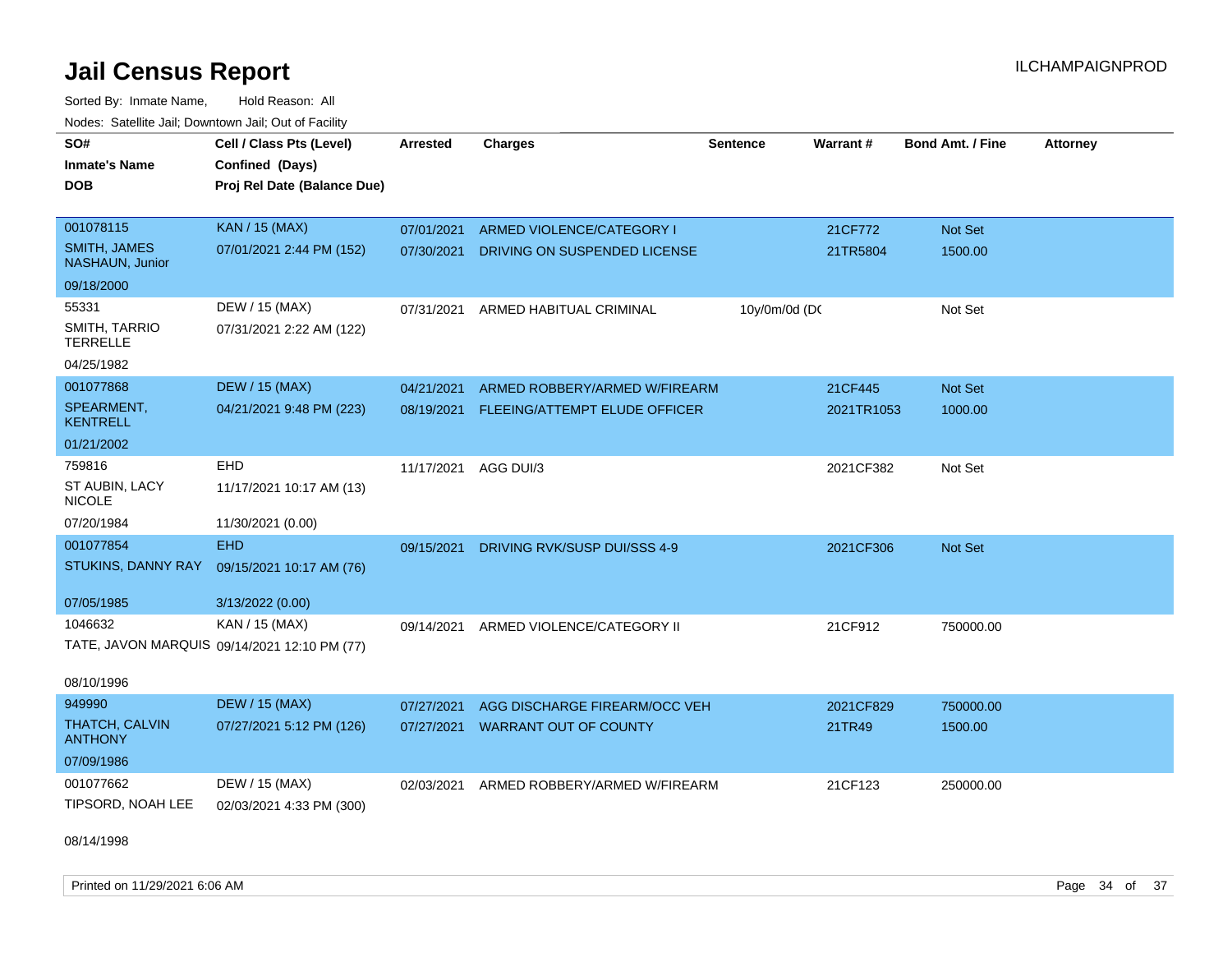| <b>Nedee:</b> Catoline can, Domnomi can, Oat or I domt |                             |            |                                          |                 |            |                         |                 |
|--------------------------------------------------------|-----------------------------|------------|------------------------------------------|-----------------|------------|-------------------------|-----------------|
| SO#                                                    | Cell / Class Pts (Level)    | Arrested   | <b>Charges</b>                           | <b>Sentence</b> | Warrant#   | <b>Bond Amt. / Fine</b> | <b>Attorney</b> |
| Inmate's Name                                          | Confined (Days)             |            |                                          |                 |            |                         |                 |
| <b>DOB</b>                                             | Proj Rel Date (Balance Due) |            |                                          |                 |            |                         |                 |
| 1033031                                                | <b>KAN / 15 (MAX)</b>       |            |                                          |                 |            |                         |                 |
| TOMS, ANDREW                                           |                             |            | 08/19/2020 *AGG BATTERY W/FIREARM/PERSON |                 | 2020-CF923 | 500000.00               |                 |
| <b>CHUCKY</b>                                          | 08/19/2020 5:59 PM (468)    |            |                                          |                 |            |                         |                 |
| 09/28/1978                                             |                             |            |                                          |                 |            |                         |                 |
| 27007                                                  | KAN / 15 (MAX)              | 09/19/2021 | DOMESTIC BATTERY/OTHER PRIOR             |                 | 21CF1133   | No Bond                 |                 |
| TUELL, ROBERT<br><b>STEPHEN</b>                        | 09/19/2021 9:51 AM (72)     |            |                                          |                 |            |                         |                 |
| 09/25/1967                                             |                             |            |                                          |                 |            |                         |                 |
| 001078263                                              | <b>KAN / 10 (ADS)</b>       | 08/11/2021 | AGG BATTERY/PUBLIC PLACE                 |                 | 2020CF420  | 7500.00                 |                 |
| <b>TURK, BRANDON</b><br><b>LARSHAWN</b>                | 08/11/2021 6:23 PM (111)    | 08/11/2021 | RECEIVE/POSS/SELL STOLEN VEH             |                 | 2020CF928  | 200000.00               |                 |
| 10/18/1995                                             |                             |            |                                          |                 |            |                         |                 |
| 64700                                                  | KAN / 10 (MED)              | 09/07/2021 | UNLAWFUL USE OF A WEAPON                 |                 | 21CF1074   | Not Set                 |                 |
| TURNER, ADAM<br>ANTONIO                                | 09/08/2021 12:49 AM (83)    |            |                                          |                 |            |                         |                 |
| 08/29/1985                                             |                             |            |                                          |                 |            |                         |                 |
| 001078386                                              | <b>KAN / 10 (MED)</b>       | 09/14/2021 | POSSESSION OF STOLEN FIREARM             |                 | 2021CF1099 | 250000.00               |                 |
| TURNER, AMARIO                                         | 09/14/2021 11:42 PM (77)    |            |                                          |                 |            |                         |                 |
| 09/23/2002                                             |                             |            |                                          |                 |            |                         |                 |
| 1050636                                                | KAN / 15 (MAX)              | 09/24/2021 | FELON POSS/USE WEAPON/FIREARM            |                 | 21CF1154   | Not Set                 |                 |
| TURNER, TIMOTHY<br>SEANTEZ                             | 09/24/2021 9:18 PM (67)     |            |                                          |                 |            |                         |                 |
| 09/27/1994                                             |                             |            |                                          |                 |            |                         |                 |
| 1040925                                                | <b>KAN / 10 (MED)</b>       |            | 10/05/2021 AGG BATTERY/DISCHARGE FIREARM |                 | 2021CF1105 | 1000000.00              |                 |
| <b>WEATHERALL,</b><br>JOHNNY EARL JAMES                | 10/05/2021 4:17 PM (56)     |            |                                          |                 |            |                         |                 |
| 04/29/1994                                             |                             |            |                                          |                 |            |                         |                 |
| 1062558                                                | DEW / 10 (MED)              |            | 10/02/2021 FELON POSS/USE WEAPON/FIREARM |                 | 21CF1185   | Not Set                 |                 |
| WELLS, JIAMANTE<br>AMORE                               | 10/02/2021 8:29 PM (59)     |            |                                          |                 |            |                         |                 |
| 09/02/1995                                             |                             |            |                                          |                 |            |                         |                 |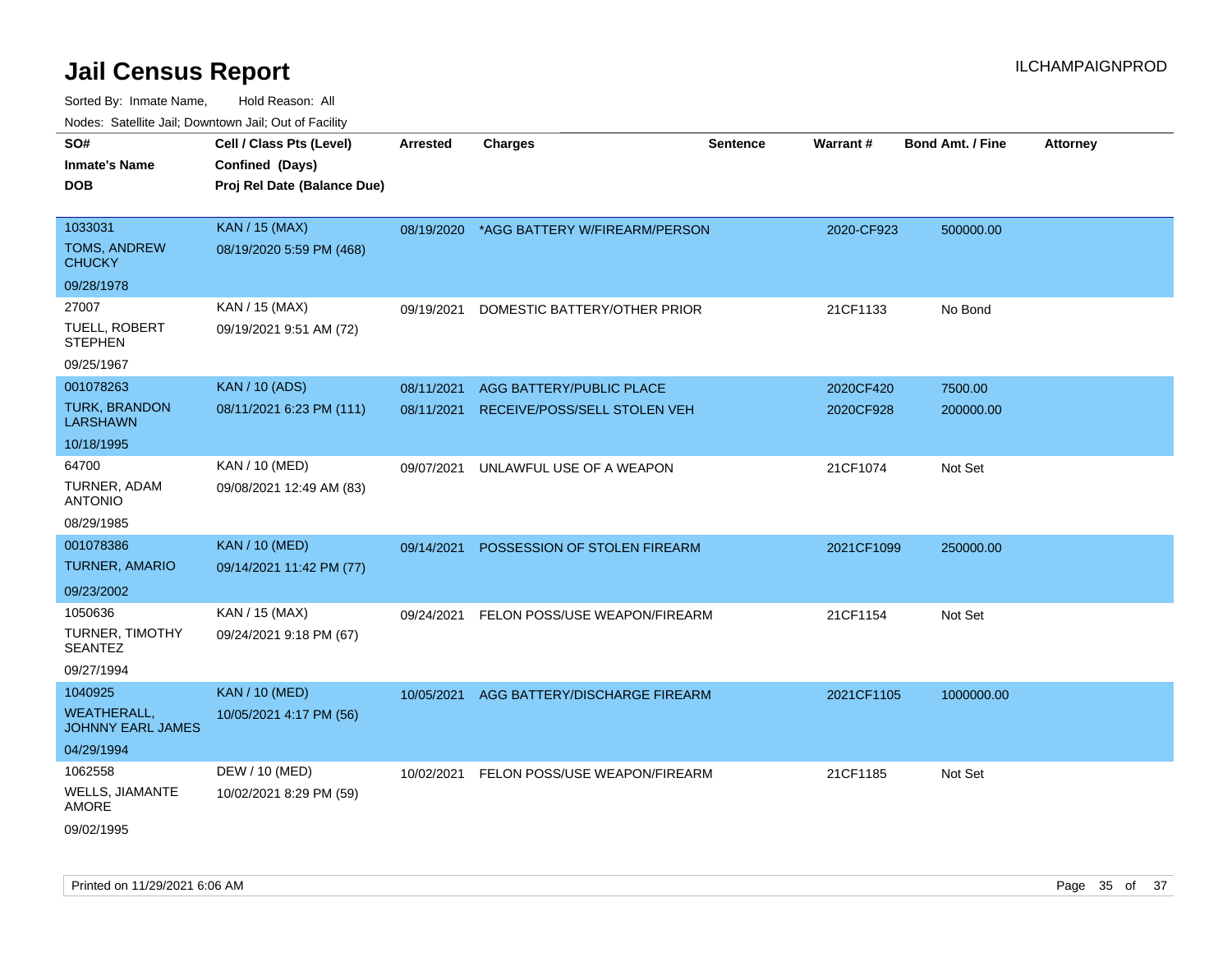| SO#<br><b>Inmate's Name</b><br><b>DOB</b>                              | Cell / Class Pts (Level)<br>Confined (Days)<br>Proj Rel Date (Balance Due) | <b>Arrested</b>                                                    | <b>Charges</b>                                                                                                                                              | <b>Sentence</b> | <b>Warrant#</b>                                                               | <b>Bond Amt. / Fine</b>                                                    | <b>Attorney</b> |  |
|------------------------------------------------------------------------|----------------------------------------------------------------------------|--------------------------------------------------------------------|-------------------------------------------------------------------------------------------------------------------------------------------------------------|-----------------|-------------------------------------------------------------------------------|----------------------------------------------------------------------------|-----------------|--|
| 1002033<br><b>WEST, ANTONIO</b><br><b>DEONTA</b>                       | <b>KAN</b> / 15 (MAX)<br>09/08/2021 11:01 PM (83)                          | 09/08/2021<br>09/08/2021<br>09/08/2021<br>09/08/2021<br>09/08/2021 | DRIVING ON SUSPENDED LICENSE<br>ARMED ROBBERY/ARMED W/FIREARM<br>AGG UNLAWFUL USE OF WEAPON/VEH<br>OBSTRCT JUSTICE/LEAVE STATE<br>ARMED VIOLENCE/CATEGORY I |                 | 2019-TR-11944<br>2020-CF-1406<br>2021-CF-AWOW<br>2021-CF-AWOW<br>2021-CF-AWOW | 5000.00<br>500000.00<br><b>Not Set</b><br><b>Not Set</b><br><b>Not Set</b> |                 |  |
| 04/15/1992<br>1022068<br><b>WILKINS, MICHAEL</b><br>CARL<br>07/10/1992 | DEW / 15 (ADS)<br>10/10/2021 5:07 AM (51)                                  | 10/10/2021                                                         | FELON POSS/USE WEAPON/FIREARM                                                                                                                               |                 | 21CF1212                                                                      | Not Set                                                                    |                 |  |
| 001077508<br><b>WILLIAMS, CALVIN</b><br><b>TIMOTHY</b><br>10/23/2002   | <b>DEW / 15 (ADS)</b><br>12/10/2020 8:55 PM (355)                          | 12/10/2020                                                         | MURDER/STRONG PROB KILL/INJURE                                                                                                                              |                 | 2020CF1293                                                                    | No Bond                                                                    |                 |  |
| 539662<br>WILLIAMS, JAVONTAE<br><b>DEMAR</b><br>07/28/1991             | KAN / 10 (MED)<br>08/14/2021 1:28 AM (108)                                 | 08/14/2021<br>08/14/2021<br>08/14/2021<br>08/14/2021               | <b>AGGRAVATED BATTERY</b><br>AGGRAVATED DOMESTIC BATTERY<br>DOM BTRY/CONTACT/1-2 PRECONV<br><b>CITY OV ARREST</b>                                           |                 | 21CF979<br>2020CF1098<br>2021CF770<br>2017OV893                               | No Bond<br>25000.00<br>250000.00<br>1000.00                                |                 |  |
| 1037579<br><b>WILLIAMS, STEVEN</b><br>PATRICK, Second<br>11/25/1994    | <b>KAN / 10 (MED)</b><br>08/17/2021 8:16 PM (105)                          | 08/17/2021                                                         | <b>FELON POSS/USE WEAPON/FIREARM</b>                                                                                                                        |                 | 2019CF73                                                                      | No Bond                                                                    |                 |  |
| 545746<br><b>WOODS, MICHAEL</b><br><b>LACKENDRICK</b><br>10/06/1996    | KAN / 15 (ADS)<br>08/07/2021 8:40 AM (115)                                 | 08/07/2021<br>08/07/2021                                           | FELON POSS/USE WEAPON/FIREARM<br><b>BURGLARY</b><br>08/07/2021 WARRANT OUT OF COUNTY                                                                        |                 | 21CF949<br>2020CF597<br>2020TR9119                                            | Not Set<br>50000.00<br>5000.00                                             |                 |  |
| 001078539<br><b>WRIGHT, AMARION</b><br><b>MALIK</b><br>10/31/2002      | <b>KAN / 15 (MAX)</b><br>10/27/2021 7:31 AM (34)                           | 10/27/2021                                                         | AGG DISCHARGE FIREARM                                                                                                                                       |                 | 21CF1296                                                                      | 750000.00                                                                  |                 |  |
| <b>Total Out of Facility: 85</b>                                       |                                                                            | Males: 82                                                          | Females: 3<br>Unknown: 0                                                                                                                                    |                 |                                                                               |                                                                            |                 |  |
| Printed on 11/29/2021 6:06 AM                                          |                                                                            |                                                                    |                                                                                                                                                             |                 |                                                                               |                                                                            | Page 36 of 37   |  |